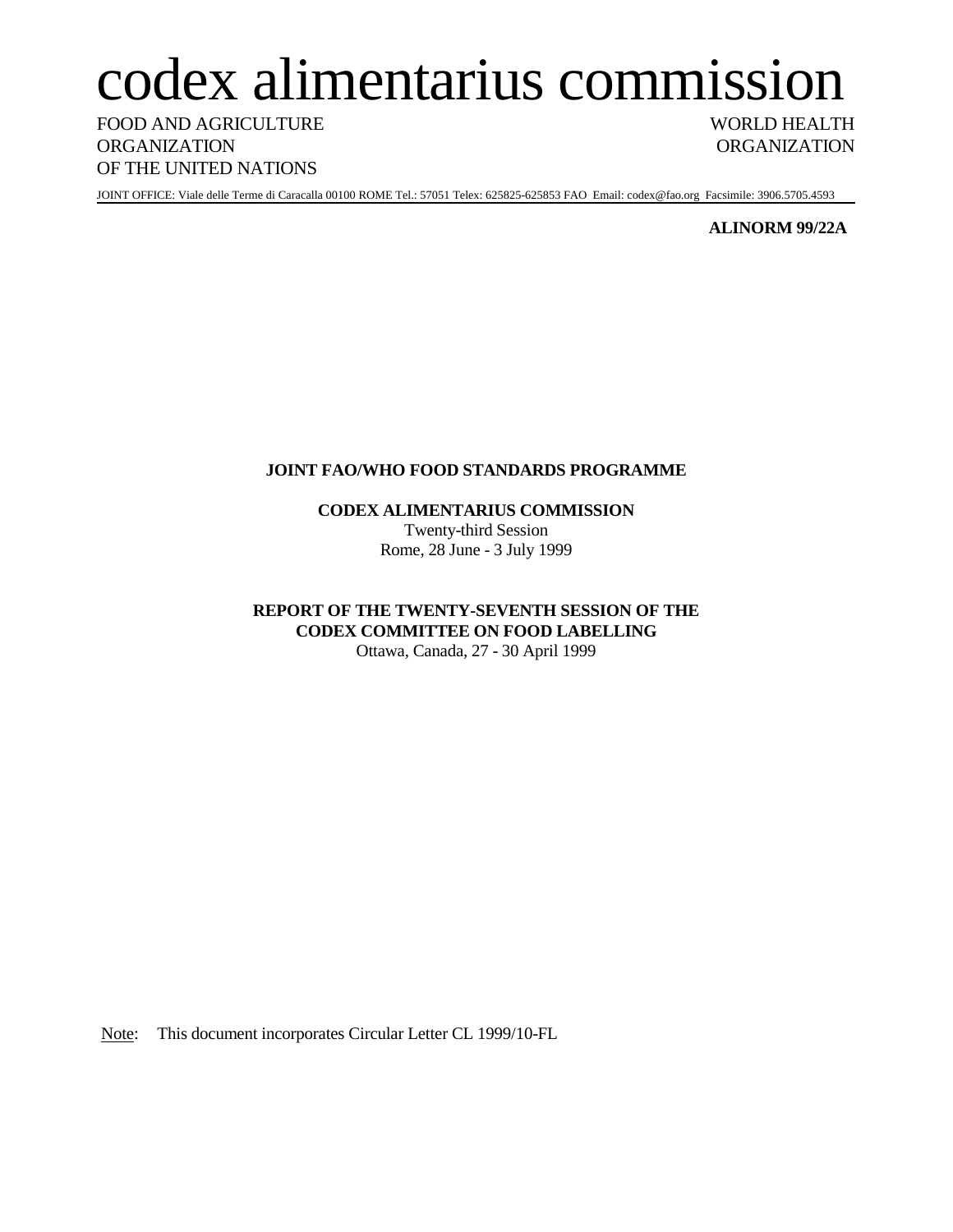# codex alimentarius commission

## FOOD AND AGRICULTURE WORLD HEALTH ORGANIZATION ORGANIZATION OF THE UNITED NATIONS

JOINT OFFICE: Viale delle Terme di Caracalla 00100 ROME Tel.: 57051 Telex: 625825-625853 FAO I Email: codex@fao.org Facsimile:3906.5705.4593

| TO:          | - Codex Contact Points<br>- Interested International Organizations<br>- Participants at the 27th Session of the Codex Committee on Food Labelling |
|--------------|---------------------------------------------------------------------------------------------------------------------------------------------------|
| <b>FROM:</b> | - Secretary, Codex Alimentarius Commission, Joint FAO/WHO Food Standards<br>Programme, FAO, 00100 Rome, Italy                                     |

**SUBJECT: Distribution of the Report of the 27th Session of the Codex Committee on Food Labelling (ALINORM 99/22A)**

## **A. MATTERS FOR ADOPTION BY THE 23rd SESSION OF THE CODEX ALIMENTARIUS COMMISSION**

## **Draft Standards and Guidelines at Step 8 of the Procedure**

- 1. Draft Guidelines for the Production, Processing, Labelling and Marketing of Organically Produced Foods (section 5.1 Criteria) (para. 33, Appendix II)
- 2. Draft Amendment to the General Standard for the Labelling of Prepackaged Foods (composite ingredients (para. 39, Appendix III)

Governments wishing to propose amendments or comments on the above documents should do so in writing in conformity with the Guide to the Consideration of Standards at Step 8 (see Procedural Manual of the Codex Alimentarius Commission) to the Secretary, Joint FAO/WHO Food Standards Programme, FAO, via delle Terme di Caracalla, 00100 Rome, Italy **before 31 May 1999**.

## **Proposed Draft Standard and Guidelines at Step 5 of the Procedure**

- 3. Proposed Draft Amendment to the General Standard for the Labelling of Prepackaged Foods (class names) (para. 52, Appendix V)
- 4. Proposed Draft Amendment to the Guidelines on Nutrition Labelling (para. 59, Appendix VI)

Governments wishing to submit comments on the implications which the Draft Amendment may have for their economic interests should do so in writing in conformity with the Procedure for the Elaboration of Wordwide Standards at Step 5 to the Secretary, Joint FAO/WHO Food Standards Programme, FAO, via delle Terme di Caracalla, 00100 Rome, Italy **before 31 May 1999**.

**CX 5/15 CL 1999/10-FL May 1999**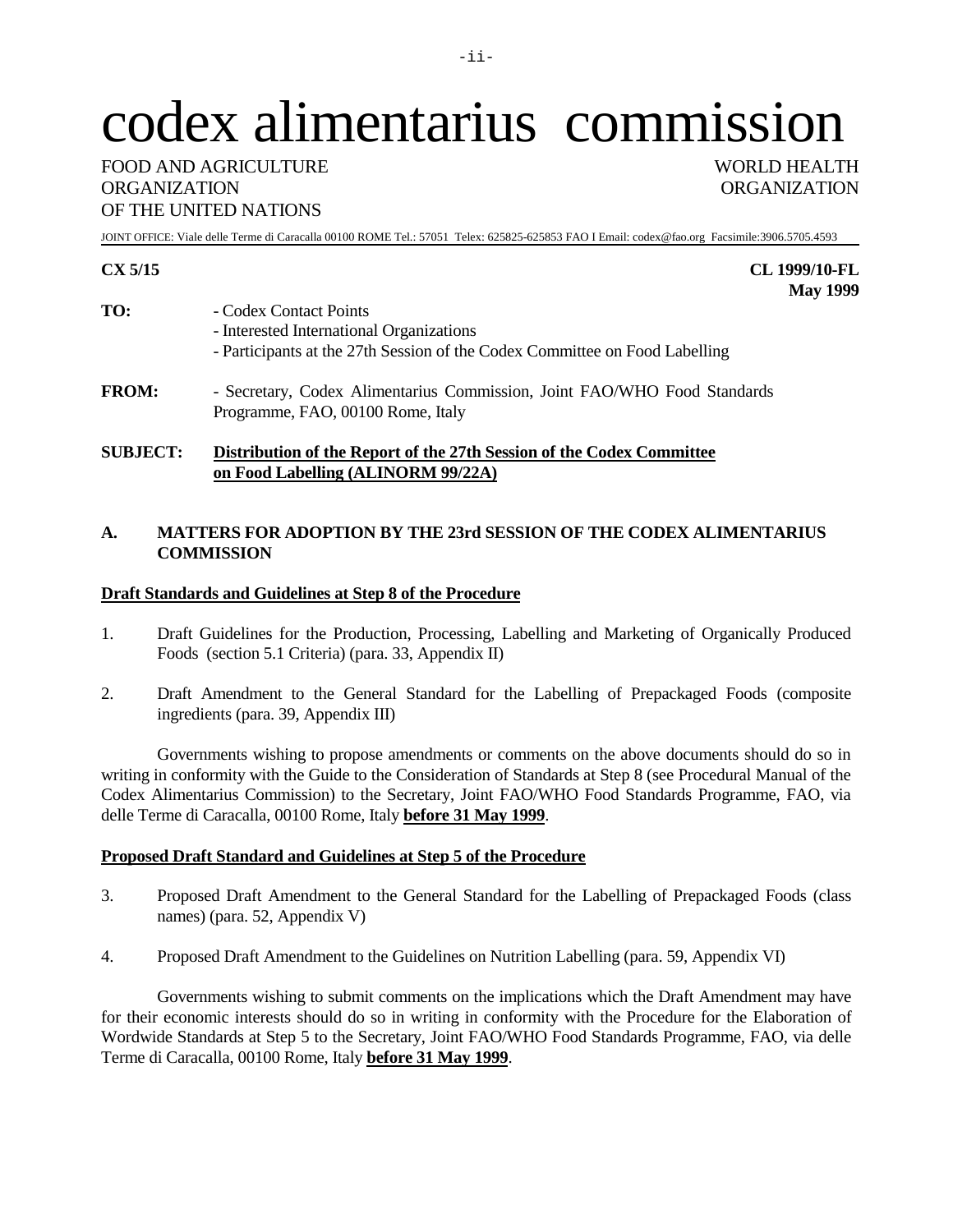## **B. REQUEST FOR COMMENTS AND INFORMATION**

#### **Draft Guidelines at Step 6 of the Procedure**

5. Draft Guidelines for the Production, Processing, Labelling and Marketing of Organically Produced Foods (Livestock) (para. 33, Appendix IV)

Governments wishing to submit comments should do so in writing to the Secretary, Joint FAO/WHO Food Standards Programme, FAO, via delle Terme di Caracalla, 00100 Rome, Italy, with a copy to the Secretary of the Committee, Mr. Ron B. Burke, Director, Bureau of Food Regulatory International and Interagency Affairs, Health Protection Branch, Health Canada, HPB Bldg, Room 200, Tunney's Pasture, Ottawa K1A OL2, Canada (Telefax Nº 613.941.3537), **before 15 September 1999**.

#### **Draft Guidelines at Step 3 of the Procedure**

6. Proposed Draft Recommendations for the Use of Health Claims (para. 66, Appendix VII )

Governments wishing to submit comments should do so in writing to the Secretary, Joint FAO/WHO Food Standards Programme, FAO, via delle Terme di Caracalla, 00100 Rome, Italy, with a copy to the Secretary of the Committee, Mr. Ron B. Burke, Director, Bureau of Food Regulatory International and Interagency Affairs, Health Protection Branch, Health Canada, HPB Bldg, Room 200, Tunney's Pasture, Ottawa K1A OL2, Canada (Telefax Nº 613.941.3537) **before 1 December 1999.**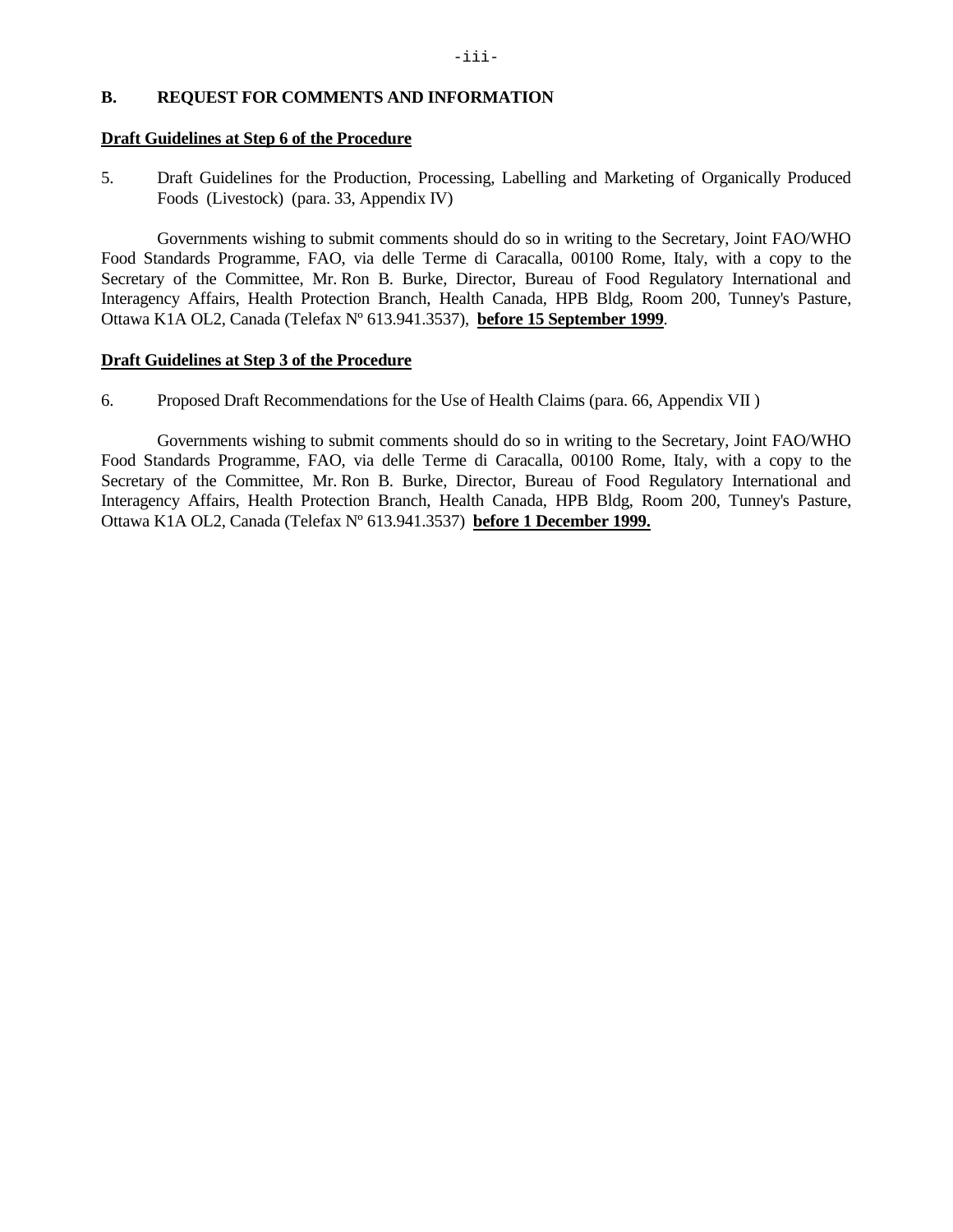## **SUMMARY AND CONCLUSIONS**

The summary and conclusions of the 27th Session of the Codex Committee on Food Labelling are as follows:

## **Matters for adoption by the Commission**:

The Committee:

- agreed to advance to Step 8 section 5.1 (criteria) of the Draft Guidelines for the Production, Processing, Labelling and Marketing of Organically Produced Foods (para. 33, Appendix II);
- agreed to advance to Step 8 the Proposed Draft Amendment to the General Standard for the Labelling of Prepackaged Foods (composite ingredients) (para. 39, Appendix III);
- agreed to advance to Step 5 the Proposed Draft Amendment to the Guidelines on Nutrition Labelling (para. 59, Appendix VI);
- agreed to advance to Step 5 the Proposed Draft Amendment to the General Standard for the Labelling of Prepackaged Foods (class names) (para. 52, Appendix V).

#### **Other Matters of Interest to the Commission**

- agreed to return to Step 6 the provisions on Livestock in the Draft Guidelines for the Production, Processing, Labelling and Marketing of Organically Produced Foods (para. 33, Appendix IV);
- agreed to return to Step 3 the Proposed Draft Recommendations for the Use of Health Claims (para. 66, Appendix VII);
- agreed to return to Step 3 for redrafting and comments the Proposed Draft Recommendations for the Labelling of Foods Obtained through Biotechnology (section on mandatory labelling) (para. 49);
- agreed to return to Step 3 for redrafting and further comments the Proposed Draft Guidelines for the Use of the Term "Vegetarian" (para. 81);
- agreed to ask the advice of the CCNFSDU on some aspects of the Proposed Draft Recommendations for Sports and Energy Drinks and to discontinue work on this question in the meantime (para. 74);
- endorsed the labelling provisions in the draft standards for milk and milk products, pineapples and sugars with some amendments (paras. 6-20).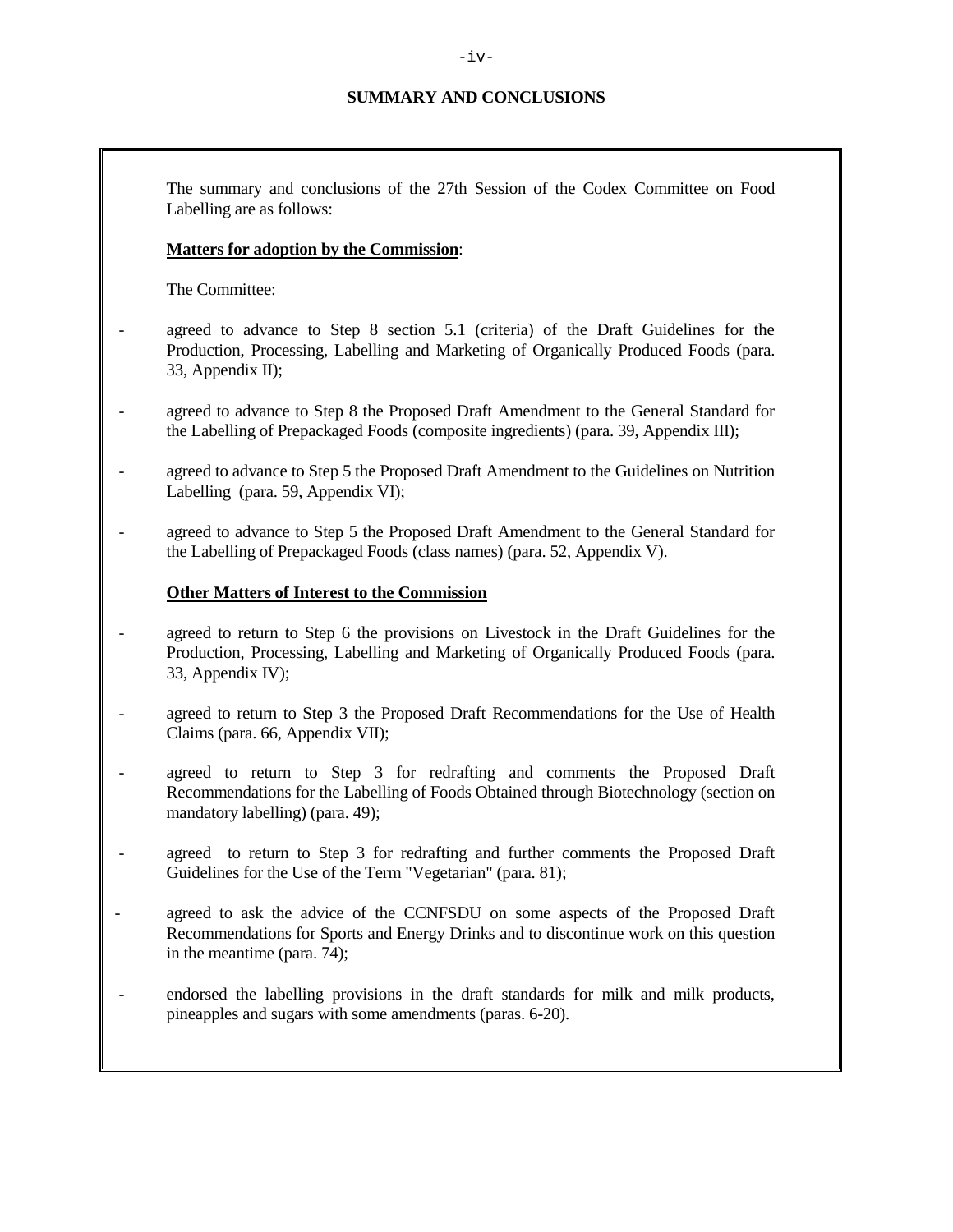## **TABLE OF CONTENTS**

| MATTERS ARISING FROM THE CODEX ALIMENTARIUS COMMISSION                |  |
|-----------------------------------------------------------------------|--|
|                                                                       |  |
| DRAFT GUIDELINES FOR THE PRODUCTION, PROCESSING, LABELLING            |  |
| DRAFT AMENDMENT TO THE GENERAL STANDARD FOR THE LABELLING OF          |  |
| PROPOSED DRAFT RECOMMENDATIONS FOR THE LABELLING OF FOODS OBTAINED    |  |
| PROPOSED DRAFT AMENDMENT TO THE GENERAL STANDARD FOR THE LABELLING OF |  |
|                                                                       |  |
|                                                                       |  |
|                                                                       |  |
|                                                                       |  |
|                                                                       |  |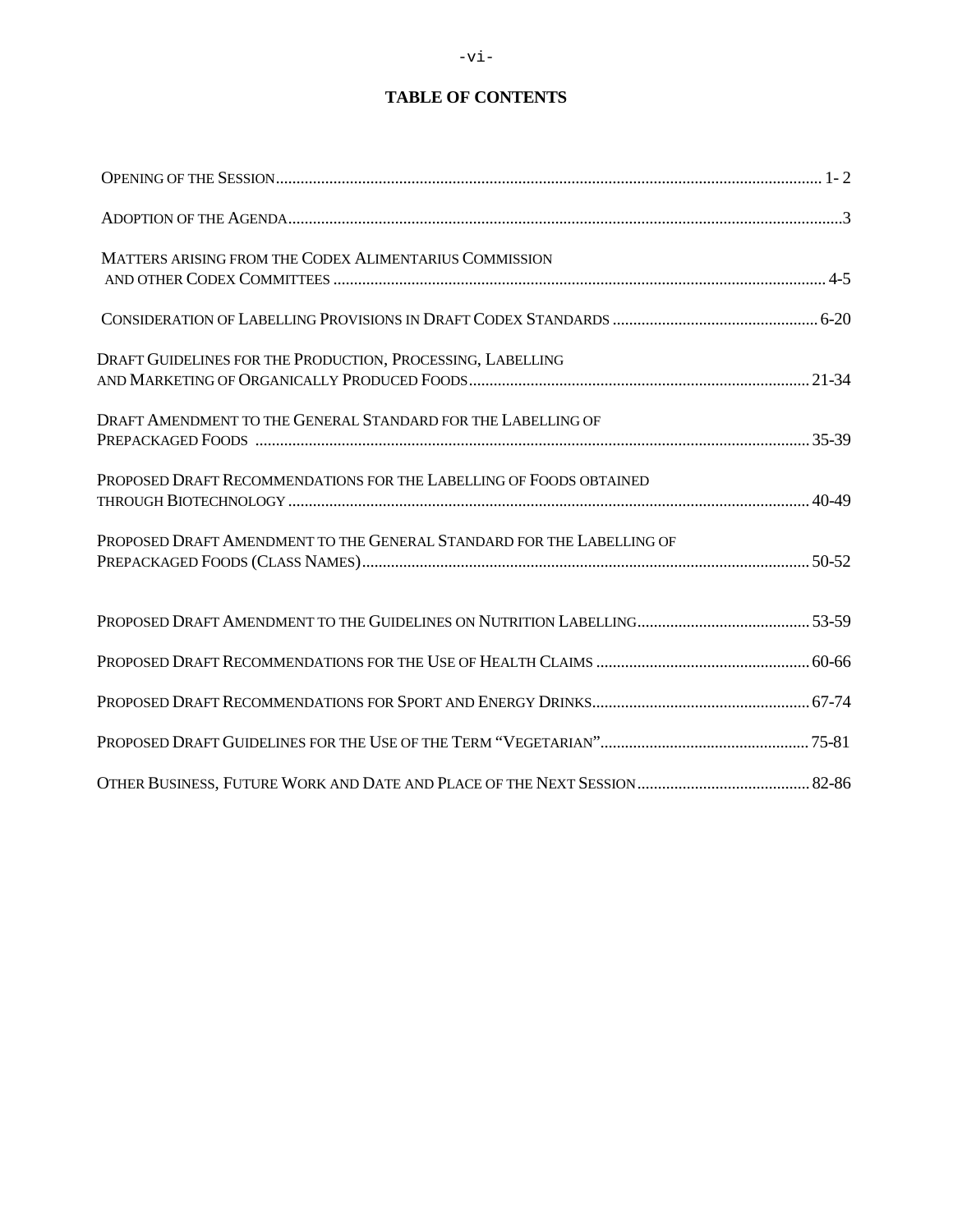## **LIST OF APPENDICES**

|                     |                                                                    | Pages |
|---------------------|--------------------------------------------------------------------|-------|
| Appendix I          |                                                                    |       |
| <b>Appendix II</b>  | Draft Guidelines for the Production, Processing, Labelling         |       |
| <b>Appendix III</b> | Draft Amendment to the General Standard for the Labelling of       |       |
| <b>Appendix IV</b>  | Draft Guidelines for the Production, Processing, Labelling         |       |
| Appendix V          | Proposed Draft Amendment to the General Standard for the Labelling |       |
| <b>Appendix VI</b>  | Proposed Draft Amendment to the Guidelines                         |       |
| <b>Appendix VII</b> |                                                                    |       |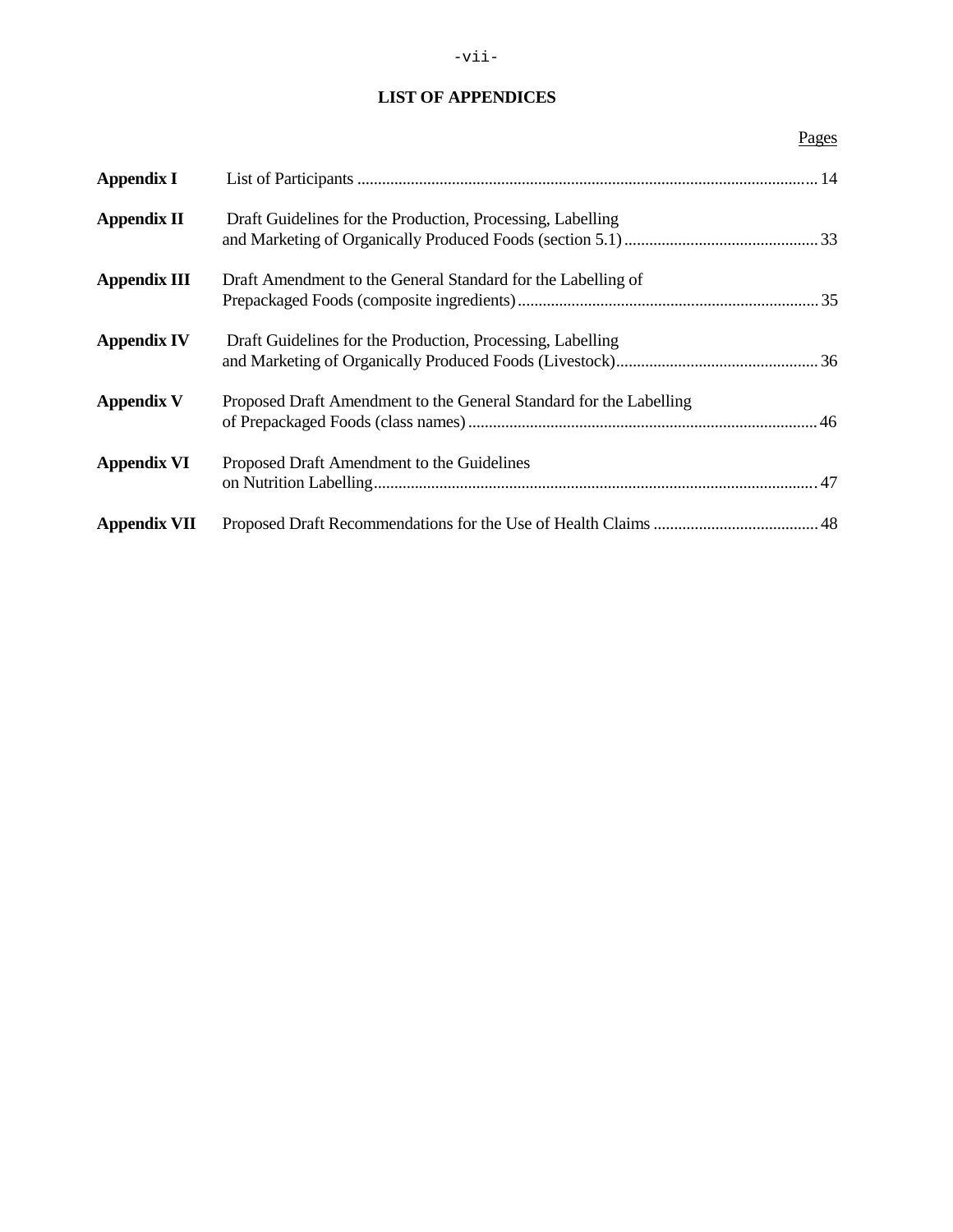## **INTRODUCTION**

1) The Twenty-Seventh Session of the Codex Committee on Food Labelling was held from 27-30 April 1999 in Ottawa at the kind invitation of the Government of Canada. The Session was chaired by Dr. Anne Mackenzie, Associate Vice-President, Science Evaluation, Canadian Food Inspection Agency and was attended by 242 delegates, advisors and observers from 46 Member governments and 26 international organizations. A complete list of participants is attached as Appendix I to this report.

2) The Session was opened by Mr. Ronald L. Doering , President of the Canadian Food Inspection Agency, who welcomed the participants to Ottawa. He introduced the current restructuring of the Canadian food control system, including the establishment of the Canadian Food Inspection Agency to strengthen the integrated food inspection system. As regards Codex, he pointed out that the Codex Standards were being subject to more scrutiny by consumers, politicians and the media and stressed the particular relevance of the work of CCFL to provide guidance to consumers and allow them to make an informed choice as regards food.

## **ADOPTION OF THE AGENDA (Agenda Item 1)**

3) The Committee adopted the Provisional Agenda (CX/FL 99/1) as the Agenda for the Session, with a change in the order of certain items to facilitate discussions. It agreed to discuss the proposal (CRD 9) of the United States concerning misleading labelling under Other Business and Future Work (Agenda Item 12). It also agreed to convene a Working Group for "Health Claims (Agenda Item 9)" to facilitate the discussion in the plenary.

## **MATTERS REFERRED TO THE COMMITTEE BY THE CODEX ALIMENTARIUS COMMISSION AND OTHER CODEX COMMITTEES (Agenda Item2)**<sup>1</sup>

## **Matters Arising from Other Committees**

4) The Committee noted the matters arising from the 21<sup>st</sup> Session of the Codex Committee on Nutrition and Foods for Special Dietary Uses and decided to discuss specific concerns under relevant Agenda Items. As regards the request from the Codex Committee on Processed Fruits and Vegetables for guidance on how to deal with fortification issues in commodity standards, the Committee was of the opinion that when Vitamin C is used for fortification purposes it should be declared in accordance with the General Guidelines on Claims.

## **Other Matters (Proposed Revision of the Labelling Provisions For Irradiated Foods)**

5) The Committee had an exchange of view on the proposal made by the International Consultative Group on Food Irradiation. The Delegations of the United States, Germany (speaking on behalf of the member states of the European Union) and the Observer from Consumer International were of the opinion that the current provisions should be retained as the proposed revision would cause further confusion. Concern was expressed particularly on the proposed new provision in section 5.2.1 as it would mislead the consumer. The Observer from the European Community introduced current EC legislation that requires labelling of food and ingredients treated with ionizing radiation, regardless of the level of irradiated ingredients. The Delegation of Switzerland supported the proposed revision provided that the percentage in section 4.2.1.3 of the General Standard for the Labelling of Prepackaged Foods was reduced to 5%. The Committee agreed not to initiate new work at this stage.

## **CONSIDERATION OF LABELLING PROVISIONS IN DRAFT CODEX STANDARDS**<sup>2</sup> **(Agenda Item 3) CODEX COMMITTEE ON MILK AND MILK PRODUCTS**

6) The Committee recalled that its  $25<sup>th</sup>$  Session (1997) had considered the labelling provisions in the draft standards for milk and milk products and referred them back to the CCMMP for clarification on several points.

 $\frac{1}{2}$  CX/FL 99/2

<sup>2</sup> CX/FL 99/3 (Milk Products), CX/FL 99/3-Add.1 (Pineapples/Sugars) CRD 1 (supporting information presented by IDF), CX/FL 99/3-Add.2 (comments of Canada) CRD 2 (Thailand) CRD 10 (Malaysia)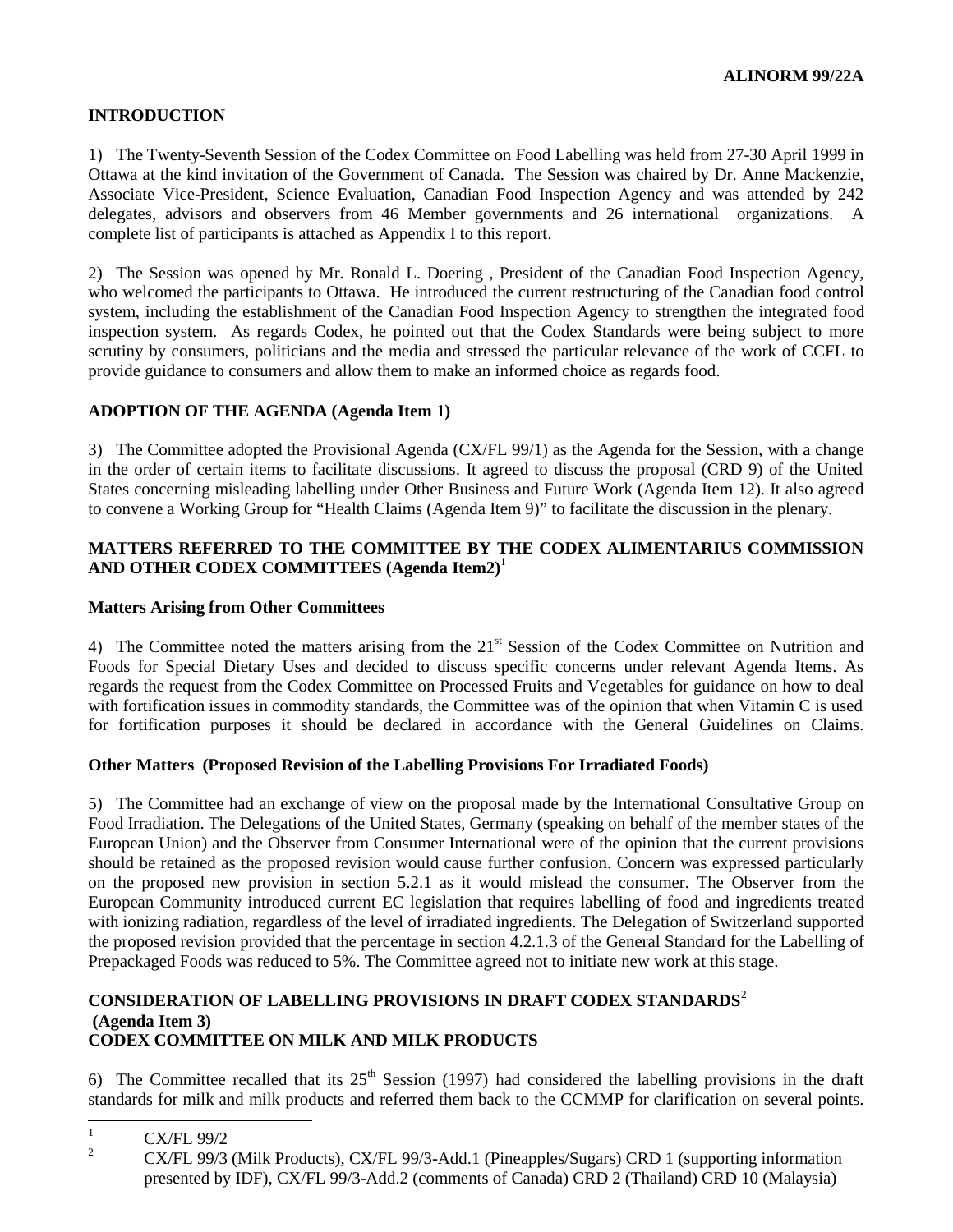The Third Session of the CCMMP (1998) had further considered and amended these provisions and had also finalized the Draft General Standard for the Use of Dairy Terms. The Committee considered the provisions put forward by the CCMMP (ALINORM 99/11, Appendices II to XI) and made the following amendments and remarks.

## **Draft General Standard for the Use of Dairy Terms**

7) The Committee agreed with the proposal of the Delegation of the United Kingdom to amend the titles of the sections so that they should read as follows 4.2 *Use of the Term Milk*; 4.3 *Use of the Names of Milk Products in Codex Commodity Standards*; 4.4 *Use of Terms for Reconstituted and Recombined Milk Products*; 4.5 *Use of Terms for Composite Milk Products*.

8) In section 4.1.2, the Delegation of India expressed the view that the standard should not require the identification of the animal from which milk had been derived. In section 4.3.3, the Delegation of Canada proposed to delete the requirement to specify the limits of compositional modifications in the case of modified products as this provision was unnecessary and too restrictive. The Committee however agreed to retain the current text.

9) The Delegation of Germany, speaking on behalf of the member states of the European Union, stressed the need to provide clear information to the consumer and proposed that protein standardization of milk should always be declared in the labelling. The Committee agreed with this proposal and amended the last paragraph of section 4.2.3 to read as follows: "the adjustment is declared in accordance with Section 4.2.2 of this standard".

10) The Delegation of Malaysia, referring to its written comments, proposed to amend section 4.6.2 concerning the use of dairy terms for other foods, in order to allow the marketing of products which were traditionally used with those names (such as coconut milk) and products where the milk components had been substituted with other non-milk components to meet consumer demand, such as filled milk. The Delegation pointed out that this was necessary to allow technological innovation and address problems such as allergies, while offering a wide choice to the consumer.

11) Some delegations supported this proposal as it would allow the use of dairy terms for other foods, where the milk components have been substituted with non-milk components. Other delegations recalled that the standard had already been extensively discussed in the CCMMP and supported its endorsement without amendments; they pointed out in particular that the amendment to section 4.6.2 would represent a major change in the overall focus of the standard. The Committee agreed that the current provisions of section 4.6.2 allowed for the marketing of traditional products using dairy terms and retained the current text of that section.

12) The Committee also agreed with the proposal of the Delegation of the United Kingdom to add the following footnote to section 4.6.3 for clarification purposes: "This excludes descriptive names as defined in section 4.1.1.3 of the General Standard for the Labelling of Prepackaged Foods (GSLPF) and ingredients lists as defined in section 4.2.1.2 of the GSLPF providing the consumer would not be mislead."

13) The Committee endorsed the provisions in the Draft General Standard for Dairy Terms with the amendments mentioned above.

## **Common Labelling Provisions in Milk Products Standards**

14) The Delegation of Denmark, supported by the Delegation of Norway, proposed that milk fat content should be declared in all cases because this information was an important competition factor as well as an element in the consumer's choice as related to the quality of the product and its nutritional value. Other delegations expressed the view that the consequences of such an amendment should be carefully considered and that the need for milk fat declaration depended on the nature of the standard. The Committee agreed to retain the current text.

15) The Committee agreed with the proposal of the Delegation of Canada to indicate that when reference was made to servings, the declaration was made by serving "as quantified in the label" in conformity with the Guidelines on Nutrition Labelling. The Committee agreed to introduce this wording in all sections referring to milk fat declaration and milk protein declaration per serving to ensure that the standards were consistent.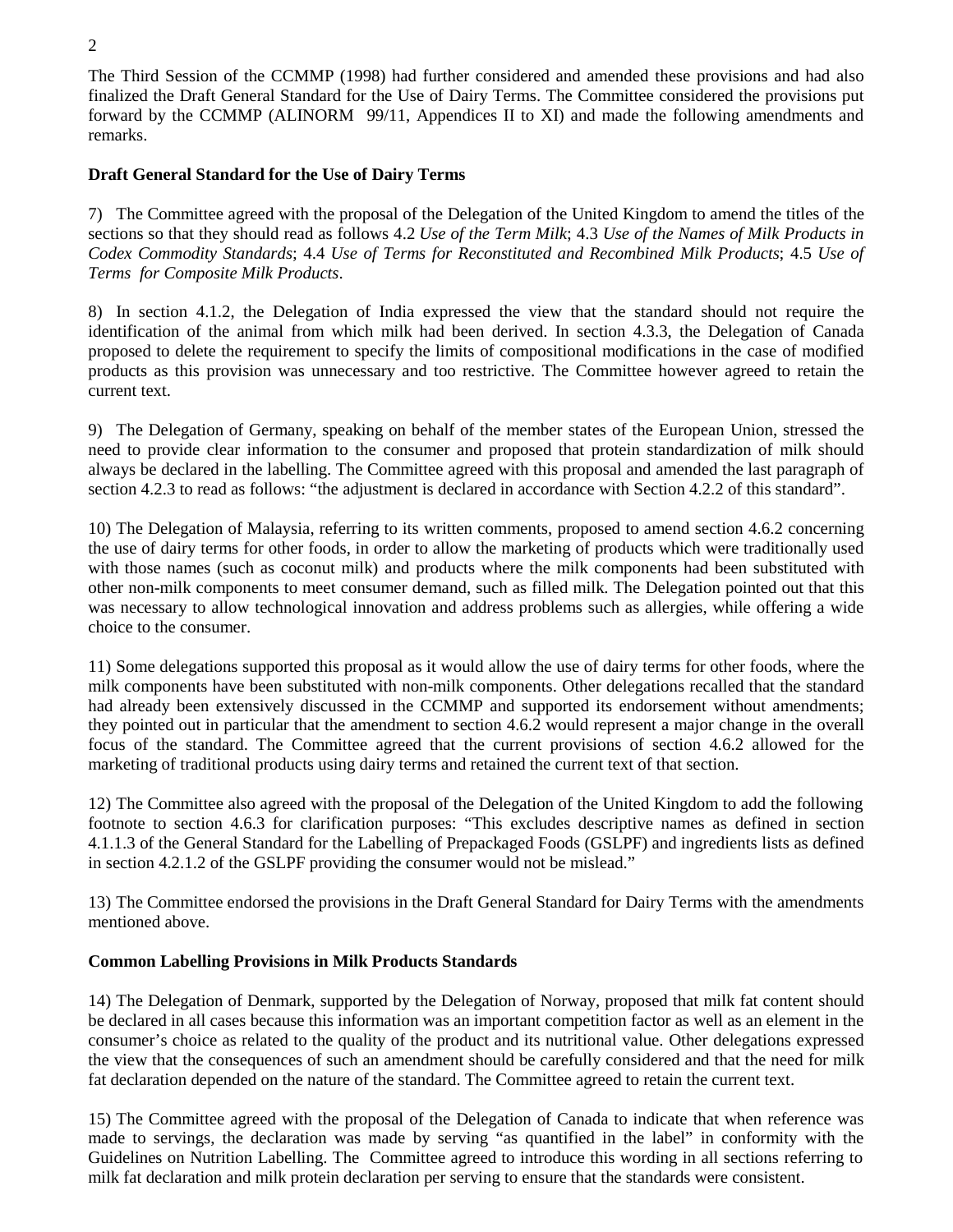## **Labelling Provisions in Individual Standards**

16) The Delegation of Hungary proposed to delete the reference to butter for products with more that 95% fat as this would mislead the consumers. Other delegations pointed out that there was a need to distinguish between butter and pure milk fat products, and that the current provisions were intended to provide clear information to consumers on the nature of the product by requiring a descriptor for butter above 95% fat. The Committee agreed to retain the current text.

17) The Committee endorsed the labelling provisions in the Draft Standards for Milk and Milk Products as presented in ALINORM 99/11, Appendices IV to XI with the amendment mentioned in para.15 above.

## **CODEX COMMITTEE ON FRESH FRUITS AND VEGETABLES**

## **Draft Revised Standard for Pineapples**

18) The Committee recalled that the CCFFV had introduced a change in the general wording referring to the General Standard for the Labelling of Prepackaged Foods in view of the fact that pineapples are not usually prepackaged. The Committee agreed that it was preferable to use the standard wording as follows*: "In addition to the provisions of the General Standard for the Labelling of Prepackaged Foods (CODEX STAN 1-1985, Rev. 1- 1991), the following specific provisions apply."* The labelling section was therefore amended accordingly.

## **CODEX COMMITTEE ON SUGARS AND HONEY**

## **Draft Standard for Sugars**

19) The Committee had an exchange of view on the opportunity of deleting the reference to a maximum amount of starch in the list of Ingredients (section 5.2), as proposed by the Delegation of the United States. Some delegations supported retaining this information as this would prevent the addition of excessive amounts of starch and the Committee agreed to retain the current wording.

20) The Committee agreed to delete the second paragraph concerning the presence of anticaking agents as this was covered by the section on additive class names in the General Standard for the Labelling of Prepackaged Foods (section 4.2.2.3).

## **DRAFT GUIDELINES FOR THE PRODUCTION, PROCESSING, LABELLING AND MARKETING OF ORGANICALLY PRODUCED FOODS (Agenda Item 4)**<sup>3</sup>

21) The Committee recalled that the  $26<sup>th</sup>$  Session had forwarded the Draft Guidelines to Step 8 with the exception of section 5.1 Criteria and the provisions related to animal production and animal products, which were returned to Step 6 for further comments and consideration. These sections and the comments received in response to CL 1998/18-FL and CL 1998/19-FL were considered by the *ad hoc* Working Group immediately prior to the Committee's meeting.

22) The Chairperson of the Working Group, Ms. Ruth Lovisolo (Australia), presented the revised sections of the Guidelines to the Committee and indicated that section 5.1 had been discussed in detail and finalized, and that the text on animal production had been significantly improved. However, further comments and consideration would be required in order to address all the issues relating to animal production. The Committee considered the amendments made to the text by the Working Group as follows.

## **Section 5.1 Requirements for inclusion of substances in Annex 2 and Criteria for the Development of Lists of Substances by Countries**

<sup>&</sup>lt;sup>3</sup> CL 1998/19-FL, CX/FL 99/4 (comments of Argentina, Canada, Cuba, Denmark, Finland, France, Japan, Korea, Malaysia, Norway, Poland, Sweden, Switzerland, United States, EC, IFOAM, CX/FL 99/4- Add.1 (Thailand), Add. 2 (Canada), CRD 8 (Chile), CRD 14 (Japan), CRD 15 (IACFO)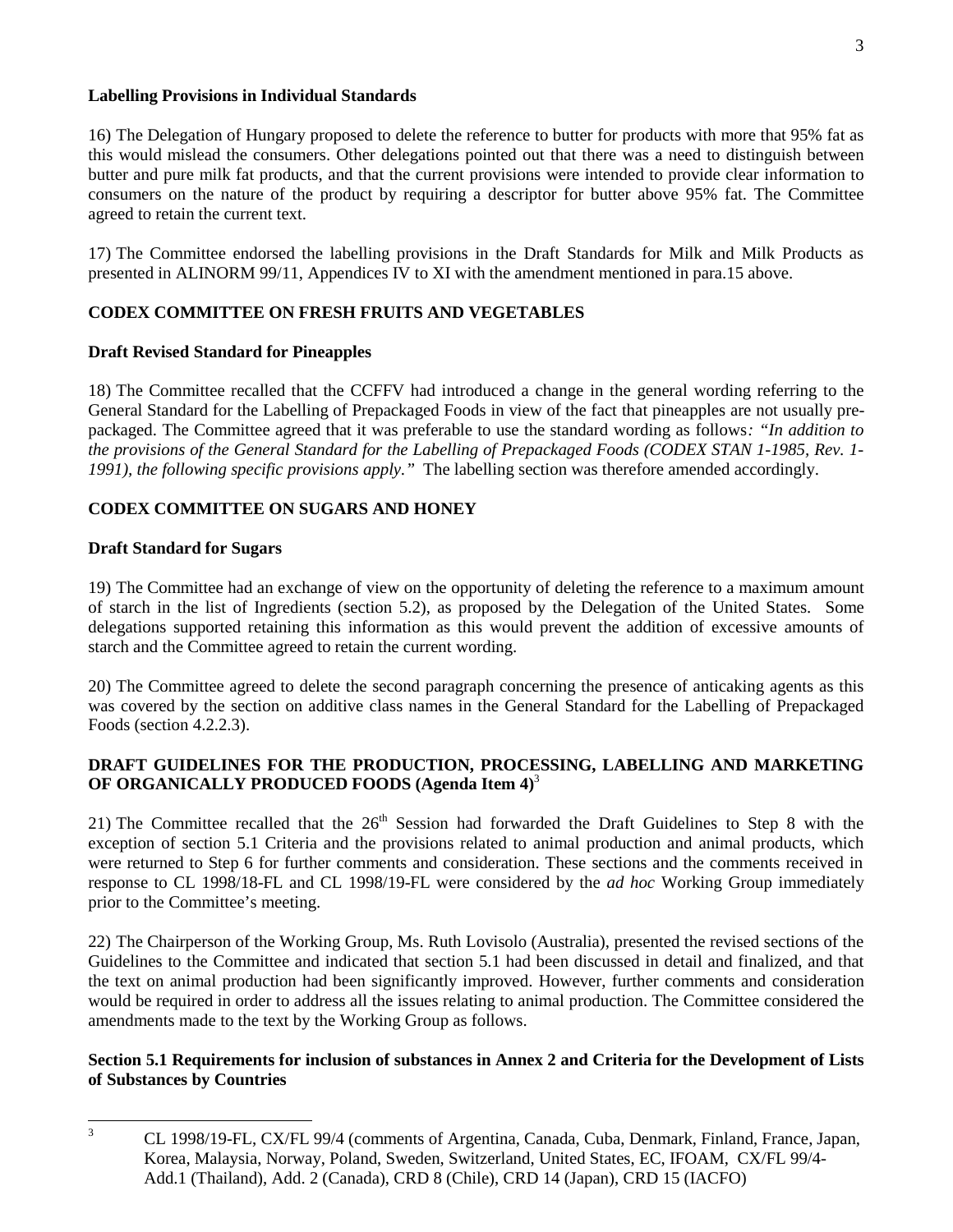23) The Working Group recognized the importance of providing framework criteria for use by developing countries that may not have the expertise to determine such criteria. However, having regard for the limited experience by member countries in applying the criteria, it had been agreed that section 5.1 might be used at the discretion of national governments until more experience had been gained in their use and application.

24) The substantive amendments made to the criteria included:

- A consolidation of common elements in the prefacing section of paragraph 5.1;
- Retention of, and further elaboration of, specific criteria relating to the use in organic production systems of substances for soil fertilization and plant protection, and for substances used as food additives and processing aids in organic food

25) The Committee noted the final statement under 5.1 which reflects the Commission' s recommendation for transparency in the decision process and the involvement of all stakeholders.

26) The Observer from Consumers International, supported by the Observers from IFOAM and RAFI, proposed to include an additional statement to the effect that consumer preferences and other legitimate factors such as ethical concerns should be taken into account in the process. Some delegations and the Observer from the EC pointed out that the overall purpose of the Guidelines was to address specific consumer preference and that these aspects had been taken into account in the current text; in addition the statement referred to in para. 25 clearly specified that all stakeholders should be involved.

27) The Observer from IFOAM expressed the view that the finalization of the Guidelines was a very positive step, especially as all interested sectors had been able to participate in the elaboration process; however, further input from developing and Eastern European countries would be necessary, especially when revising the Guidelines, in order to take into account the conditions prevailing in those countries. The Observer also proposed that governments should facilitate the participation of interested stakeholders in national delegations.

28) The Committee agreed to forward Section 5.1 to the Commission for adoption at Step 8 as part of the Draft Guidelines (see Appendix II).

## **Animal Production**

29) A general decision was made to use the term " livestock" rather than " animal" and it was agreed that the text, at this stage, would refer only to the bovine (including buffaloes), porcine, caprine, equine, poultry and bees raised for food or in the production of food. Reference to aquaculture was removed from the text for the present time although it was agreed that this should be addressed in the future. The Committee noted that IFOAM had made available its standard on aquaculture for information.

30) The text was re-structured for the purposes of clarity regarding the many different and important aspects of the production of livestock and livestock products, so as to address specific issues under the following headings (in bold):

- **general principles** for livestock production;
- **sources of livestock** and the periods necessary for the **conversion** of the various species to organic production;
- livestock **nutrition**;
- permitted **health care** measures that will not compromise the status of the organic product;
- general guidance on **livestock husbandry** practices, including the handling of animals during **transport** and **slaughter**;
- **housing** of livestock and **free-range conditions**;
- **manure management**;
- **record keeping and** livestock **identification**; and
- as agreed, specific requirements for the production and management of **bees** to ensure that the consumer is not deceived in the labelling of apiary products.

31) The Committee also agreed that the criteria for inputs within organic livestock production systems should be included under the specific sections of nutrition and health care within Annex 1.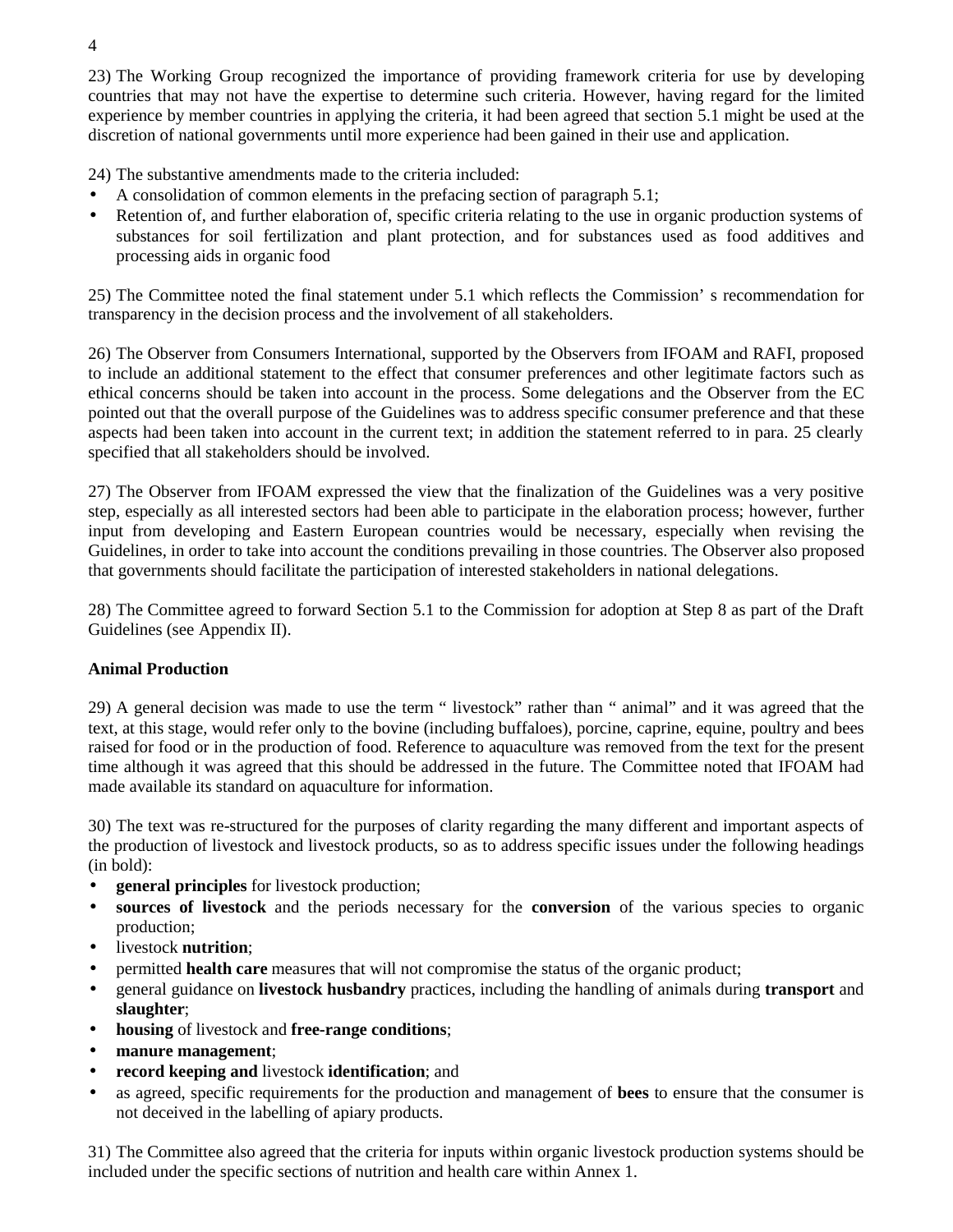32) The Delegation of Japan, supported by Korea, drew the attention of the Committee to the conditions of livestock production in Asia where the small size of farms might not allow compliance with all the provisions in the Guidelines. The Chairperson of the Working Group recalled that this point had been taken into account in the discussion and was covered by paragraph 3 referring to certain (traditional) farming systems.

## **Status of the Draft Guidelines for the Production, Processing, Labelling and Marketing of Organically Produced Foods**

33) The Committee agreed to forward section 5.1 of the Draft Guidelines to Step 8 for adoption by the Commission (see Appendix II) and to return to Step 6 the sections on Livestock and Livestock Production for further comments and consideration at the next session (see Appendix IV).

34) The Committee expressed its appreciation to Ms. Lovisolo and to the Working Group for their considerable work and the progress made on complex issues, and agreed that the Working Group would be convened again prior to the next session to consider the sections on livestock production.

## **DRAFT AMENDMENT TO THE GENERAL STANDARD FOR THE LABELLING OF PREPACKAGED FOODS (Agenda Item 5)**<sup>4</sup>

35) The Committee recalled that the last Session agreed to forward the Draft Amendment concerning the list of ingredients which should be always be declared to Step 8, while it decided to return Section 4.2.1.3 (on the 25% rule) to Step 6 with the figure 5% in square brackets.

36) The Committee had an exchange of views on the proposed amendment. Some delegations, including Italy, expressed their view that the reduction of the level to 5 % did not have scientific justification. Other delegations suggested a full declaration of ingredients and deletion of the last sentence in 4.2.1.3, as detailed information on ingredients was important to consumers suffering from allergy or intolerance and to allow fully informed choice. However, those delegations also recognized the difficulties in its practical implementation and indicated that the reduction to 5% represented an acceptable compromise and was important for the purposes of consumer information in general. It was also pointed out that the 25% rule was set out for practical purposes and had no scientific basis. The Observer from Consumers International objected to retaining 25% and supported the deletion of any percentage rule.

37) The Observer from the European Community informed the Committee that they were considering the revision of current EC Directive 79/112 that exempts labelling of composite ingredients representing less than 25%. The Observer expressed the view that the figure of 5% should therefore remain in square brackets and that this matter should be considered from a general point of view.

38) The Committee noted that the reduction to 5% would offer an improved information for affected consumers although it would not completely solve the problem of hypersensitivity and that this provision should be seen in conjunction with the list of ingredients which are known to cause hypersensitivity and shall always be declared. The Committee also noted that the discussion in JECFA about the criteria for inclusion of substances in the list would further improve the scientific basis of those labelling provisions.

## **Status of the Draft Amendment to the General Standard for the Labelling of Prepackaged Foods**

39) The Committee agreed to remove the square brackets from the figure of 5% and to forward the Draft Amendment to Step 8 for adoption by the 23<sup>rd</sup> Session of the Commission (see Appendix III).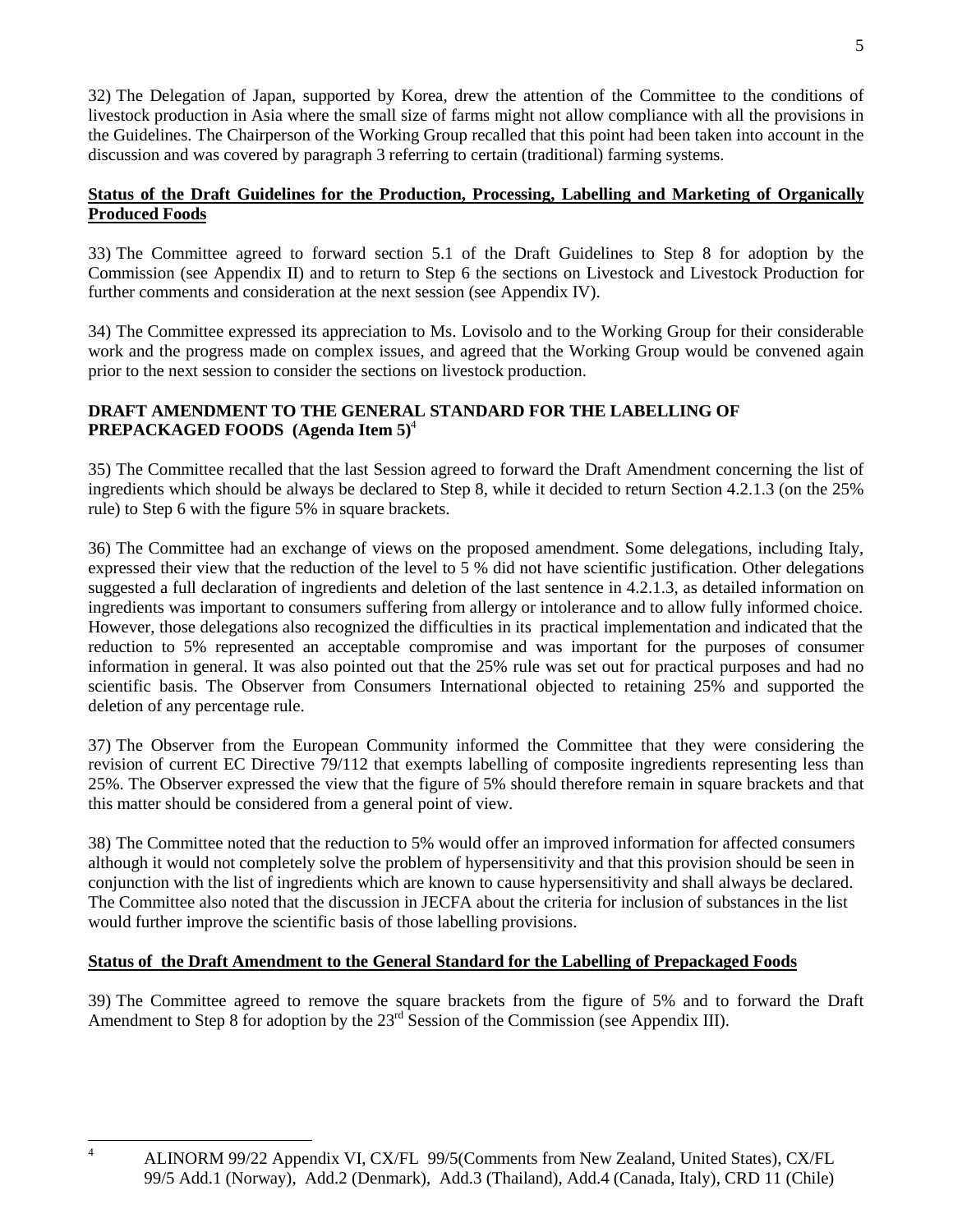## **PROPOSED DRAFT RECOMMENDATIONS FOR THE LABELLING OF FOODS OBTAINED THROUGH BIOTECHNOLOGY (Agenda Item 6)5**

40) The Committee recalled that the  $26<sup>th</sup>$  Session had forwarded to the Commission for adoption at Step 5 the Definitions related to biotechnology (section 2) and the provisions on allergens (section 4.2.2), and had returned to Step 3 for further comments the labelling requirements (section  $5$ )<sup>6</sup>.

41) The Delegation of the United States pointed out that there was no scientific basis to require systematic labelling of foods containing or obtained from genetically modified organisms and that only those foods which differed significantly from their conventional counterpart as regards composition, use or nutritional quality should be specifically labelled. The Delegation also stressed the difficulties of implementing systematic labelling requirements, indicated that distinctions based on the mode of production might imply that foods produced from GMOS were not safe, and expressed concern about the possibility of misleading negative labelling by competitors. This position was supported by the Observers from IFCGA, ASSINSEL and CRN who stressed that labelling of all foods produced from GMOs would be contrary to the general principles of labelling in Codex, would provide misleading information to consumers and would not be enforceable in practice.

42) The Delegation of Argentina stressed the importance of the role of science and risk analysis as a basis for decisions in Codex, and pointed out that there was no scientific basis for requesting information on the mode of production in the specific case of biotechnology, especially as this would not offer any additional guarantee concerning the safety of the food.

43) The Delegation of Germany, speaking on behalf of the member states of the European Union, indicated its clear preference for the alternative proposal based on the principle of mandatory labelling, noting however that this proposal required some amendments. The Observer from the EC indicated that, in order to allow consumers to make an informed choice, EC legislation required systematic labelling of all foods or ingredients consisting of or containing GMOs and labelling of foods and ingredients produced from GMOs but not containing them, when they were not any longer equivalent to existing foods or ingredients. The Observer stated that the notion of equivalence was currently evaluated according to the presence in foods or ingredients of DNA or protein resulting from genetic modification, and that these provisions allowed to take into account specific health problems (allergy) and ethical considerations. This position was supported by several delegations, which recalled that there was a strong demand for information on the mode of production from consumers in Europe.

44) The Delegation of Norway supported mandatory labelling of all products containing or issued from GMOs as ethical concerns of consumers related to the mode of production should be addressed, and comprehensive labelling was essential to ensure consumer confidence in food labelling in general. The Delegation supported the alternative proposal as amended by CI, but indicated that the proposal from the EC was acceptable as a second best alternative. The Delegation of Denmark expressed concern about the fact that the mode of production should be taken into account and therefore all foods containing or derived from biotechnology should be labelled.

45) Several delegations informed the Committee that consultations were ongoing in their countries on the development of a legislation addressing the labelling of genetically modified products, taking into account the views of the consumers and the industry, and the practical aspects of legislation enforcement. In reply to a question, the Secretariat informed the Committee that the Executive Committee had included in the Mid-Term Plan 1998-2002 the consideration of a general standard for foods derived from biotechnology and that the Commission would decide how to proceed with the elaboration of this standard.

46) The Observer from Consumers International, supported by the Observers from IACFO, RAFI, IFOAM recommended comprehensive and mandatory labelling of foods containing or produced directly from genetically modified organisms, in order to address health concerns, especially related to allergens, and to allow consumers to make an informed choice. This labelling should extend to foods produced from genetically modified ingredients processed to the extent that they were no longer detectable. In addition, the Observers from IFOAM,

<sup>&</sup>lt;sup>5</sup> CX/FL 99/6 (comments of United Kingdom, United States), CX/FL 99/6-Add.1 (Denmark), Add.2 (EC, Consumers International), Add. 3 (Canada), CRD 6 (ILSI), CRD 19 (Japan) <sup>6</sup> ALINORM 99/22, Appendices VII and VIII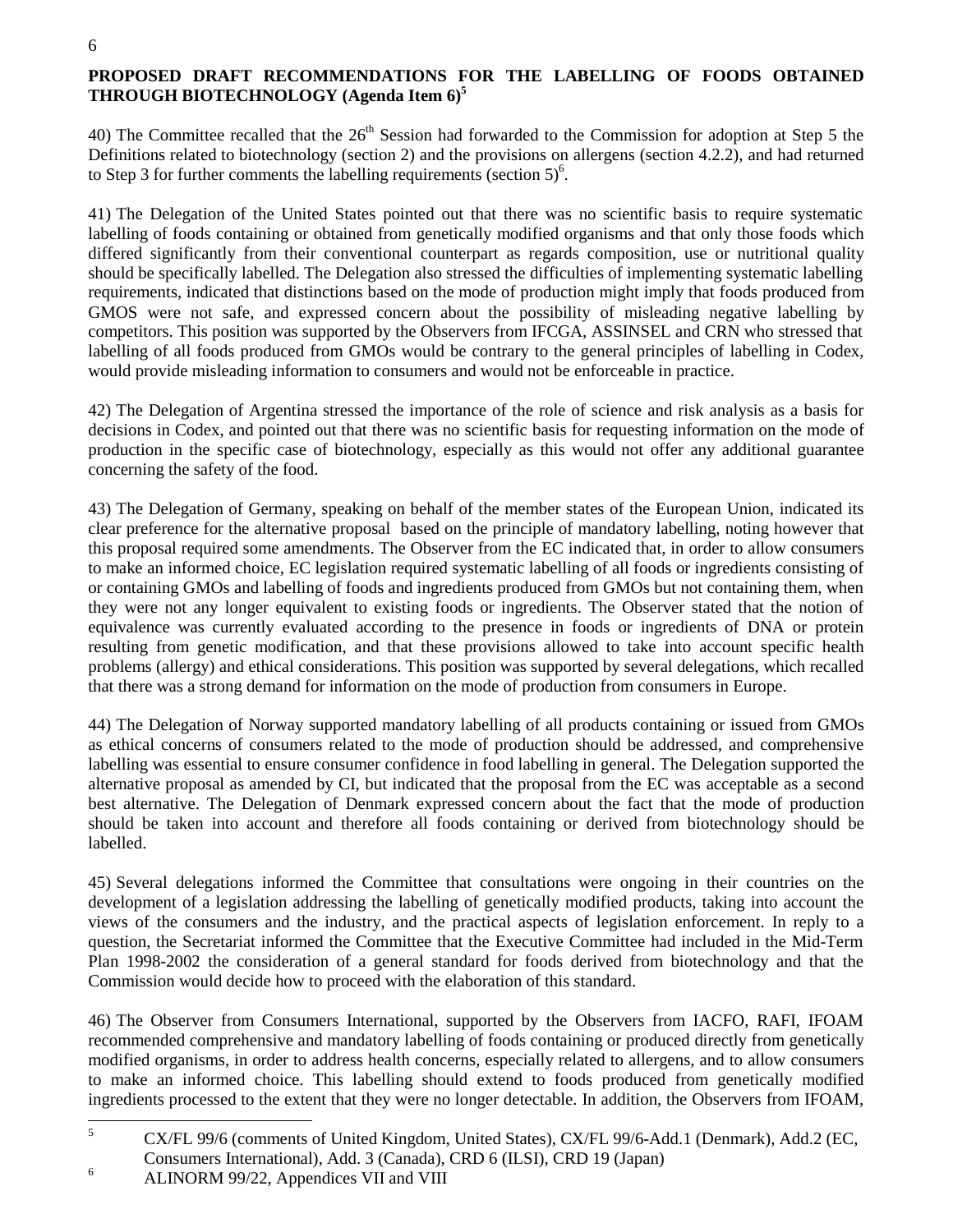RAFI and IACFO stressed the importance of the identification of genetically modified products for organic farmers since GMOs or products thereof were not allowed in organic production systems. The Observer from IFOAM expressed concern that the terms "biotechnology" or "modern biotechnology" were misleading for consumers and indicated that "genetically engineered/modified" was more appropriate.

47) The Committee had an exchange of views on the opportunity of applying the recommendations to novel foods which were not produced through biotechnology; some delegations stressed that changes in composition, nutritional value or other characteristics of all foods should be made known to the consumers irrespective of the mode of production, while other delegations and observers supported limiting the scope of the text to foods derived from GMOs. The Committee did not come to a conclusion on this matter.

48) Several delegations pointed out that the concept of substantial equivalence was used in the context of safety assessment but was not appropriate when considering labelling issues and the Committee agreed that the word "substantial" would be deleted and consideration would be given to the term "equivalence" with a conventional food in this perspective. The Committee agreed with the proposal of the Delegation of Canada to consider further how the concept of equivalence could be clarified for the purpose of labelling, which could be achieved by a working group.

## **Status of the Proposed Draft Recommendations for the Labelling of Foods Obtained through Biotechnology**

49) The Committee agreed to return the Proposed Draft Recommendations to Step 3 for redrafting by a Working Group<sup>7</sup> coordinated by the Delegation of Canada, which would prepare a revised version for circulation and consideration by the next session.

## **PROPOSED DRAFT AMENDMENT TO THE GENERAL STANDARD FOR THE LABELLING OF PREPACKAGED FOODS (CLASS NAMES) (Agenda Item 7)**<sup>8</sup>

50) The Committee recalled that the provisions of the proposed draft amendment on class names had been referred by the Committee on Milk and Milk Products and that the last session had agreed to circulate two proposals for further comments at Step 3 of the normal Procedure.

51) The Committee had an exchange of views and agreed to combine the two classes into one. Some delegations proposed a minimum level of 50% milk protein. The Committee agreed to put the title of the class name, "milk protein/milk protein product" and the minimum level of milk protein, "30/35%" in square brackets.

## **Status of the Proposed Draft Amendment to the General Standard for the Labelling of Prepackaged Foods (Class Names)**

52) The Committee agreed to forward the Proposed Draft Amendment to the Commission at Step 5 (see Appendix V). It also agreed to forward the Proposed Draft Amendment to the Committee on Milk and Milk Products for further consideration.

## **PROPOSED DRAFT AMENDMENT TO THE GUIDELINES ON NUTRITION LABELLING (Agenda Item 8)** <sup>9</sup>

<sup>7</sup> Argentina, Australia, Austria, Brazil, Canada, Chile, Denmark, Finland, France, Germany, Ireland, Japan, Korea, Malaysia, Norway, Romania, South Africa, Spain, Sweden, Switzerland, Thailand, United Kingdom, United States, EC, ASSINSEL, IFOAM, RAFI, Consumers International, ILSI, CIAA, COMISA, IACFO, ICGMA

<sup>8</sup> CL 1998/18-FL, CX/FL 99/7 (comments of New Zealand, United Kingdom, United States) CX/FL 99/7 Add-1 (European Community), Add-2 (Denmark), Add-3 (Canada), CRD 3 (Thailand)

<sup>&</sup>lt;sup>9</sup> ALINORM 99/22 Appendix XI, CX/FL 99/8 (comments from Norway, United States) CX/FL 99/8 Add.1 (CIAA, EC) CX/FL 99/8 Add.2 (Denmark) CX/FL 99/8 Add.3 (Thailand) CX/FL 99/8 Add.4 (Canada), CX/FL 99/8 CRD.7 (ILSI) CX/FL 99/8 CRD.13 (Chile) CX/FL 99/8 CRD 16 (IACFO)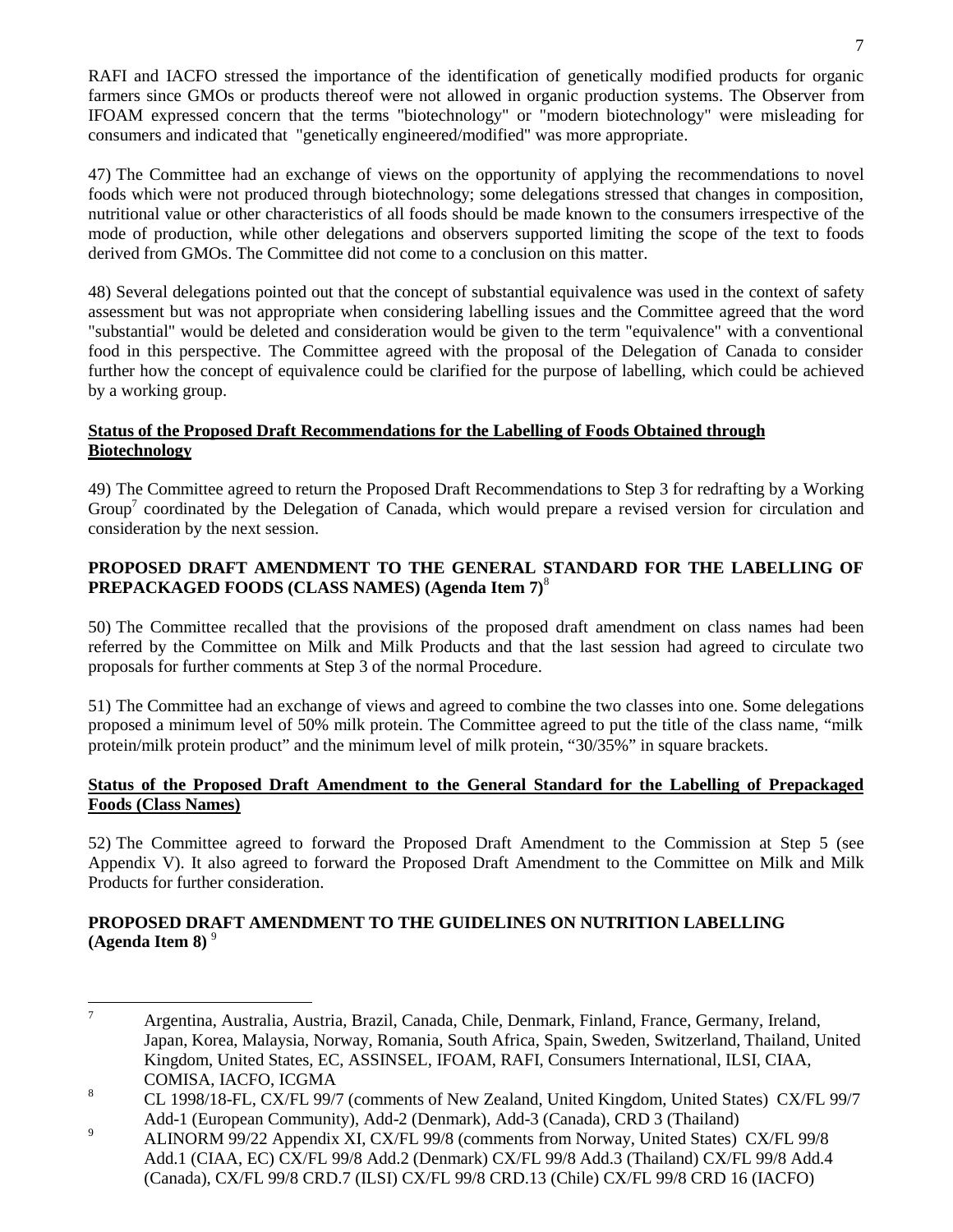53) The Committee recalled that at the last session there were divergent opinions on the need for mandatory labelling of sugars, fibre, saturated fat and sodium when nutrition labelling was applicable. The Committee also noted that the Committee on Nutrition and Foods for Special Dietary Uses, at its 21<sup>st</sup> Session in September 1998, had discussed the public health needs for the mandatory labelling of those nutrients and that it had not reached any final conclusion so far.

54) The Delegation of Malaysia proposed to defer the discussion on this Agenda Item until such time as the advice from the CCNFSDU on the public health need for nutrition labelling became available.

55) Several delegations and observers expressed the view that the public health needs of consumers supported mandatory labelling of those four nutrients when nutrition labelling was applied. Several other delegations and observers indicated that the necessity of such labelling should be determined by national authorities, taking into account each country's status of public health. Those delegations also stressed the importance of consumer education on food and health. The Observer from IACFO supported easy-to-read mandatory nutrition labelling using this approach, regardless of whether a claim was made. The Delegation of Japan indicated that further discussion was necessary on the definition of the additional four nutrients.

56) The Delegation of Germany, speaking on behalf of the member states of the European Union, introduced the current legislation in the European Community on nutrition labelling (Directive 90/496/EEC) whereby only when nutrition claims related to sugar, saturated fat, fibre, or sodium were made, information on those four nutrients had to be provided. The Observer from the EC indicated that this approach balanced the consumer's need for information and the burden of labelling for the industry and provided more flexibility, and proposed to adopt this approach in the proposed draft amendment. Many delegations expressed their support for this proposal as it represented a good compromise and a significant progress to improve nutrition labelling.

57) The Committee agreed to change Section 3.2.1.2 to read as follows: "The amount of protein, available carbohydrate (i.e., carbohydrate excluding dietary fibre), fat: and where a nutrition claim is made for one or more of these nutrients, the amount of sugars, fibre, saturated fatty acids, and sodium

58) As regards the concept of "significant amount" of the vitamins and minerals (Section 3.2.5) and its footnote, the Delegation of Australia, other delegations and the Observer from the European Community proposed to change the figure of 5% to 10 or 15%. Several other delegations opposed this proposal, indicating that the revision would preclude the declaration of most sources of vitamins and minerals and needed further consideration. The Committee agreed to retain the current figure.

## **Status of the Proposed Draft Amendment to the Guidelines on Nutrition Labelling**

59) The Committee agreed to forward the Proposed Draft Amendment to the Commission for adoption at Step 5 (see Appendix VI).

## **PROPOSED DRAFT RECOMMENDATIONS FOR THE USE OF HEALTH CLAIMS**  $(A$ genda Item  $9)^{10}$

60) The Committee recalled that the  $26<sup>th</sup>$  Session had discussed the Proposed Draft Recommendations and asked the advice of the CCNFSDU on the scientific basis of health claims. The 21<sup>st</sup> Session of the CCNFSDU had a general discussion on this question and agreed that a specific working document should be prepared for further consideration at its  $22<sup>nd</sup>$  Session (June 2000).

61) The Delegation of Malaysia expressed the view that consideration of this issue should be deferred until the CCNFSDU had reached a conclusion. Several delegations pointed out that the responsibility of the CCNFSDU was to establish the scientific basis of health claims but that CCFL should continue its work in order to define such claims and determine under which conditions they could be used.

<sup>&</sup>lt;sup>10</sup> ALINORM 99/22, Appendix X, CX/FL 99/9 (comments of France, New Zealand, IADSA) CX/FL 99/9-Add.1 (CIAA), Add.2 (Denmark), Add. 3 (Thailand), Add. 4 (Canada), CRD 4 (Cuba), CRD 5 (ILSI), CRD 12 (Chile)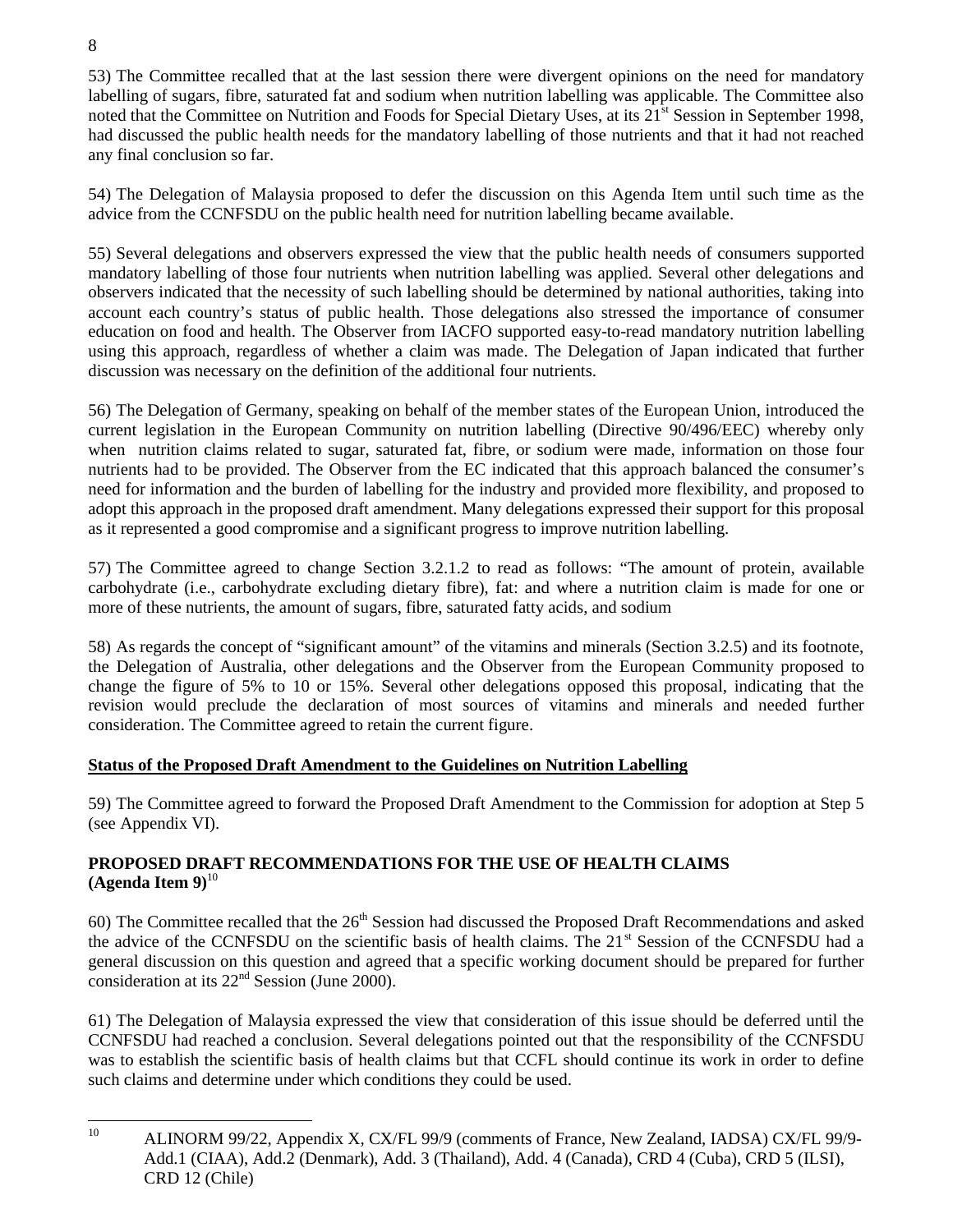62) The Delegation of Norway and the Observer from Consumers International reiterated their position that health claims should not be permitted as they were misleading for consumers, and that only a balanced diet would provide health benefits. The Observer from IACFO stated that it was premature to set a Codex standard for health claims and expressed concern about significant loopholes, declining standards for scientific substantiation, premarket approval in the only two regulatory models for health claims.

63) Some delegations expressed the view that the Committee should not develop guidelines concerning health claims as this should be left to the national authorities in view of their specific public health concerns.

64) The Observer from the EC informed the Committee that currently therapeutic claims were not allowed according to EC legislation but that a general debate on all relevant aspects of this issue was underway in the EU. The Delegation of France indicated that it had considered this question in detail at the national level and had prepared a document which might be of use to the Committee in future discussions on health claims.

65) The Committee agreed to establish an informal Working Group<sup>11</sup> to consider the comments received and incorporate them in the current text. Following its meeting during the session, the Chair of the Working Group, Dr. F.E. Scarborough (United States) informed the Committee that the current Draft Recommendations had been revised in the light of the comments received but that due to time constraints the document still required detailed consideration. The Delegation of Canada proposed that in order to facilitate the revision of the text a Working Group should be established prior to the next session to consider the comments received in detail and achieve consensus on the definitions and conditions for use of health claims

## **Status of the Proposed Draft Recommendations for the Use of Health Claims**

66) The Committee agreed to return the Proposed Draft Recommendations, as amended during the present session to Step 3 for further comments (see Appendix VII) and consideration by the next session. It was also agreed that a Working Group, coordinated by the United States and Canada, in cooperation with France and the United Kingdom, would meet immediately prior to the session to facilitate consideration of this matter, the exact arrangements to be determined by the host country.

## **PROPOSED DRAFT RECOMMENDATIONS FOR SPORTS AND ENERGY DRINKS**  $(A$ genda Item  $10$ <sup>12</sup>

67) The Committee recalled that the  $22<sup>nd</sup>$  Session of the Commission had approved the elaboration of the Recommendations as new work, as the primary problem related to claims being made for such products and requested the CCFL to coordinate its work with the Committee on Food Additives and Contaminants and the Committee on Nutrition and Foods for Special Dietary Uses as required. The  $26<sup>th</sup>$  Session had considered a first draft of the Recommendations and agreed that South Africa would redraft it in the light of the comments received and the discussions at the session.

68) The Delegation of South Africa presented the revised Recommendations and proposed to amend the text to delete the list of electrolytes in the definition of "isotonic" as the substances which could be included were addressed in the General Standard for Food Additives (GSFA). The Committee noted that sports drinks were included in one of the food categories of the GSFA. The Committee expressed its appreciation to the Delegation of South Africa for its work on this complex issue and considered how to proceed further in this area.

69) Several delegations and observers expressed the view that the Committee should not proceed with consideration of this question as a claims issue should not be addressed through the establishment of standards for specific products but rather from a general perspective, such as the definition of a claim for high energy. The Delegation of New Zealand proposed that if a high energy claim for foods was to be developed, provision for both liquid and solid foods should be included. Several delegations pointed out that the level proposed for energy (190 kJ) was too low if a "high energy" claim was made and recalled that in the *Guidelines for Use of Nutrition*

<sup>&</sup>lt;sup>11</sup> Canada, United States, France, United Kingdom, New Zealand, Denmark, Japan, Sweden, Brazil, Chile, Germany, Italy, EC, CI, IACFO, IADSA, ILSI, ICGMA, IDF, CIAA

<sup>&</sup>lt;sup>12</sup> CX/FL 99/10, CX/FL 99/10-Add.1 (comments of Japan, Thailand, ISDC), CX/FL 99/10-Add.2 (Canada)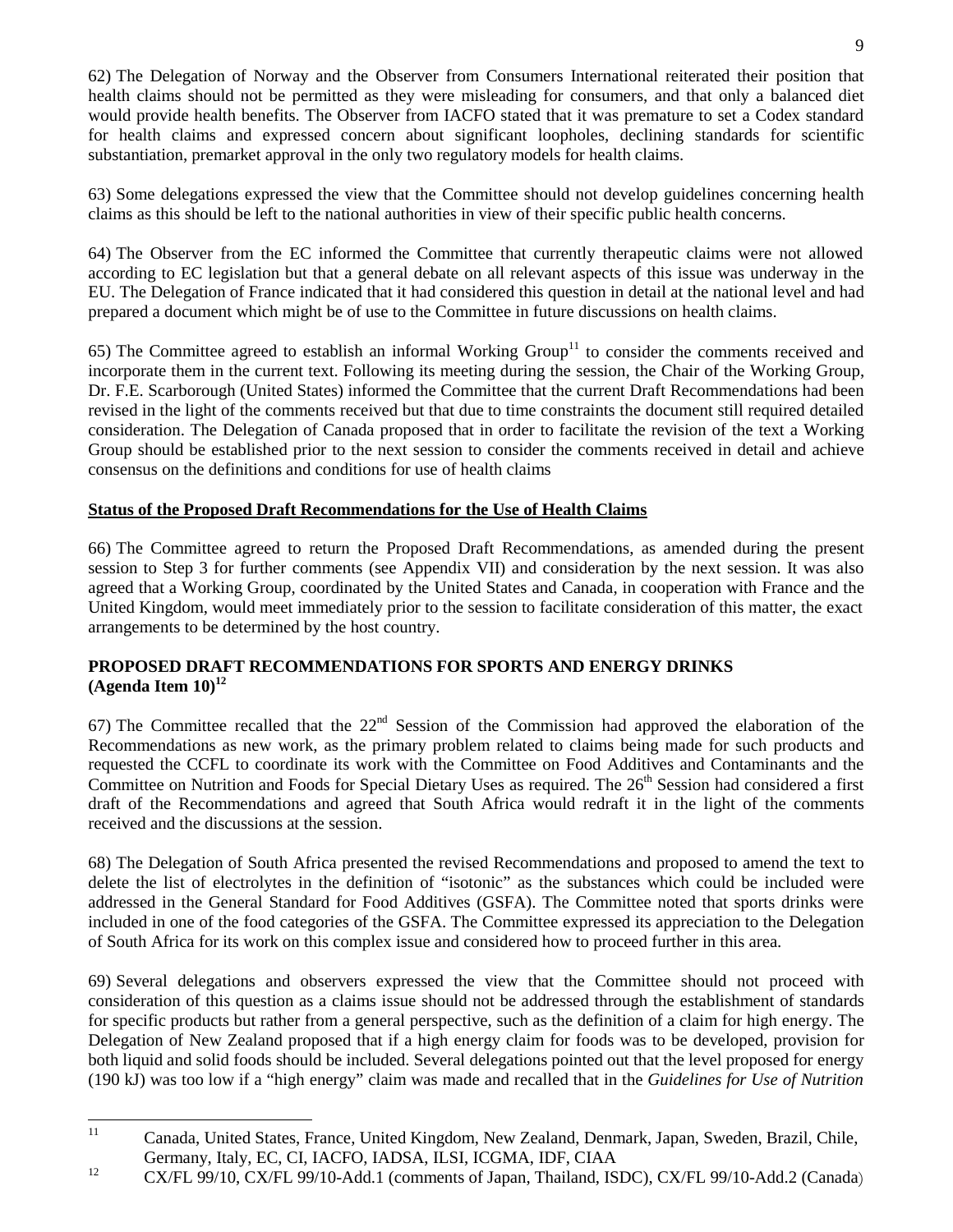*Claims* the comparison should be based on a relative difference of at least 25%; they supported a similar approach in the case of sports drinks. The Observer from Consumers International suggested that sports drinks were a matter for the CCNFSDU and energy drinks should be considered under health claims.

70) The Committee had an exchange of views of the opportunity of including a claim for "alcohol free" in these products and agreed that it was not relevant, as the main question to be addressed was the amount of energy and the intended use of the product. The Committee noted that alcohol free was a general claim which, if considered, should apply to all foods and beverages.

71) The Delegations of Switzerland and New Zealand made specific proposals for the amendment of the text, especially as regards the definitions and limitation of nutrients and electrolytes to those lost during physical exercise, and supported further consideration of the text by the CCNFSDU. Several delegations and the Observer from the EC stressed that sports drinks were foods for special dietary uses as defined in their legislation and were intended to meet the specific needs of certain categories of population; such products should therefore be considered by the CCNFSDU. As regards energy drinks, some delegations expressed the view that work should not proceed on such products. The Observer from IACFO indicated that energy drinks as such did not provide any special nutritive benefit beyond the calories provided by ordinary foods. Several delegations expressed their concern with the inclusion in energy drinks of the substances mentioned in section 1.2, which could have adverse effects on health and should not be considered in the framework of Codex. Some delegations proposed that the level of caffeine should be referred to the CCNFSDU for consideration.

72) The Observers of ISDC and ITIC expressed the view that no standard should be developed in relation to the definition of claims, which should be addressed horizontally and pointed out that sports and energy drinks were not foods for special dietary uses and should not be referred to the CCNFSDU, nor should conditions for claims be considered by that Committee.

73) The Committee agreed that the definition of "alcohol free" and "isotonic/hypertonic/hypotonic" should not be retained; consequently the essential issues to be addressed were the definition of sports drinks as foods for special dietary uses and the claim for high energy. The Committee agreed that these matters should be forwarded to the CCNFSDU for consideration and that at this stage there was no need for the CCFL to consider this issue further. The Committee might however consider the necessity for further work falling within its competence, such as the amendment of the General Guidelines on Claims or the Guidelines for Use of Nutrition Claims, when the advice of the CCNFSDU became available.

## **Status of the Proposed Draft Recommendations for Sports and Energy Drinks**

74) The Committee agreed to discontinue consideration of the Proposed Draft Recommendations for the time being and to return to this matter after the CCNFSDU had provided advice on whether "sports drinks" should be considered as foods for special dietary uses and on the conditions for the claim for "high energy".

## **PROPOSED DRAFT GUIDELINES FOR THE USE OF THE TERM "VEGETARIAN"**  $(A$ genda Item  $11$ <sup>13</sup>

75) The Committee recalled that its last session agreed not to elaborate general guidelines for the use of the term "vegetarian" and to restrict its work to the elaboration of definitions for claims used on product labels. It also agreed that South Africa would redraft the document (CX/FL 98/12), in collaboration with India, for further consideration.

76) The Delegation of South Africa presented the proposed draft recommendation (CX/FL 99/11) and proposed further modifications of the text under "Another alternative". Proposed wording was as follows: (viii) A claim that a foodstuff is suitable for vegetarians, should specify the categories of vegetarian, namely:

- "Ovo-Lacto Vegetarian" means ingredients of plant origin (vegetable and fruit), dairy food and eggs
- "Lacto-Vegetarian" means ingredients of plant origin (vegetable and fruit), and dairy food.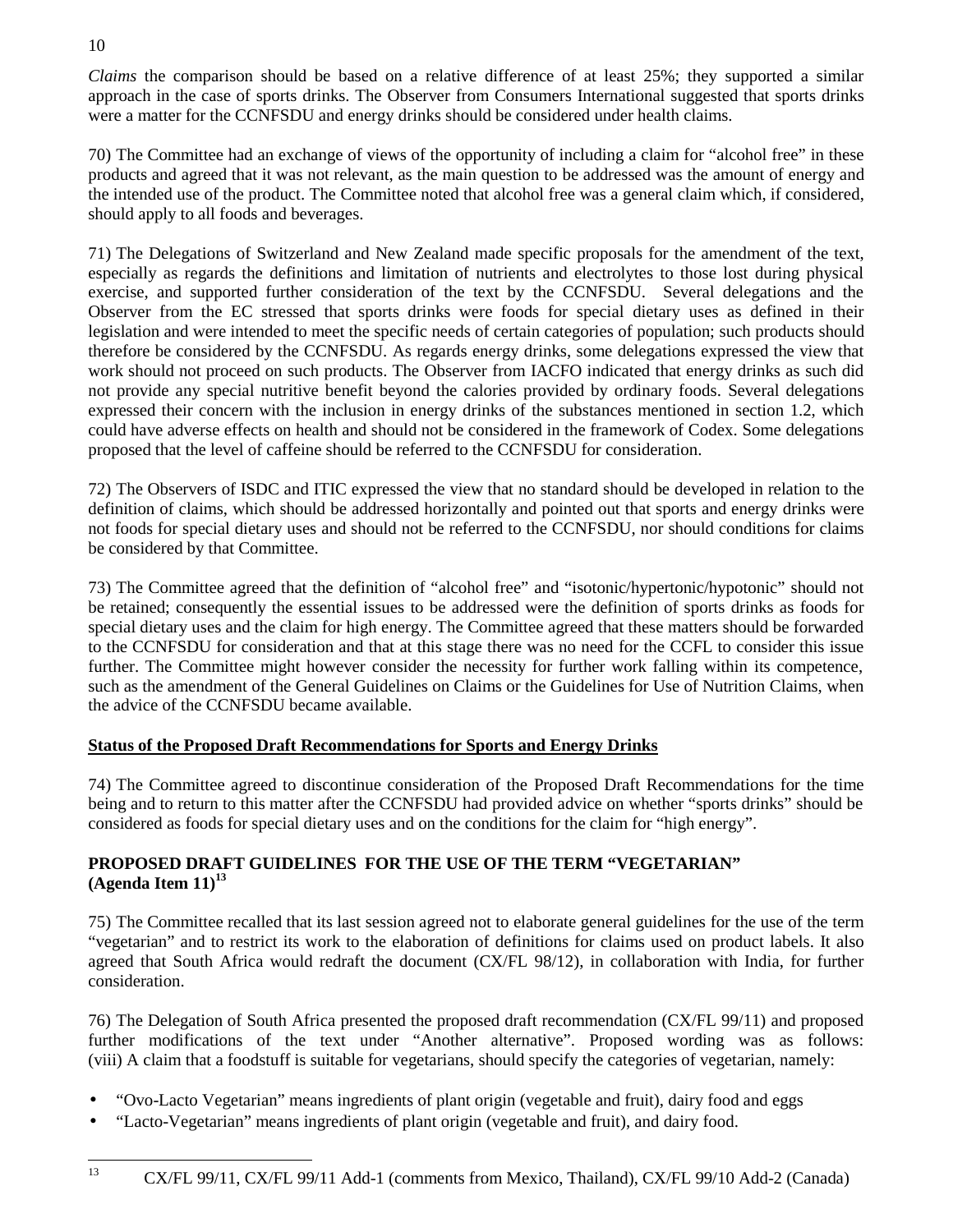• " Vegan" or "Strictly Vegetarian" means ingredients of plant origin (vegetable and fruit), only.

77) The Delegation of India informed the Committee that due to problems of communication with South Africa India's view had not been incorporated into the Proposed Draft Recommendation but agreed with the new text proposed by South Africa during the meeting. The Delegation indicated that in the light of religious concerns and cultural practices in India and other Asian countries "vegetarian" should not include eggs. The Delegation of Sweden stated that "vegetarian" should be restricted to ingredients of plant origin, while the Delegation of Thailand supported the proposal made by South Africa. The Delegation of Mexico expressed their view that "Vegetarian" should be classified into three categories and that "Ovo-Lacto Vegetarian" was not necessary as it was already included in the definition of ovo-vegetarian and lacto-vegetarian.

78) Several delegations pointed out that further clarification was necessary, such as on the application to honey, rennet in cheese, or food groups such as fungi. The Delegation of France also pointed out that the word "Vegan" should be translated into French as "Vegetalien".

79) As regards an appropriate Codex text in which the proposed draft amendment should be incorporated, the Delegation of Switzerland recommended the amendment of the Codex General Guidelines on Claims.

80) The Committee expressed its appreciation for the effort made by South Africa. Since further deliberation was needed, the Committee requested the Delegation of South Africa to redraft the document in collaboration with India for circulation and further consideration at its next session.

## **Status of the Proposed Draft Guidelines for the Use of the Term "Vegetarian"**

81) The Committee agreed to return the Proposed Draft Recommendation to Step 3 for redrafting, further comments and consideration at the next session.

## **OTHER BUSINESS, FUTURE WORK AND DATE AND PLACE OF NEXT SESSION**  $(A$ genda Item  $12)^{14}$

## **Other Business**

82) The Delegation of the United States introduced the proposal put forward in CRD 9 concerning new work on the consideration of misleading claims, pointing out that although misleading claims were covered in general terms in the General Guidelines on Claims, there was a need for further clarification of what would constitute a misleading claim. The Delegation indicated that some claims might be factually correct but give misleading messages concerning health or other benefits, as compared to similar products, for example by referring to "cholesterol free" for 100% vegetable oil with a heart symbol, and proposed to develop criteria to prevent the use of such claims.

83) Several delegations and the Observer from IACFO expressed the view that misleading claims were already covered by the general labelling texts and that there was no need to develop additional criteria in this area, and expressed their concern that the proposal would create confusion. These delegations also noted that there had not been enough time to consider the paper presented and indicated that it would need careful consideration to clarify its implications as related to possible future work of the Committee. The Delegation of Denmark indicated that its national legislation contained a general clause against misleading claims.

84) As there had been insufficient discussion at the present session, the Committee agreed that the Delegation of the United States would redraft its proposal as a discussion paper on criteria for misleading claims in order to clarify its objectives, for further consideration at the next session. The Delegation of the United States invited member countries to provide information and comments on their experience in this area.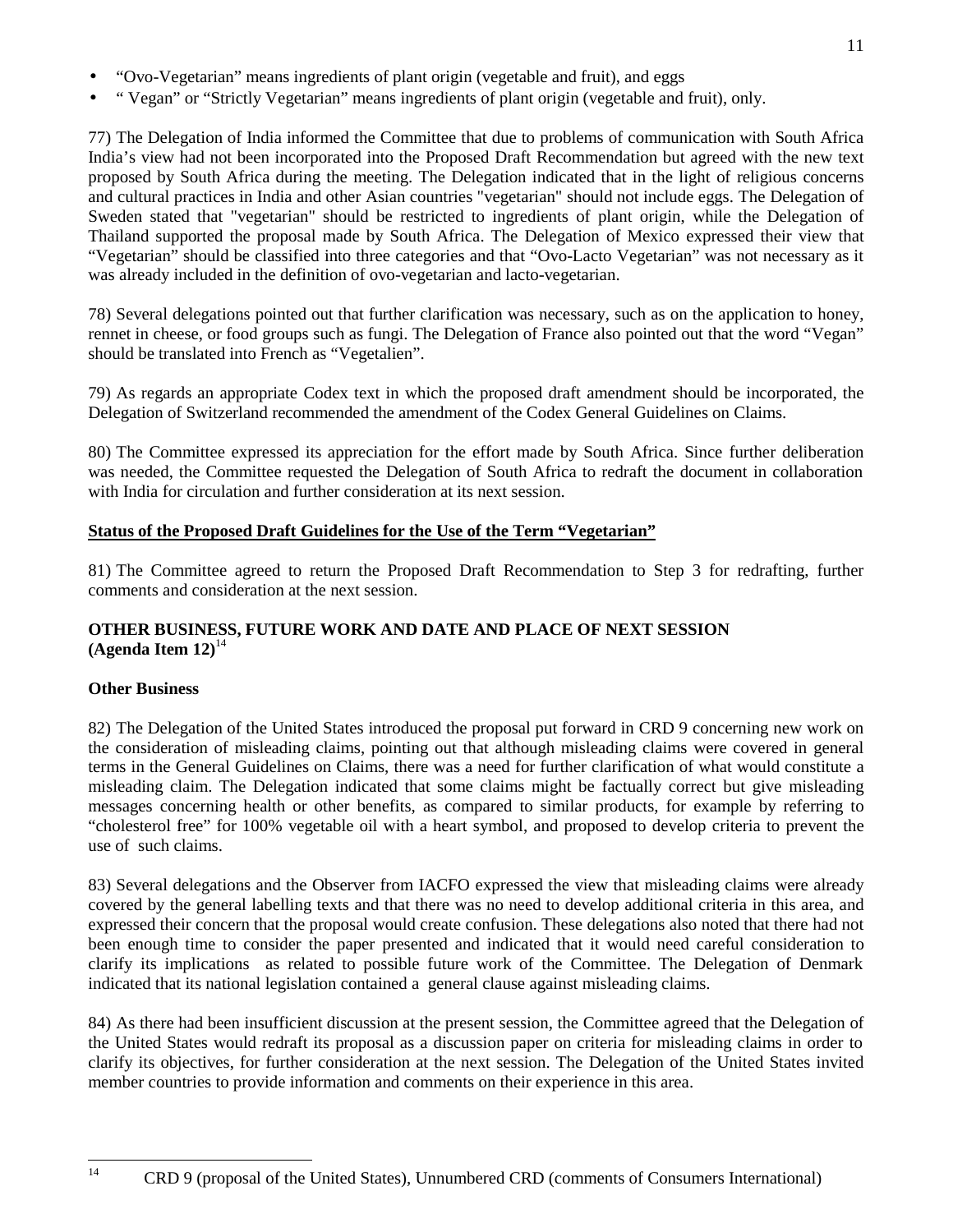## **Future Work**

85) The Committee noted that in addition to standing items on the Agenda, its future work would include:

- Draft Guidelines for the Production Processing Labelling and Marketing of Organically Produced Foods (Livestock and Livestock Products)
- Draft Amendment to the General Standard Class Names (milk protein)
- Draft Amendment to the Guidelines on Nutrition Labelling
- Labelling of Foods Obtained through Biotechnology
- Proposed Draft Recommendations for the Use of Health Claims
- Proposed Draft Recommendations for the Use of the Term "Vegetarian"
- Discussion paper on misleading claims

## **Date and Place of the Next Session**

86) The Committee noted that its  $28<sup>th</sup>$  Session was tentatively scheduled to be held in Ottawa from 8 –11 May 2000, the exact arrangements to be determined between the host country and Codex Secretariats.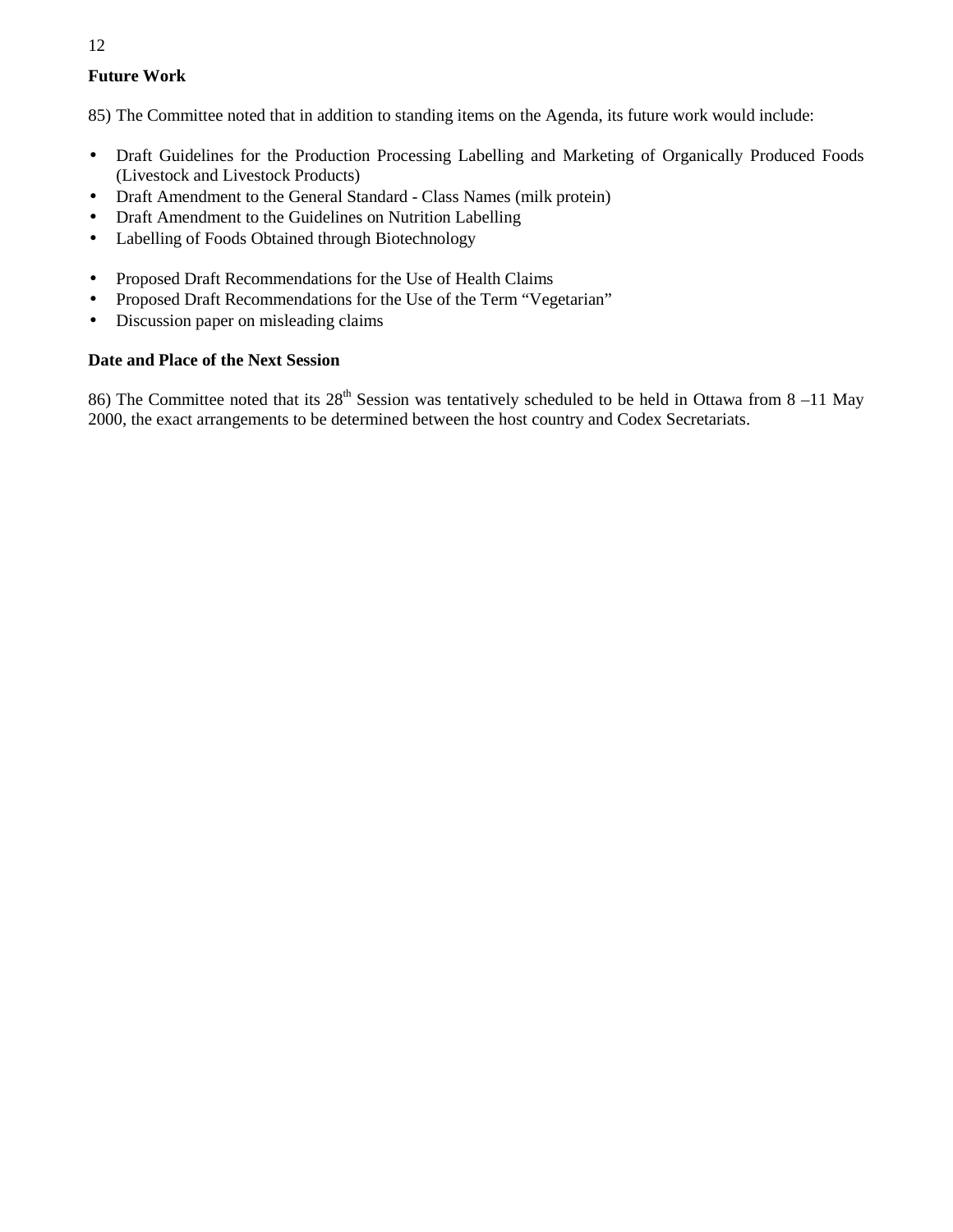| <b>Subject Matter</b>                                                           | <b>Step</b> | <b>Action by</b>                               | <b>Document Reference in</b><br><b>ALINORM 99/22A</b> |
|---------------------------------------------------------------------------------|-------------|------------------------------------------------|-------------------------------------------------------|
| Draft Guidelines for Organically<br>Produced Foods (section 5.1)                | 8           | Governments<br>23rd CAC                        | para. 33<br>Appendix II                               |
| Draft Amendment to the General<br>Labelling Standard (composite<br>ingredients) | 8           | Governments<br>23rd CAC                        | para. 39<br>Appendix III                              |
| Draft Guidelines for Organically<br>Produced Foods (Livestock)                  | 6           | Governments<br>28th CCFL                       | para. 33<br>Appendix IV                               |
| Proposed Draft Amendment to the<br>General Labelling Standard (class<br>names)  | 5           | Governments<br>23rd CAC                        | para. 52<br>Appendix V                                |
| Proposed Draft Amendment to the<br>Guidelines on Nutrition Labelling            | 5           | Governments<br>23rd CAC                        | para. 59<br>Appendix VI                               |
| Proposed Draft Recommendations<br>for the Use of Health Claims                  | 3           | Governments<br>28th CCFL                       | para. 66<br>Appendix VII                              |
| Proposed Draft Recommendations on<br>Labelling/Biotechnology                    | 3           | Governments<br>28th CCFL                       | para. 49                                              |
| Proposed Draft Guidelines for Use of<br>the Term "Vegetarian"                   | 3           | South Africa/India<br>Governments<br>28th CCFL | para. 81                                              |
| Proposed Draft Recommendations<br>for Sports and Energy Drinks                  |             | 22nd CCNFSDU                                   | para. 74                                              |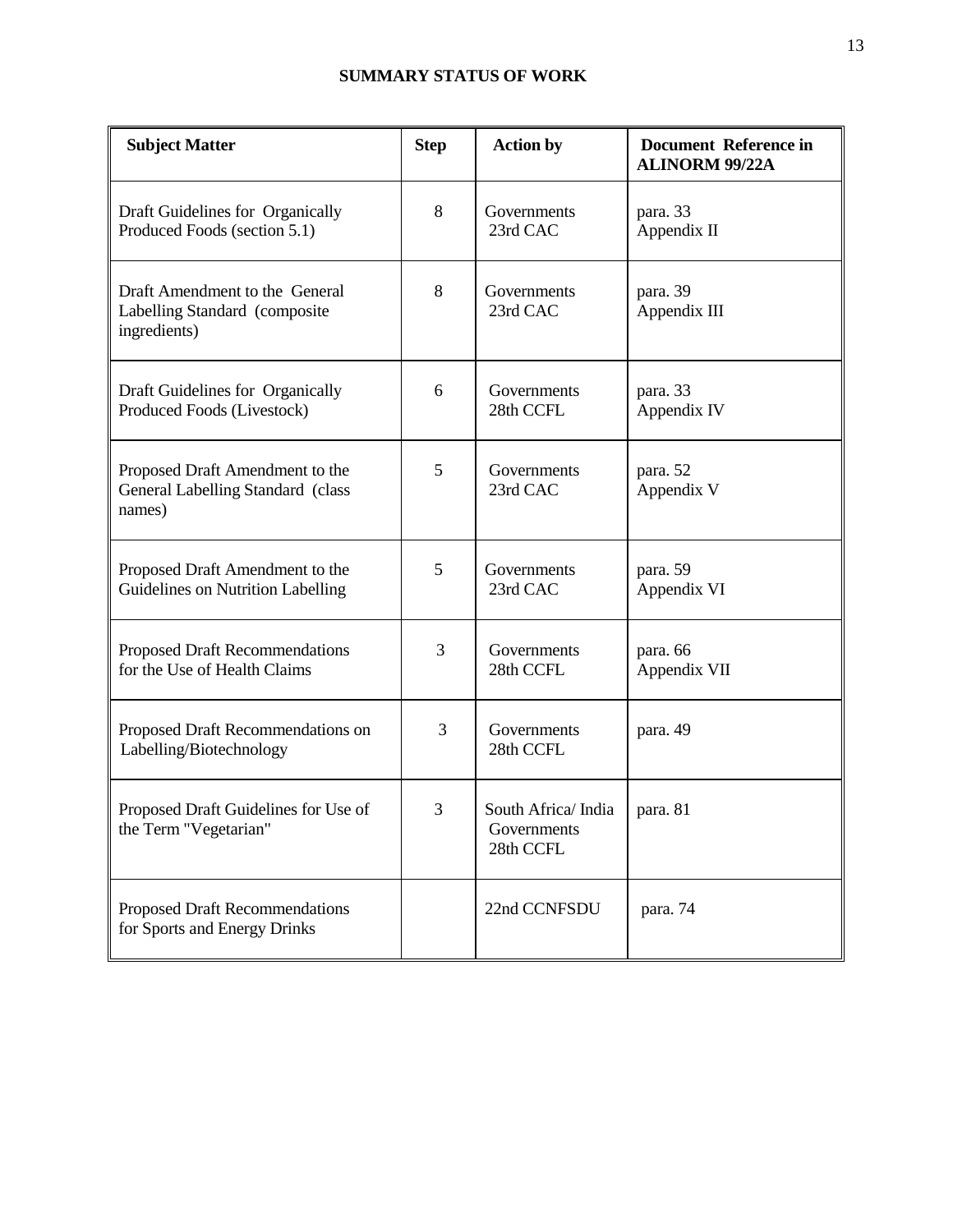#### **LIST OF PARTICIPANTS/LISTES DES PARTICIPANTS LISTA DE PARTICIPANTES**

Chairperson/ Dr. Anne MacKenzie Présidente: Associate Vice-President Presidente **Science Evaluation** Canadian Food Inspection Agency 59 Camelot Drive Nepean, Ontario K1A 0Y9 Tel.: (613) 225-2342 Fax: (613) 228-6638 E-mail: amackenzie@em.agr.ca

#### **ARGENTINA/ARGENTINE**

Ing. Juan Carlos Ramirez (Head of Delegation) Servicio Nacional de Sanidad y Calidad Agroalimentaria (SENASA) Paseo Colón 367-5<sup>°</sup> Piso Buenos Aires, ARGENTINA Tel.: +54 11 4331 6041/49/ext. 1534 E-mail: dica@inea.com.ar

Gustavo Infante Counsellor Embassy of Argentina 910 - 90 Sparks Street Ottawa, Ontario K1P 5B4 CANADA Tel.: (613) 236-2351 Fax: (613) 563-7925 E-mail: fecana@mrecic.gov.ar

Lic. Alicia Menendez JEFE de Departamento Legislacion y normatizacion Inal/Anmat. Ministerio de Salud y Accion Social Estados Unidos 25 Ciudad de Buenos Aires 1101 Tel.: +54 11 4340 0800 Fax: +54 11 4340 0800/ext. 3518 E-mail: amenende@anmat.gov.ar

#### **AUSTRALIA/AUSTRALIE**

Dr. Marion Healy Chief Scientist Australia New Zealand Food Authority (ANZFA) P.O. Box 7186 - Canberra ACT 2610 Tel.: +61 2 6271 2215 Fax: +61 2 6271 2278 E-mail: marion.healy@anzfa.gov.au

Ms. Ruth Lovisolo Manager, Codex Australia National Office of Food Safety Agriculture, Forestry & Fisheries - Australia GPO Box 858 - Canberra ACT 2601 Tel.: +61 2 6272 5112 Fax: +61 2 6272 3103 E-mail: ruth.lovisolo@affa.gov.au

#### **AUSTRIA/AUTRICHE**

Dr. Gertraud Fischinger Federal Chancellery, Dep. VI Bundeskanzleramt, Abteilung VI/B/12 Radetzkystrae 2 1031 Wien, AUSTRIA Tel.: +43 1 71172/4114 Fax: +43 1 7137952 E-mail: gertraud.fischinger@bka.gv.at

Dr. Volker Viechtbauer Red Bull GmbH Brunn 115 A-5330 Fuschl am See, AUSTRIA Tel.: +43 662 6582/67 Fax: +43 662 6582/68 E-mail: volker viechtbauer@red-bull.co.at

#### **BELGIUM/BELGIQUE/BELGICA**

Mr. Charles Crémer Chef de service Inspection Générale des denrées alimentaires Cité administrative de l'Etat Esplanade, 11 1010 Bruxelles, BELGIUM Tel.: + 32 2106388 Fax.: +32 2 2104816 E-mail: Charles.Cremer@health.fgov.be

Mr. Michel Coenen Directeur - CIMSCEE/FAFPAS Avenue de Roodebeek, 30 1030 Bruxelles, BELGIUM Tel.: +32 2 7438746 Fax.: +32 2 7438175 E-mail: sia@sia-dr.be

#### **BRAZIL/BRESIL/BRASIL**

Mr. Appio Claudio Muniz Acquarone Filho Counsellor, Embassy of Brazil in Ottawa 450 Wilbrod Street Ottawa, Ontario K1N 6M8 Tel.: (613) 237-1090 Fax: (613) 237-6144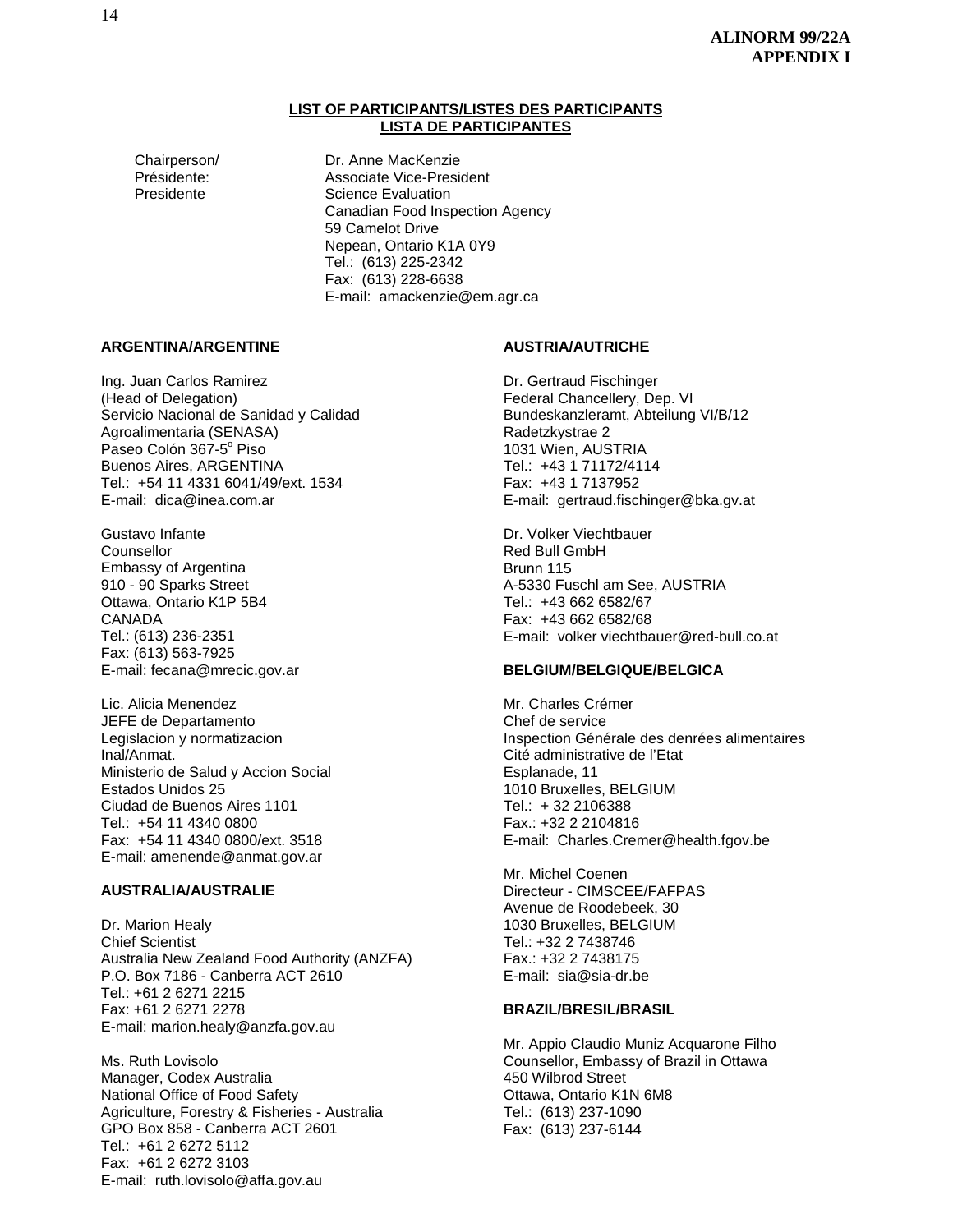Dr. Luiz Antonio Barreto de Castro President of the National Biosafety Commission Esplanada dos Ministérios, Bloco "E" Sala 316 - Brasilia Tel.: +061 317 7822/317 7895 Fax: +061 317 7881 E-mail: labc@mct.gov.br

Mr. Ruy Coutinho Secretary of Economic Law Ministry of Justice Esplanada dos Ministérios Bloco T - 5° andar - Sala 538 70064-900 - Brasilia - DF Tel.: +061 224 2015/321-8195 Fax: +061 321 7604 E-mail: ruy.coutinho@mj.gov.br

Mr. Hoeck de Souza Miranda Technical Officer National Health Agency Ministry of Health Tel.: +55 061 9841286 E-mail: hoeck@saude.gov.br

Ms. Marilia Regini Nutti Director - EMBRAPA Ministry of Agriculture & Supply Av. das Américas 29501 23020-470 Guaratiba Rio de Janeiro, RJ Tel.: +021 410 1350/410 7460 Fax: +021 410 1090 E-mail: marilia@ctaa.embrapa.br

Dra. Rose Mary Figueiredo Rodrigues Technical Officer of the Secretariat of Agricultural Protection Ministry of Agriculture & Supply Esplanada da 4<sup>e</sup> andar sala 440 - Brasilia - DF Tel.: +061 218 2680 Fax: +061 218 2672/226 9850 E-mail: dnt@defesaagropecuaria.gov.br E-mail: alima@linkexpress.com.br

Ms. Antonia Maria de Aquino Technical Officer National Health Agency Ministry of Health Esplanada dos Ministérios, Bloco "G" 8<sup>°</sup> Andar, 831 - Brasilia 70.000 - 000 Tel.: +55 61 315 2166 Fax: +55 6l 315 2727 E-mail: diali@saude.gov.br

#### **CANADA**

Mr. Gerry Reasbeck Director, Consumer Protection and Food Policy Coordination Division Canadian Food Inspection Agency 59 Camelot Drive Nepean, Ontario K1A 0Y9 Tel.: (613) 225-2342 Fax: (613) 228-6611 E-mail: greasbeck@em.agr.ca

Pat Steele Associate Director, Food Policy and Legislation Canadian Food Inspection Agency 59 Camelot Drive - Nepean, Ontario K1A 0Y9 Tel.: (613) 225-2342 Fax: (613) 228-6611 E-mail: psteele@em.agr.ca

Margaret Kenny Director, Office of Biotechnology Canadian Food Inspection Agency 59 Camelot Drive, Room 338 Nepean, Ontario K1A 0Y9 Tel.: (613) 228-6696/ext. 4185 Fax: (613) 228-6604 E-mail: mkenny@em.agr.ca

Mr. Bart Bilmer Biotechnology Regulations Officer Office of Biotechnology Canadian Food Inspection Agency 59 Camelot Drive Nepean, Ontario K1A OY9 Tel.: (613) 228-6696/ext. 4151 Fax: (613) 228-6604 E-mail: bbilmer@em.agr.ca

Mr. Frank Massong Program Officer Canadian Food Inspection Agency 59 Camelot Drive Nepean, Ontario K1A OY9 Tel.: (613) 225-2342 Fax.: (613) 228-6632 E-mail: fmassong@em.agr.ca

Dr. Margaret Cheney Chief, Nutrition Evaluation Division Health Canada 3rd Floor, Sir Frederick G. Banting Building Postal Locator 2203A Ottawa, Ontario K1A 0L2 Tel.: (613) 957-0352 Fax: (613) 941-6636 E-mail: margaret\_cheney@hc-sc.gc.ca

Mr. Paul Mayers A/Director, Bureau of Microbial Hazards Food Directorate - Health Canada 1 Ross Avenue, Postal Locator 2203G3 Sir Frederick G. Banting Building Tunney's Pasture Ottawa, Ontario K1A OL2 Tel.: (613) 957-0880 Fax: (613) 954-1198 E-mail: paul\_mayers@hc-sc.gc.ca

Carolyn O'Brien Acting Director, Scientific and Regulatory Affairs FCPMC 885 Don Mills Road, Suite 301 Don Mills, Ontario M3C 1V9 Tel.: (416) 510-8024/ext. 2228 Fax: (416) 510-8043 E-mail: carolyn@fcpmc.com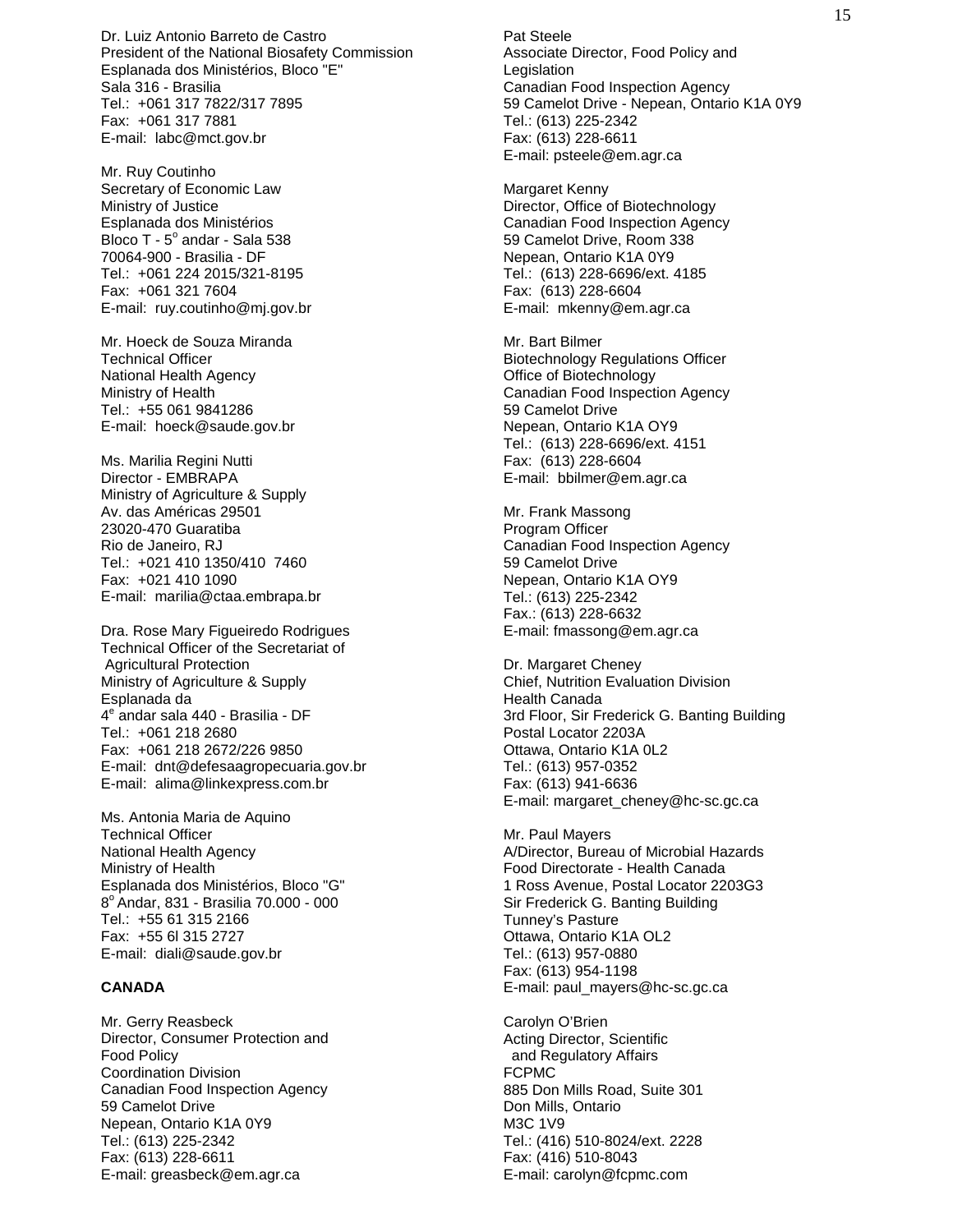Mr. Bob Ingratta Director, Government Regulatory Affairs Crop Protection Institute #350, 441 MacLaren Street Ottawa, Ontario K2P 2H3 Tel.: (613)234-5121 Fax: (613)234-2063 E-mail: bob.g.ingratta@monsanto.com

Dr. Richard Black Director, Scientific & Regulatory Affairs Nestlé Canada Inc. 25 Sheppard Avenue West North York, Ontario M2N 6S8 Tel.: (416) 218-2822 Fax: (416) 218-2623 E-mail: richard.black@ca.nestle.com

Mr. Peter A. Pink Senior Scientist Edible Oil Food Association of Canada (Procter & Gamble Inc.) P.O. Box 355, Station "A" 4711 Yonge Street Toronto, Ontario M5W 1C5 Tel.: (416) 730-4782 Fax: (416) 730-4449 E-mail: pink.pa@pg.com

Mr. Duff Steele Anaphylaxis Foundation of Canada c/o Bestfoods Canada Inc. 401 The West Mall Toronto, Ontario M9C 5H9 Tel.: (416)620-2387 Fax: (416)620-3583 E-mail: duff.steele@bestfoods.ca

Joyce Groote President - BIOTE Canada 420 - 130 Albert Street Ottawa, Ontario K1P 5G4 Tel.: (613) 230-5585 Fax: (613) 563-8850 E-mail: joyce@biotech.ca

Mr. Pierre Nadeau National Dairy Council of Canada 221 Laurier Avenue East Ottawa, Ontario K1N 6P1 Tel.: (613) 238-4116 Fax: (613) 238-6247 E-mail: pmnadeau@ndcc.ca

Elisabeth Sterken Director - INFACT Canada 6 Trinity Square Toronto, Ontario M5G 1B1 Tel.: (416)595-9819 Fax: (416)591-9355 E-mail: infact@ftn.net

Denise Dewar Regulatory Affairs Specialist AgrEvo Canada Inc. 213 - 1600 James Naismith Drive Gloucester, Ontario K1B 5N4 Tel.: (613) 748-5748 - Fax: (613) 748-5728 E-mail: denise.dewar@agrevo.com

Dr. John C. Henning Associate Professor Department of Agricultural Economics Director, Ecological Agriculture Projects McGill University, Macdonald Campus Ste. Anne de Bellevue Québec (Québec) H9X 3V9 Tel.: (514) 398-7826/398-7820 Fax: (514) 398-8130 E-mail: inf3@musicb.mcgill.ca

Anne Macey Canadian Organic Growers 106 Old Scott Road Salt Spring Island, B.C. V8K 2L6 Tel.: (250)537-5511 Fax: (250)537-2681 E-mail: macey@saltspring.com

Paulette G. Vinette President & CEO Canadian Soft Drink Association 55 York Street, Room 330 Toronto, Ontario M5J 1R7 Tel.: (416) 362-2424 Fax: (416) 362-3229 E-mail: paulettev@compuserve.com

Réjan Bouchard Assistant Director - Policy and Dairy Production Dairy Farmers of canada 75 Albert Steet, Suite 1101 Ottawa, Ontario K1P 5E7 Te.: (613) 236-9997 Fax: (613) 236-0905 Email: rejeanb@dfc-plc.ca

#### **CHILE/CHILI**

Emilio Matas Ministry of Economy Santiago Tel.: +56 2 3880254 Fax: +56 2 6722717 E-mail: sernac@minecon.cl

Dr. Cecilia Castillo Ministry of Health Santiago Tel.: +56 2 6300481 Fax: +56 2 6300507 E-mail: ccastill@pasteur.minsal.cl

Mrs. Luisa Kipreos Ministry of Health Santiago Tel.: +56 2 6641244/6641248 Fax: +56 2 6397110 E-mail: lkipreos@netline.cl

Karl Muller Tercer secretario Embassy of Chile in Canada 50 O'Connor St., Suite 1413 Ottawa, Ontario K1P 6L2 Tel.: (613) 235-4402 Fax: (613) 235-117

16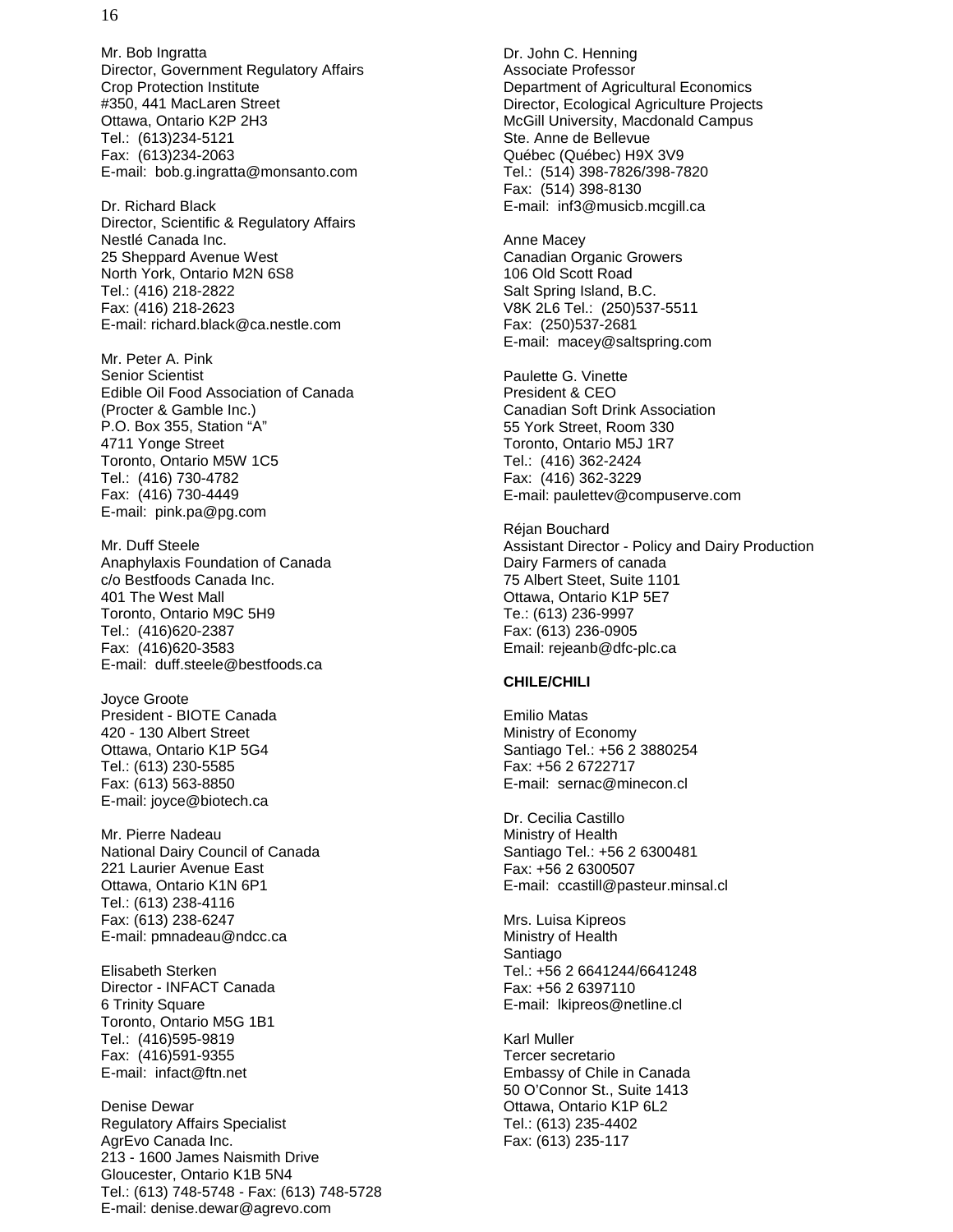Dr. Roberto Belmar Erpel Division de Salud Ambiental Ministério de Salud Estado 360, OF. 801 Santiago de Chile Tel.: +56 2 6641141/6641250/6641023 Fax: +56 2 6644208 E-mail: ambiente@minsal.cl

#### **CHINA, PEOPLE'S REPUBLIC OF**

Mr. Shi Weisan Minister Councellor Embassy of P.R. China in Canada 515 St. Patrick Street Ottawa, Ontario K1N 5H3, CANADA Tel.: (613) 789-5129 Fax: (613) 789-3515

Miss Pamela Lam Senior Administrative Officer Department of Health Room 59 18/F, Wu Chung House 213 Queen Road East Wan Chai, Hong Kong, CHINA Tel.: +852 29618801 Fax: +852 28933547 E-mail: hygiene@hk.super.net

Yuen-keung Chu Scientific Officer (Medical) Hygiene Division Department of Health Room 59 18/F, WuChung House 213 Queen's Road East Wan Chai, Hong Kong, CHINA Tel.: +852 29618805 Fax: +852 28933547 E-mail: hygiene@hk.super.net

Mrs. Liu yuping Beijing Import & Export Commodity Inspection Bureau Beijing, CHINA Fax: +86 10 65994495

Mrs. Cao Ji Juan Lioaning Import and Export Commodity Inspection Bureau of the People's Republic of China Inspection Supervise Dept. No. 2 81, Renmin Rd Zhongshan, Dalian 116001 Tel.: +0411 2637725 4556/4556/4552 Fax: +0411 2807754

Mr. Zheng Xin Research Center for International Inspection Standards & Technical Regulations State Administration for Entry-Exit Inspection & Quarantine of The People's Republic of China No. 15 Fang Cao Di Xi Jie Caoyang, Beijing 100020 Tel.: +8610 65069057 Fax: +86 10 65069057

Mr. Cai xianfeng State Administration of Import & Export Commodity Inspec tion Fax: +86 10 65994495

Cai Xian Feng Department for Supervision on Health State Administration for Entry-Exit Inspection & Quarantine of P.R. China No. A10 Chaowai Street Chaoyang District - Beijing 100020 Tel.: +86 10 65994540 Fax: +86 10 65994497

Liu Yu Ping Deputy Director - Senior Engineer Beijing Import and Export Commodity Inspection Bureau of The People's Republic of China Inspection Centre - First No. 3 Gao Bei Dian North Road, Beijing 100025 Tel.: +010 65574235 Fax: +010 65574235

#### **CUBA**

Dra. Matilde Fontanals Pimorin Analista Superior de la Industria Pesquera Dirección Aseguramiento de Calidad Ministerio de la Industria Pesquera 5<sup>TA</sup> Ave. y 248 Barlovento Santá Fé, Municipio Playa Ciudad de La Habana 10900 Tel.: (537) 297294 Fax.: (537) 249168 E-mail: doris@fisnavy.inf.cu

Lic. Celestino Iglesias Ayora Director del Centro Nacional de Envases y Embalaje Ministerio de Comercio Interior Ave. del Bosque No. 121 Nuevo Vedado - Cludad de la Habana Tel.: +53 7 81 0197 Fax: +53 7 33 3150

#### **CZECH REPUBLIC/REPUBLIQUE TCHEQUE REPUBLICA CHECA**

Petr Baudys Deputy Director Czech Agricultural & Food Inspection Kv tnà 15 - Brno 60300  $Tel: +420.543540213$ Fax: +420 5 43540210 E-mail: baudys@czpi.cz

#### **DENMARK/DANEMARK/ DINAMARCA**

Ms. Eeva-Liisa Østergaard Head of Division Danish Veterinary & Food Administration Rolighedsvej 25 DK-1958 Frederiksberg C Tel.: +45 33 95 61 64 - Fax: +45 33 95 60 60 E-mail: elo@vfd.dk

Ms. Pia Valentin Mortensen Head of Section Danish Veterinary & Food Administration Rolighedsvej 25 DK-1958 Frederiksberg C Tel.: +45 33 95 61 66 - Fax: +45 33 95 60 60 E-mail: pvm@vfd.dk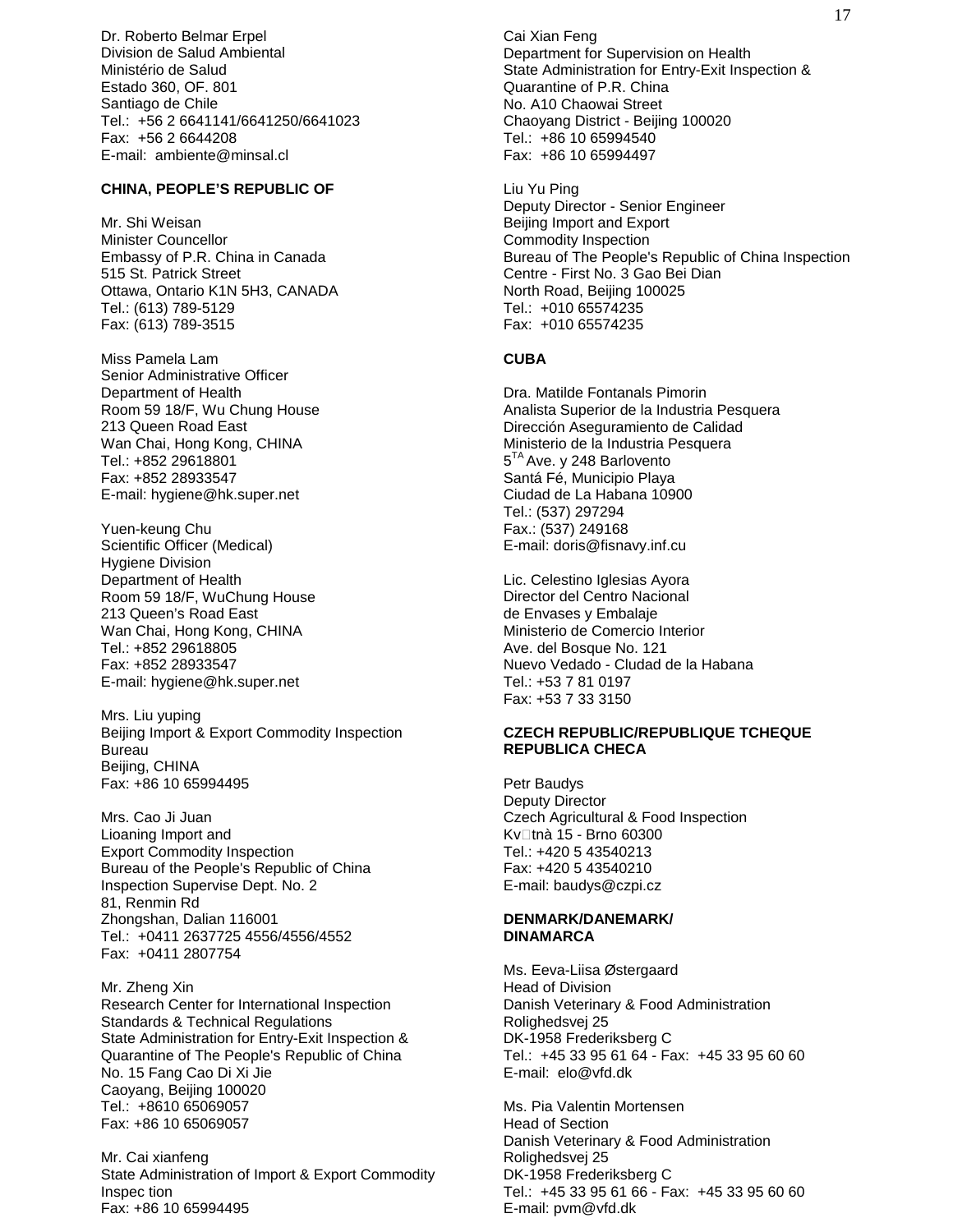Ms. Lene Breum Larsen Head of Section Danish Veterinary & Food Administration Rolighedsvej 25 DK-1958 Frederiksberg C Tel.: +45 33 95 60 00 - Fax: +45 33 95 60 01 E-mail: lbl@vfd.dk

Mr. Jørgen Hald Christensen Head of Division - Danish Dairy Board Frederiks Alle 22 DK-8000 Aarhus C Tel.: +45 87 31 20 00 Fax: +45 87 31 20 01 E-mail: ddb@mejeri.dk

Ms. Kirsten Jacobsen Head of Department, M.Sc. (Food Science) Confederation of Danish Industries DK-1787 Copenhagen V Tel.: +45 33 77 33 77 Fax: +45 33 77 34 20 E-mail: kja@di.dk

Mr. Per F. Ahle Expert - Danish Plant Directorate Ministry of Agriculture & Fisheries Skovbrynet 20 DK-2800 Lyngby Tel.: +45 45 96 68 00 Fax: +45 45 96 66 10 E-mail: pfa@plantedir.dk

#### **EGYPT/EGYPTE/EGIPTO**

Eng. Hidy Mikhai Dimitry Director - Ministry of Industry & Mineral Wealth Egyptian Organization for Standardization & Quality Control (EOS) 2 Latin America Street Garden City - Cairo Tel.: +20 2 3540771/3549720 Fax: +20 2 3557841

#### **FINLAND/FINLANDE/FINLANDIA**

Ms. Mirja Hyn nen Senior Advisor Ministry of Trade & Industry P.O. Box 230 - FI-00171 Helsinki Tel.: +358 9 1603536 Fax: +358 9 1602648 E-mail: mirja.hynonen@ktm.vn.fi

Ms. Auli Suojanen Senior Food Officer National Food Administration P.O. Box 5 - FI-00531 Helsinki Tel.: +358 9 77267630 Fax: 358 9 1604144 E-mail: auli.suojanen@elintarvikevirasto.fi

Ms. Kaija Hasunen Government Counsellor Ministry of Social Affairs & Health P.O. Box 197 - FI-00531 Helsinki Tel.: +358 9 1604035 Fax: +358 9 1604144 E-mail: kaija.hasunen@stm.vn.fi

#### **FRANCE/FRANCIA**

M. Patrice Dauchet Ministère Economie, Finances et Industrie 59, Boulevard Vincent Auriol 75703 Paris Cedex 13 Tel.: +33 1 44972965 Fax: +33 1 44973037 E-mail: patrice.dauchet@dgccrf.finances.gouv.fr

Mme Marianne Monod Ministère de l'Agriculture et de la Pêche Direction générale de l'alimentation 251, rue de Vaugirard 75732 Paris Cedex 15 Tel.: +33 1 49558003 Fax: +33 1 49555948

Mme Ségolène Halley des Fontaines Ministère de l'Agriculture et de la Pêche Direction générale de l'Alimentation 251, rue de Vaugirard 75732 Paris Cedex 15 Tel.: +33 1 49555007 Fax: +33 1 49555948 E-mail: segolene.halley-desfontaines@agriculture.gouv.fr

Mme Catherine Vigreux Regulatory Affairs Department Manager ROQUETTE Freres 62080 Lemstrem Cedex FRANCE Tel.: +33 3 21 633763 Fax: +33 3 21 633850 E-mail: roquette.dtl@wanadoo.fr

Mme Françoise Costes Association de la Transformation laitière française Chargée de Missions Scientifiques et Réglementaires 34, rue de Saint Pétersbourg 75382 Paris Cedex 08 Tel.: +33 1 49707263 Fax: +33 1 42806362 E-mail: atla-trs@atla.asso.fr

Mme Marie-Odile Gailing Responsable des Affaires Scientifiques et Réglementaires Nestlé France SA 7 boulevard Pierre Carle - BP 900 Noisiel 77446 Marne la Vallée Cedex 02 Tel.: +33 1 60532040 Fax: +33 1 60535465 E-mail: marie-odile.gailing@fr.nestle.com

Mme Annie Loc'h Affaires Réglementaires - Groupe DANONE 7, rue de Téhéran - 75008 Paris Tel.: +33 1 44352232 Fax: +33 1 44352445 E-mail: aloch@groupe.danone.com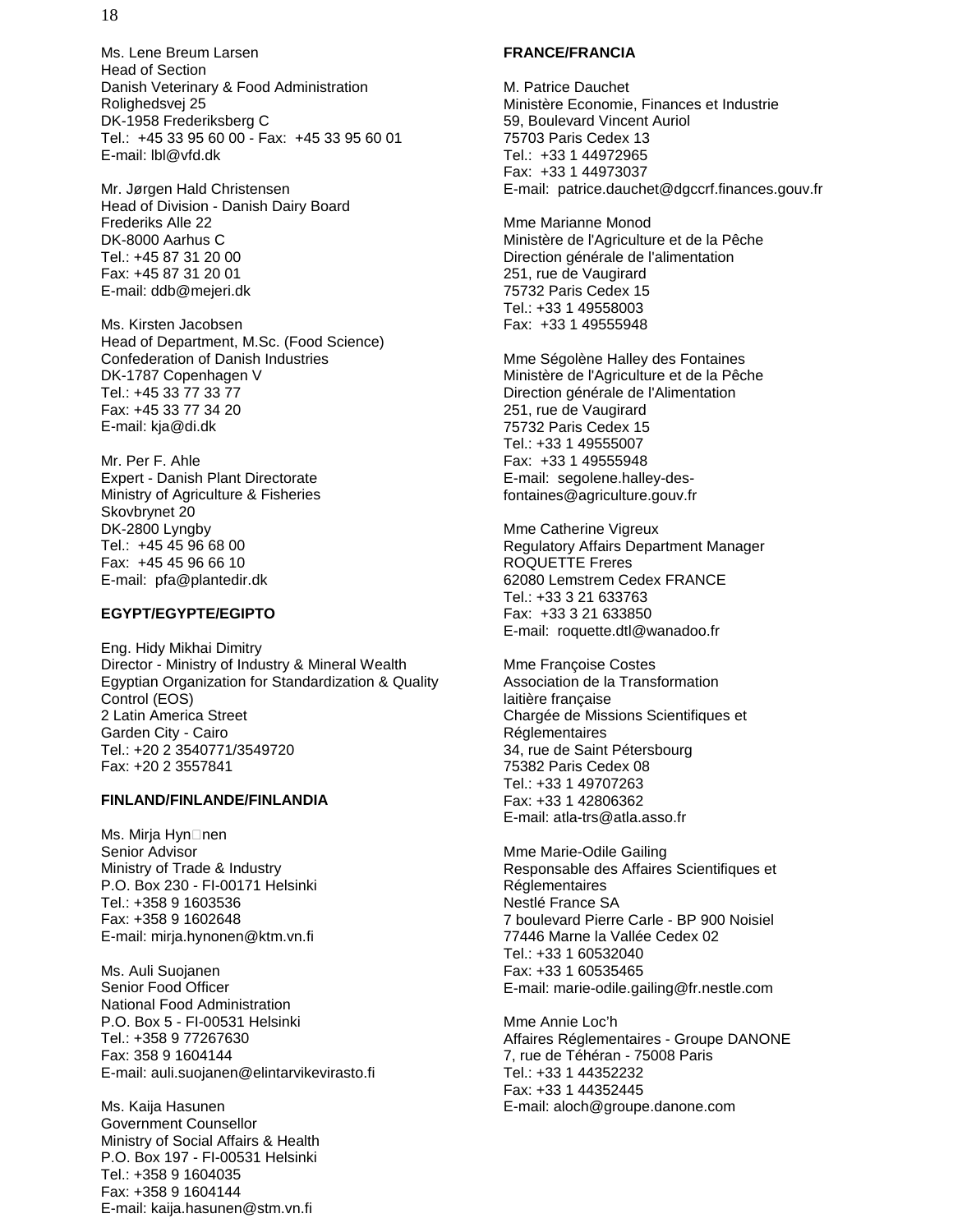#### **GERMANY/ALLEMAGNE/ ALLEMANIA**

Mr. Gerhard Bialonski Director, Federal Ministry of Health (Bundesministerium für Gesundheit) Am Propsthof 78a D-53108 Bonn Tel.: +49 228 941 4130 Fax: +49 228 941 4947 E-mail: bialonski@bmg.bund.de

Dr. Alois Bogenrieder Director, Federal Ministry of Food, Agriculture & Forestry (Bundesministerium für Ernaehrung, Landwirtschaft und Forsten) Rochusstrasse 1 D-53123 Bonn Tel.: +49 228 529 3695 Fax: +49 228 529 4406 E-mail: bn3695@bml.bund.de

Mrs. Angelika Mrohs Managing Director, Alliance for Food Law and Food Science (Bund für Lebensmittelrecht und Lebensmittelkunde e.V.) Godesberger Allee 157 - D-53175 Bonn Tel.: +49 228 81 99 3-0 Fax: +49 228 37 50 69 E-mail: amrohs@bll-online.de

Mr. Thomas Kuetzemeier Director, Association of German Dairy Farming (Verband der Deutschen Milchwirtschaft e.V.) Meckenheimer Allee 137 - D-53115 Bonn Tel.: +49 228 9 82 43 0 Fax: +49 228 9 82 43 20 E-mail: v.d.m.@t-online.de

#### **GREECE/GRÈCE**

Dr. Catherine Moraiti Head of Dietetic Section Ministry of Health/National Drug Organization EOF - 284 Messogion Ave. Athens - 155 62 Holargos Tel.: +30 1 6547002 Fax.: +30 1 6547002 E-mail: additive@eof.gr

George Golfis Fonctionnaire - Ministère d'Agriculture 2, rue Acharnon - Athènes 10176 Tel.: +30 1 5291238 Fax: +30 1 5243162

#### **HUNGARY/HONGRIE/HUNGRIA**

Dr. Endre Rácz Head of Division Department of Food Ministry of Agriculture and Regional Development H-1860, Budapest 55, Pf. 1 Tel.: +361 301 4383 Fax: +361 302 0402/301 4808

#### **INDIA/ INDE**

Dr. Dalip Singh Director - Ministry of Food Processing Industries Government of India Panchsheel Bhawan August Kranti Marg. Khel Gaon - New Delhi 110049 Tel.: +91 11 6492176 Fax: +91 11 6493228 E-mail: dalip@mofpi.ren.nic.in

#### **INDONESIA/ INDONESIE**

Mr. M. Ibnu Said (Head of Delegation) Counsellor Economic Embassy of Indonesia 55 Parkdale Avenue Ottawa, Ontario K1Y 1E5, CANADA Tel.: (613) 724-1100 Fax: (613) 724-1105 E-mail: said@prica.org

Ms. Emeria W. Siregar Second Secretary Embassy of Indonesia 55 Parkdale Avenue Ottawa, Ontario K1Y 1E5, CANADA Tel.: (613) 724-1100 Fax: (613) 724-1105 E-mail: emeria@prica.org

#### **IRELAND/IRLANDE/IRLANDA**

Mr. Martin O'Sullivan Senior Superintending Veterinary Inspector Department of Agriculture and Food Agriculture House, 3W Kildare Street - Dublin 2 Tel.: +353 1 607 2000 Fax: +353 1 661 6263 E-mail: martin.osullivan@daff.irlgov.ie

#### **ITALY/ITALIE/ITALIA**

Dr. Brunella Lo Turco Secretary of Italian Codex Committee Ministero Politiche Agricole Via XX Settembre 20 - 00100 Rome Tel.: +39 6 4880273 Fax: +39 6 4880273 E-mail: bloturco@ats.it

Dr. Ferdinando Menconi Expert Juridique Ministero delle Politiche Agricole Viale Pasteur, 10 - 00144 Rome Tel.: +39 6 5903450 Fax: +39 6 5903342

Mr. Luca Ragaglini Expert Juridique Ministero Politiche Agricole C/o AIDI Via Barnaba Oriani 92 - Rome Tel.: +06 8091071 Fax: +06 8073186 E-mail: aidi@foodacea.it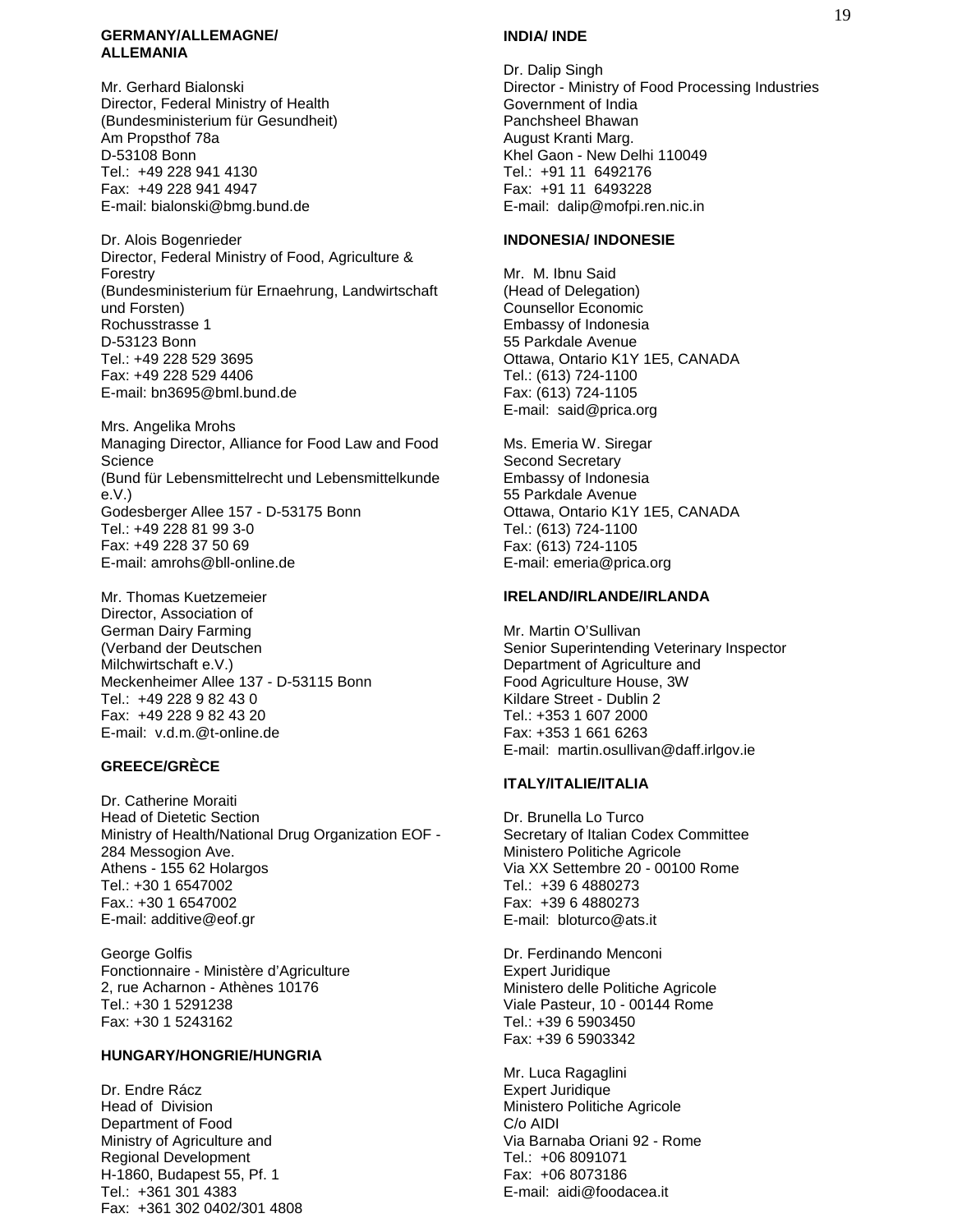#### **JAPAN/JAPON**

Yoshitomo Kinoshita Director - Office of Livestock Industry Environmental Policy Livestock Industry Bureau Ministry of Agriculture, Forestry & Fisheries 1-2-1 Kasumigaseki Chiyoda-ku - Tokyo 100-8950 Tel.: +81 3 3501 3881 Fax: +81 3 3501 1386

Takuo Sukigara Deputy Director Animal Production Division Livestock Industry Bureau Ministry of Agriculture, Forestry & Fisheries 1-2-1 Kasumigaseki Chiyoda-ku - Tokyo 100-8950 Tel.: +81 3 3591 3656 Fax: +81 3 3593 7233 E-mail: takuo\_sukigara@nm.maff.go.jp

Akihiko Nishiyama Director for International Standardization Standards & Labelling Division Food & Marketing Bureau Ministry of Agriculture, Forestry & Fisheries 1-2-1 Kasumigaseki Chiyoda-ku - Tokyo 100-8950 Tel.: +81 3 3502 8111/ext. 4864 +81 3 3507 8592 DIRECT Fax: +81 3 3502 0438 E-mail: akihiko\_nishiyama@nm.maff.go.jp

Masashi Kusukawa Chief - Standard & Labelling Division Food & Marketing Bureau Ministry of Agriculture, Forestry & Fisheries 1-2-1 Kasumigaseki Chiyoda-ku - Tokyo 100-8950 Tel.: +81 3 3502 8111/ext. 4863 Fax: +81 3 3502 0438 E-mail: masashi.kusukawa@nm.maff.go.jp

Kazufumi Yoshida **Director** Office of Health Policy on Newly Developed Foods - Environmental Health Bureau Ministry of Health & Welfare 1-2-2, Kasumigaseki, Chiyoda-ku Tokyo, 100-8045 Tel.: +81 3 3503 1711 Fax: +81 3 3503 7965 E-mail: ky-lwc@mhw.go.jp

Tadashi Furuhata Food Sanitation Specialist Office of Health Policy on Newly Developed Foods Environmental Health Bureau Ministry of Health & Welfare 1-2-2 Kasumigaseki, Chiyoda-ku Tokyo Tel.: +81 3 3503 1711 Fax: +81 3 3503 7965

Mitsuhiro Shirabe Section Chief - Inspection & Guidance Division Pharmaceutical & Medical Safety Bureau Ministry of Health & Welfare 1-2-2, Kasumigaseki, Chiyoda-ku Tokyo 100-8045 Tel.: +81 3 3503 1711/ext. 2771 Fax: +81 3 3503 1043 E-mail: ms-bmm@mhw.go.jp

Kaoru Tokutsu Deputy Director, Food Sanitation Division Environmental Health Bureau Ministry of Health & Welfare 1-2-2, Kasumigaseki, Chiyoda-ku Tokyo 100-8045 Tel.: +81 3 3503 1711/ext. 2447 Fax: +81 3 3503 7965 E-mail: kt-vin@mhw.go.jp

Hiroaki Hamano Technical Adviser Japan Health Food and Nutrition Food Association 2-6-1, Jingumae, Shibuya-ku - Tokyo 150 Tel.: +81 3 3403 2112 Fax: +81 3 3478 0059

Norimasa Hosoya, M.D., Ph.D. Professor Emeritus (Nutrition) University of Tokyo Director General - Japan Health Food and Nutrition Food Association 2-7-27, Ichigaya-Sadohara-cho, Shinjuku-ku Tokyo 162-0842 Tel.: +81 3 3268 3134 Fax: +81 3 3268 3136 E-mail: jhnfa@mx1.alpha-web.ne.jp

Yoichi Ishida General Manager Japan Dairy Products Association 1-14-19, Kudan-kita Chiyoda-ku - Tokyo 102-0073 Tel.: +81 3 3264 4131 Fax: +81 3 3264 4139 E-mail: jdpa@mx1.alpha-web.ne.jp

Masayo Yoshida Chief - Japan Dairy Products Association 1-14-19, Kudan-Kita, Chiyoda-ku Tokyo 102-0073 Tel.: +03 3264 4131 Fax: +03 3264 4139

Masahiko Fukuda Technical Adviser Japan Food Industry Center 3-6-18 Kamimeguro, Meguro-ku - Tokyo 153 Tel.: +81 3 3716 2639 Fax: +81 3 3716 6226

Dr. Shuji Iwata Technical Adviser Japan Food Industry Center 3-6-18 Kamimeguro, Meguro-ku - Tokyo 153 Tel.: +81 3 3716 2639 Fax: +81 3 3716 6631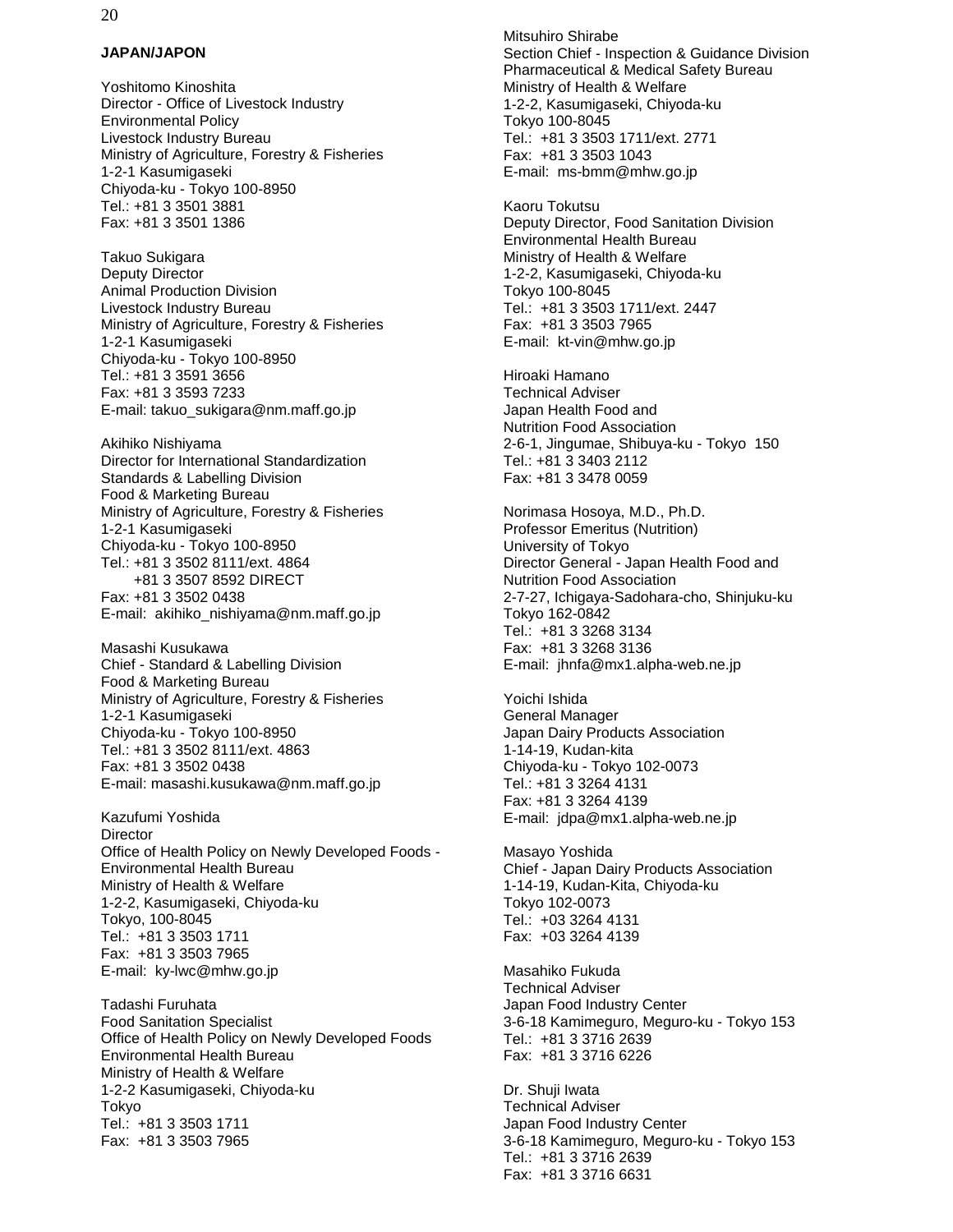Yasuhiro Morimura Technical Adviser Japan Food Industry Center 3-6-18 Kamimeguro, Meguro-ku Tokyo 153 Tel.: +81 3 3716 2639 Fax: +81 3 3716 6631

#### **KOREA, REPUBLIC OF/REPUBLIQUE DE COREE/REPUBLICA DE COREA**

Yeom-Soon Choi Deputy Director (Environment) Livestock Policy Division Livestock Bureau Ministry of Agriculture & Forestry #1, Jungang-Dong, Kwachon-City Kyunggi-do - Kwachon, Seoul 427-760 Tel.: +82 2 500 2688 Fax: +82 2 507 3966 E-mail: cyscomm@maf.go.kr

Sang-Cheol Lee Senior Researcher National Livestock Research Institute, RDA #198-14 Mae Tan 2-Dong Suwon-City 441-350 - Kyunggi-do Tel.: +82 331 290 1647 Fax: +82 331 290 1650 E-mail: leesc@nlri.go.kr

Young-Ku Lee Deputy Director Marketing Management Division Ministry of Agriculture & Forestry #1, Jungang-Dong, Kwachon-City, Kyunggi-do Kwachon, Seoul 427-760 Tel.: +82 2 504 9413 4 Fax: +82 2 507 5310 E-mail: youngu@maf.go.kr

Kwang-Ha Lee Assistant Manager National Agriculture Product Inspection Office Quality Management Division #433-2 Anyang 6-Dong Anyang-City, Kyunggi-Do - Anyang-City 430-016  $Tel: +82 343 446 0126-7$ Fax.: +82 343 446 0903 E-mail: qisa0304@maf.go.kr

Tal-soo Lee Division Director - Division of Nutrition Ministry of Health & Welfare Korea Food & Drug Administration #5, Nokbun-Dong, Eunpyung-Gu Seoul 122-020 Tel.: +82 2 380 1677 - Fax: +82 2 382 4892 E-mail: codexkorea@kfda.go.kr

Ki-ho Choi Assistant Director - Food Policy Division Ministry of Health & Welfare #1, Jungang-Dong Government Complex-Kwachon Kwachon-City, Kyunggi-do Kwachon, Seoul 427-760 Tel.: +82 2 503 7583 - Fax: +82 2 503 7534

Hee-Jung Lee Researcher, Food Sanitation Council Ministry of Health & Welfare Codex Office Korea Food & Drug Administration #5, Nokbun-Dong, Eunpyung-Gu Seoul 122-704 Tel.: +82 2 380 1559 Fax: +82 2 383 8321 E-mail: codexkorea@kfda.go.kr

#### **MADAGASCAR**

Mr. Gaby Ravelojaona First Secretary Embassy of Madagascar of Canada 649 Blair Road - Gloucester Ottawa, Ontario K1J 7M4, CANADA Tel.: (613) 744-7995/744-7809 Fax: (613) 744-2530

#### **MALAYSIA/MALAISIE/MALASIA**

Mrs. Shamsinar Abdul Talib Principal Assistant Director Food Quality Control Division Department of Public Health Ministry of Health Malaysia 4<sup>th</sup> Floor, Block E, Offices Complex Jalan Dungun, Damansara Heights 50490 Kuala Lumpur Tel.: +603 2540088 (Samb. 335) Fax: +603 2537804 E-mail: sat@dph.gov.my

Dr. T. Thiagarajan Science Attache Embassy of Malaysia Palm Oil Research Institute of Malaysia Office of the Science Attache 1900,  $24<sup>th</sup>$  Street, NW Washington, D.C. 20008, U.S.A. Tel.: (202) 328-2700/2794/2799 Fax: (202) 332-2902 E-mail: porimwdc@aol.com

#### **MEXICO/MEXIQUE**

Esperanza Maya Corona Subdirectora de Normalización Puente de Tecamachalco No. 6 Col. Lomas de Tecamachalco C.P. 53950, Estado de Mexico Tel.: +5729 9300/ext. 4125/4126 Fax: +5729 9484 E-mail: emaya@secofi.gob.mx

Elizabeth Rodriguez Trade Counsellor Embassy of Mexico 45 O'Connor Street, Suite 1500 Ottawa, Ontario, K1P 1A4, CANADA Tel.: (613) 235-7782 Fax: (613) 235-1129 E-mail: elizabeth@nafta-mexico.org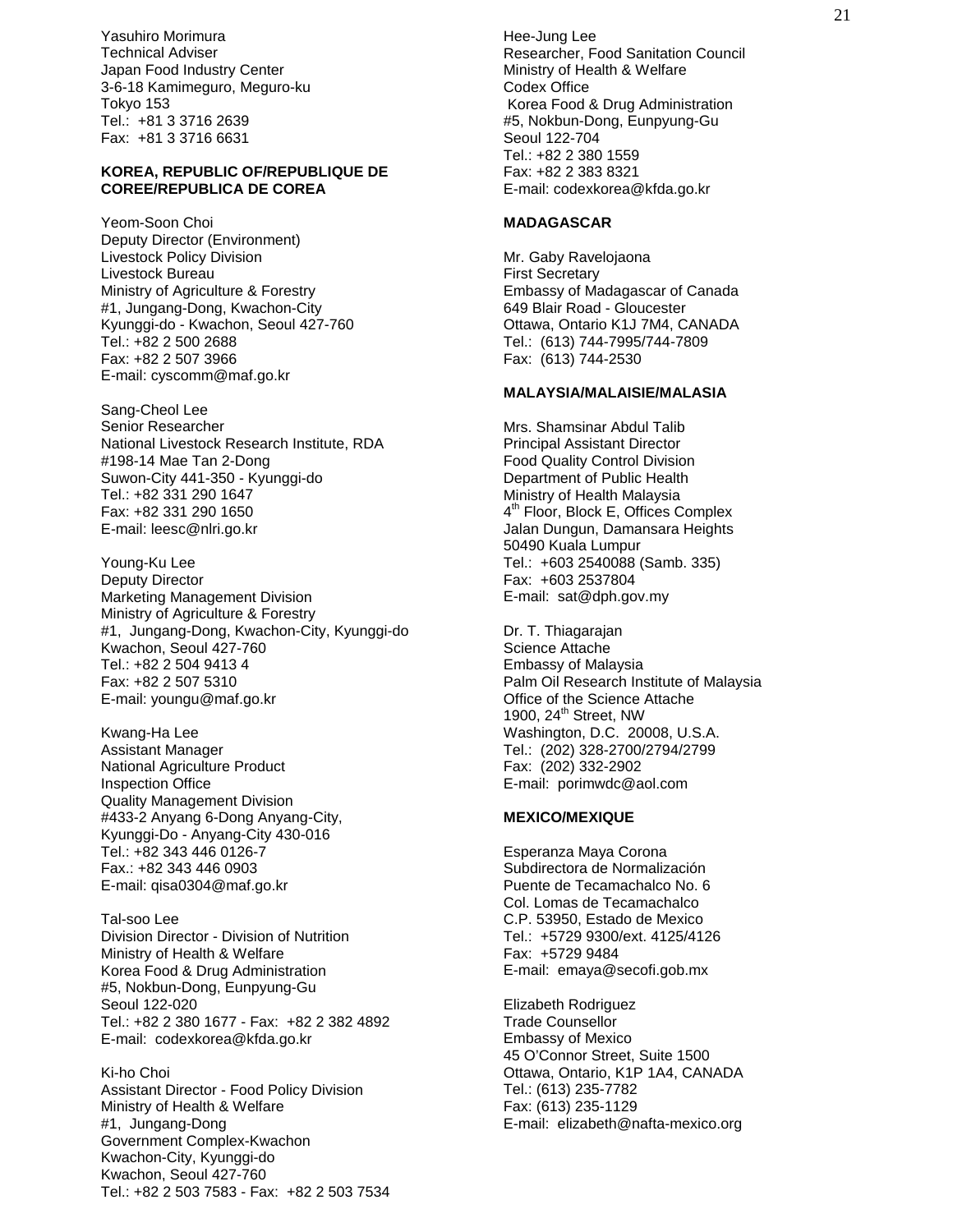#### **MONGOLIA/MONGOLIE**

Hainzan Jambalmaa, Ph.D Deputy Director Governmental Regulatory Agency of Hygiene and Epidemiology Control Jamyangiin gudamj Ulaanbaatar - 210648 Tel.: +976 1 323047/99191049 Fax: +976 1 323047 E-mail: jambal@magicnet.mn

#### **NETHERLANDS/PAYS-BAS/PAISES BAJOS**

Ms. Janita Aanen Policy Officer - Ministry of Health, Welfare and Sport P.O. Box 20350 - 2500 EJ The Hague Tel.: +31 70 3406872 Fax: +31 70 3405554 Email: j.aanen@minvws.nl

Mr. Aad Onneweer Ministry of Agriculture, Nature Management and Fisheries P.O. Box 20401 - 2500 EK The Hague Tel: + 31 70 3784361 - Fax: + 31 70 3786141 E-mail: a.f.onneweer@vvm.agro.nl

Mr. Jan Bijloo Food Legislation Officer Friesland Coberco Dairy Foods P.O. Box 124 - 7940 AC MEPPEL Tel.: +31 0 522 238 836 - Fax: +31 0 522 238 206 E-mail: jbijloo@coberco.com

Mr. Gerrit Koornneef Central Product Board for Arable Products P.O. Box 29739 - 2502 LS The Hague Tel: + 31 70 3708323 - Fax: + 31 70 3708444 E-mail: g.m.koornneef@hpa.agro.nl

#### **NEW ZEALAND/NOUVELLE-ZELANDE NUEVA ZELANDIA**

Ms. Elizabeth Aitken Team Leader (Nutrition) Public Health Group - Ministry of Health P.O. Box 5013 - Wellington  $Tel: +64 4 496 2425$ Fax: +64 4 496 2340 E-mail: elizabeth\_aitken@moh.govt.nz

Ms. Rachel Thom Advisor (Food Science) Regulation Development Group Ministry of Health P.O. Box 5013 - Wellington Tel.: +64 4 496 23 99 Fax: +64 4 496 23 40 E-mail: rachel\_thom@moh.govt.nz

Dr. Joan Wright Regulatory Policy Manager New Zealand Dairy Board P.O. Box 417 - 25 The Terrace Wellington Tel.: +64 4 471 8553 Fax: +64 4 471 8539 E-mail: wrightjo@nzdb.co.nz

Mr. Peter O'Hara Chair, Milk & Milk Products Committee Ministry of Agriculture & Forestry 219 Plateau Road Upper Hutt, Wellington Tel.: +64 4 526 7883 Fax: +64 4 526 7663 E-mail: oharaph@xtra.co.nz

Mr. Philip Fawcet National Manager (Int'l. Standards - Dairy) Ministry of Agriculture & Forestry Regulatory Authority P.O. Box 2526 - Wellington Tel.: +64 4 498 9874 Fax: +64 4 474 4196 E-mail: fawcetp@maf.govt.nz

#### **NORWAY/NORVEGE/NORUEGA**

Mrs. Åse Fulke Head of Section Department of Food Law and International Affairs Norwegian Food Control Authority P.O.B. 8187 Dep - N-0034 Oslo Tel.: +47 22 24 6650 Fax: +47 22 24 6699 E-mail: aase.fulke@snt.dep.telemax.no

Mrs. Ragnhild Kjelkevik Special Adviser - Food and Nutrition Policy Norwegian Food Control Authority P.O. Box 8187 Dep - N-0034 Oslo Tel.: +47 22 24 6650 Fax: +47 22 24 6699 E-mail: ragnhild.kjelkevik@snt.dep.telemax.no

Mrs. Therese A. Hagtvedt Federation of Norwegian Food & Drink Industry Essendropsgt.6 P.O. Box 5472 Majorstua N-0305 Oslo Tel.: +47 23 08 87 00 Fax: +47 23 08 87 20 E-mail: therese.hagtvedt@nbl.no

Mr. Anders Oterholm Norwegian Dairies Association P.O. Box 9051 Grønland Breigt. 10, N-0133 Oslo Tel.: +47 22 93 88 00 Fax: +47 22 17 22 99

#### **PERU/PEROU**

Dr. Carlos Pastor Talledo Director Ejecutivo de Higiene de Alimentaria y Control de Zoonosis Direccion General de Salud Ambiental (DIGESA) Ministerio de Salud Amapolas 350-Urb. San Eugenio Lince, Lima 14, Tel.: +511 4406871/annex.120 Fax: +511 4428263/annex.225 E-mail: cpastor@digesa.sid.pe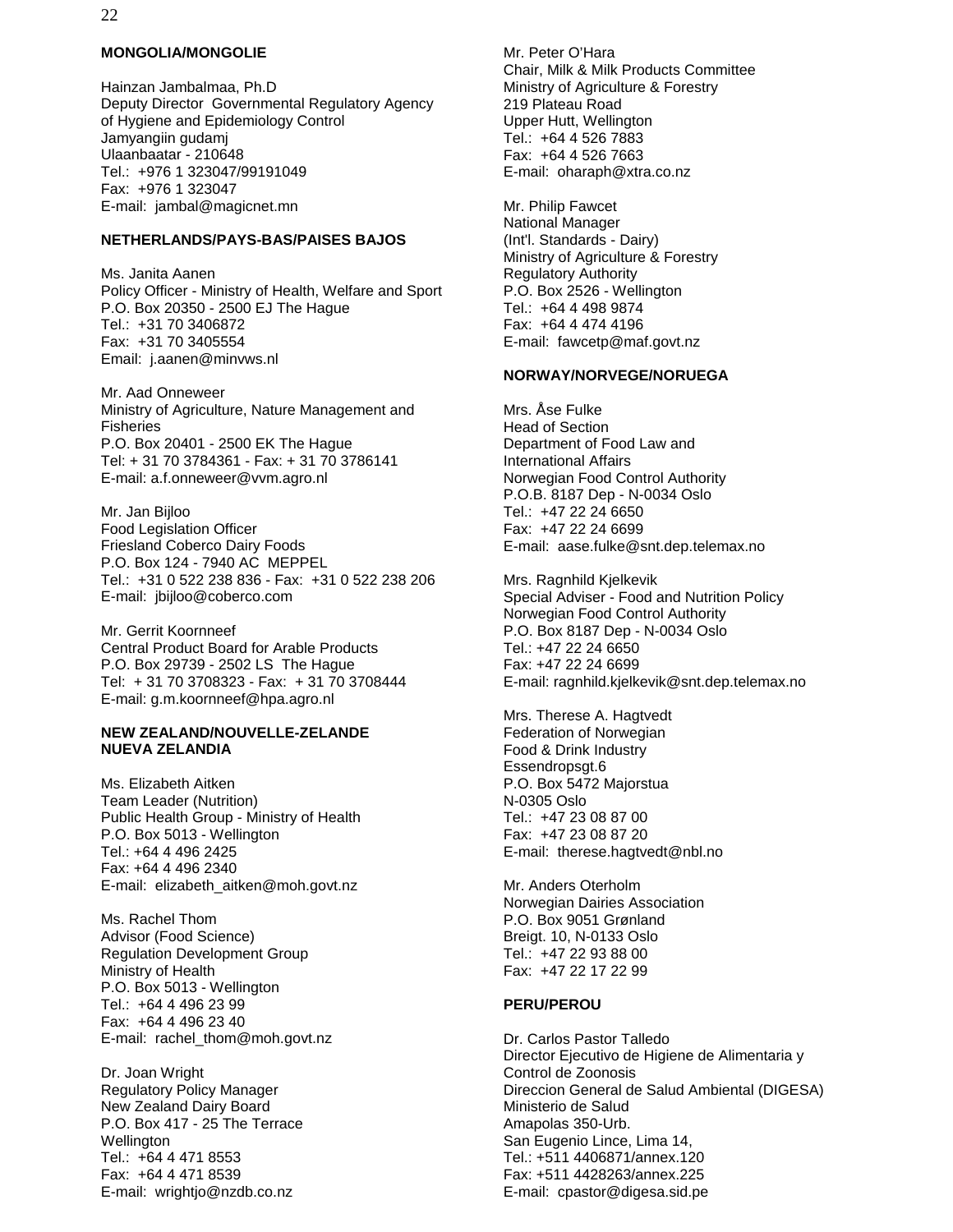#### **POLAND/POLOGNE/POLONIA**

Anna Patkowska Head Specialist Ministry of Agriculture & Food Economy 30 Wspólna Street 00-930 Warsaw Tel.: +48 22 6232043 Fax: +48 22 6232070 E-mail: anna.patkowska@minvol.gov.com

Slawomir Pietrzak Deputy Director Agricultural & Food Quality Inspection 32/34 Zurawia Street 00-950 Warsaw Tel.: +48 22 621 64 27 Fax: +48 22 621 48 58/6294816 E-mail: cis@wa.onet.pl

#### **PORTUGAL**

Dr. António Tomé Director de Serviços da Direcção e Controlo da Qualidade Alimentar Av. Conde Valbom, 98 - 1050 - Lisboa Tel.: +351 1 798 3600 Fax: +351 1 798 3654 E-mail: dgfcqa.drada@mail.telepac.pt

Eng° António Cabrera Representante de FIPA - Federação das Indústrias Portuguesas Agro-Alimentares Largo Monterroio Mascarenhas, 1 1070-184 Lisboa Tel.: +351 1 3892011/3892258 Fax: +351 1 3892413 E-mail: antonio.cabrera@unilever.com

#### **ROMANIA/ROUMANIE/RUMANIA**

Mr. Gheorghe Vorovenci Director of BIOAGRIROM Romanian Association for Biological Agriculture 13, Emil Girleanu St. Bl. A.9 Sc1. Ap 19, Sector 3 - Bucharest Tel./Fax: +40 1 3212928

Mr. Flaviu Pop President of BIOAGRIROM Romanian Association for Biological Agriculture 13, Ciobanului St. - Brasov 2200 Tel.: +40 68 150785 - Fax: +40 68 418855 E-mail: serebv@deuroconsult.ro

Mrs. Olimpia Vorovenci Expert in Agro Food Produce Standardization Romanian Standards Association Bucharest 70168 Tel: +40 1 2100833 - Fax: +40 1 3104309

Mrs. Adriana Pop Executive Secretary of BIOAGRIROM Romanian Association for Biological Agriculture 423, Meschendorfer St. Sinpetru - Brasov 2245 Tel.: +40 68 132224 - Fax: +40 1 32129284

#### **SENEGAL**

Madame Mame Sine Mbodji Ndiaye Ingénieur Technologue Institut Sénégalais de Normalisation (ISN) Ministère de l'Energie, Mines et Industrie BP 4037 Dakar Tel.: +221 823 25 86 Fax: +221 823 25 87 E-mail: wilane@telecomplus

#### **SINGAPORE/SINGAPOUR**

Mrs. Tan Wei Ling Director - Department of Nutrition Ministry of Health Level 5 Institute of Health 3 Second Hospital Avenue Singapore 168937 Tel.: (65) 435 3530 Fax.: (65) 438 3605 E-mail: tan\_wei\_ling@moh.gov.sg

#### **SOUTH AFRICA/AFRIQUE DU SUD AFRICA DEL SUR**

Mrs. Antoinette Booyzen Assistant Director Directorate: Food Control Department of Health Private Bag X828 - 0001 Pretoria Tel.: +27 12 3120163 Fax: +27 12 3264374 E-mail: booyza@hltrsa.pwv.gov.za

#### **SPAIN/ESPAGNE/ESPANA**

D<sup>a</sup> Paloma Deleuze Isasi Jefe de Servicio Subdirección General de Ordenación del Consumo Instituto Nacional del consumo Ministerio de Sanidad y Consumo Principe de Vergara - 54 - 28071 Madrid Tel.: +34 91 5755240 Fax: +34 91 5763927 E-mail: paloma.deleuze@consumo-inc.es

D<sup>a</sup> Elisa Revilla García Jefe de Area de Coordinación Sectorial de la Subdirección General de Planificación Alimentaria Dirección General de Alimentación Ministerio de Agricultura Pesca y Alimentación Paseo Infanta Isabel 1 - 28071 Madrid Tel.: +34 91 3474596 Fax: +34 91 3475728 E-mail: planificacion.alimentaria@mapya.es

D<sup>a</sup> Teresa Calvo Sanz Servicio de Agricultura Ecológica Subdirección General de Denominación de Calidad Ministerio de Agricultura Pesca y Alimentación Paseo Infanta Isabel 1 - 28071 Madrid Tel.: +34 91 3475296 Fax.: +34 91 3475410 E-mail: tcalvosa@mapya.es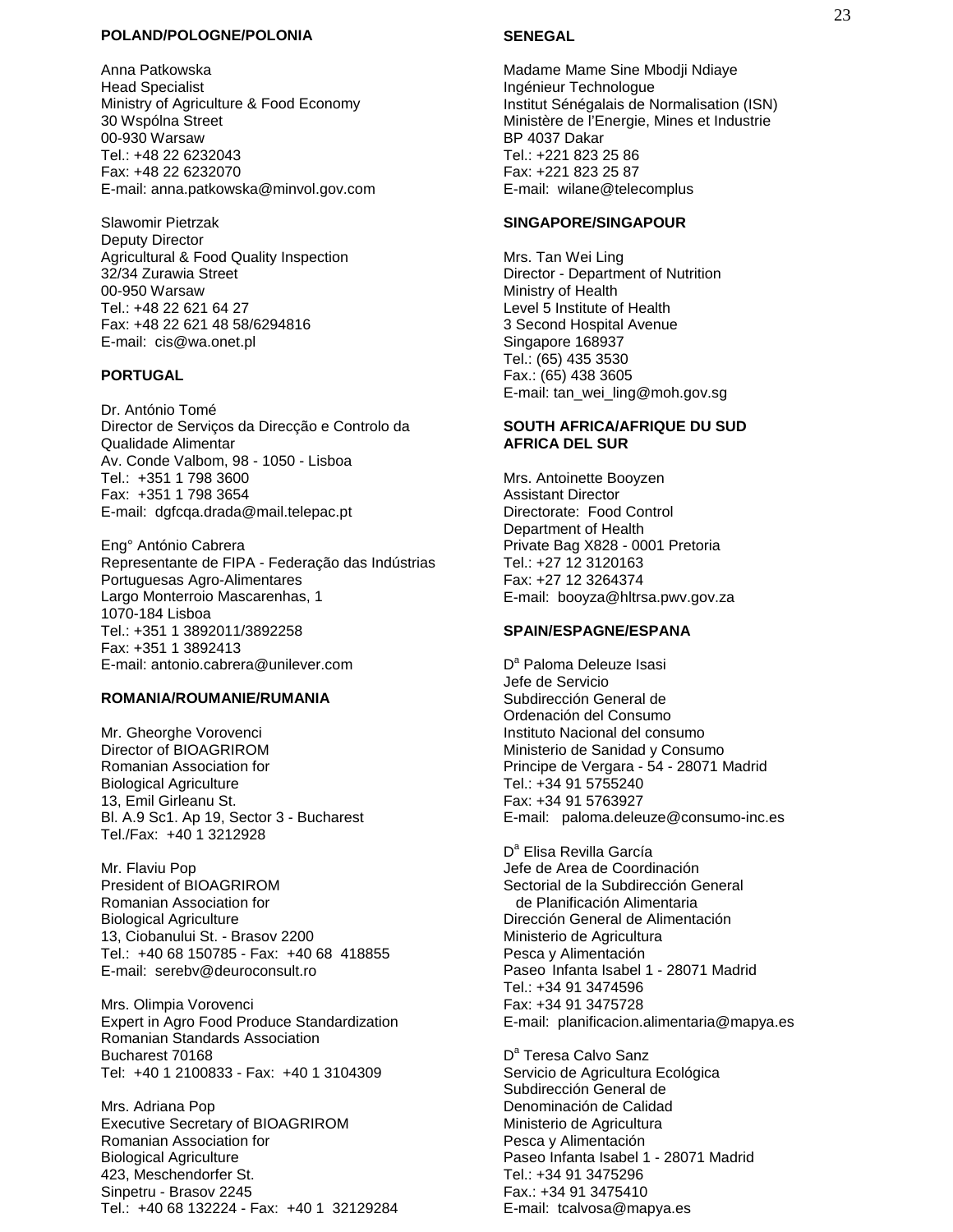#### **SWEDEN/SUEDE/SUECIA**

Mrs. Kerstin Jansson Head of Section - Ministry of Agriculture Vasagatan 8-10 SE-10333 Stockholm Tel.: +46 8 4051168 Fax: +46 8 206496 E-mail: kerstin.jansson@agriculture.ministry.se

Mr. Göte Frid, MSc Agric. Division for Animal Production and Management Swedish Board of Agriculture SE-551 82 JÖNKÖPING Tel.: +46 36 155811 Fax: +46 36 308182 E-mail: gote.frid@sjv.se

Mrs. Birgitta Lund Principal Administrative Officer-Expert Food Standards Division National Food Administration Box 622 - SE-751 26 Uppsala Tel.: +46 18 175500 Fax: +46-18 105848 E-mail: livsmedelsverket@slv.se

Mr. Reggie Vaz Principal Administrative Officer Food Standards Division National Food Administration Box 622 - SE-751 26 UPPSALA Tel.: +46 18 175680 Fax: +46 18 105848 E-mail: reggie.vaz@slv.se

#### **SWITZERLAND/SUISSE/SUIZA**

Eva Zbinden Attorney, Head Unit International Standards Swiss Federal Office of Public Health 3003 Berne Tel.: +41 31 3229572 Fax: +41 31 3229574 E-mail: eva.zbinden@bag.admin.ch

Patrik Aebi Ing. Agr. - Swiss Federal Office of Agriculture 3003 Berne Tel.: +41 31 3222592 Fax: +41 31 3224497 E-mail: patrik.aebi@blw.admin.ch

Marquard Imfeld Novartis Consumer Health Monbijoustrasse 118 3007 Berne Tel.: +41 31 3776863 Fax: +41 31 3776348 E-mail: marquard.imfeld@ch.novartis.com

Dr. Jan Kruseman Nestec Ltd. Ave. Nestlé 55 - 1800 Vevey Tel.: +41 21 9243273 Fax: +41 21 9244547 E-mail: jan.kruseman@nestle.com Dr. Otto Raunhardt F. Hoffmann-La Roche Ltd. Vitamins & Fine Chemicals Division 4070 Basel Tel.: +41 61 6887533 Fax: +41 61 6881635 E-mail: otto.raunhardt@roche.com

#### **THAILAND/THAILANDE/TAILANDIA**

Mrs. Chantana Jutiteparak Senior Expert in Food and Drug Standards Food and Drug Administration Ministry of Public Health Tiwanondh Road, Muang District Nondhaburi 11000 Tel.: +66 2 5907151-2/5918447 Fax: +66 2 5918446 E-mail: chantana@fda.moph.go.th

Dr. Chumnarn Sirirugsa Director, The Office of Agricultural Standards & Inspections Ministry of Agriculture & Cooperatives Horticulture Research Institute (3rd Floor) Jatujuk, Bangkok 10900 Tel.: +662 9407191 Fax: +662 9407339

Mrs. Patrathip Vacharakomolphan Standards Officer 8 Thai Industrial Standards Institute Ministry of Industry Rama VI St., Ratchathewi Bangkok 10400 Tel.: +66 2 2023441 Fax: +66 2 2487987 E-mail: patratip@tisi.go.th

Dr. Hataya Kongchuntuk Food Specialist Food and Drug Administration Ministry of Public Health Tiwanon Road, Nonthaburi 11000 Tel.: +66 2 5907183 Fax: +66 2 5918460 E-mail: hatk@health.moph.go.th

Mrs. Malinee Subvanich Director & Secretary General Thai Food Processors' Association 170/22 9<sup>th</sup> Floor Ocean Tower 1 Bldg. New-Rachadapisek Road Klongtoey, Bangkok 10110 Tel.: +662 261 2684-6/261 2995 Fax: +662 261 2997-7

Mr. Poonkeite Thangsombat Vice President Thai Food Processors' Association 170/22 9th Floor Ocean Tower 1 Bldg. New-Rachadapisek Road, Klongtoey Bangkok 10110 Tel.: +66 2 2612684-6, 2612995 Fax: +66 2 2612996-7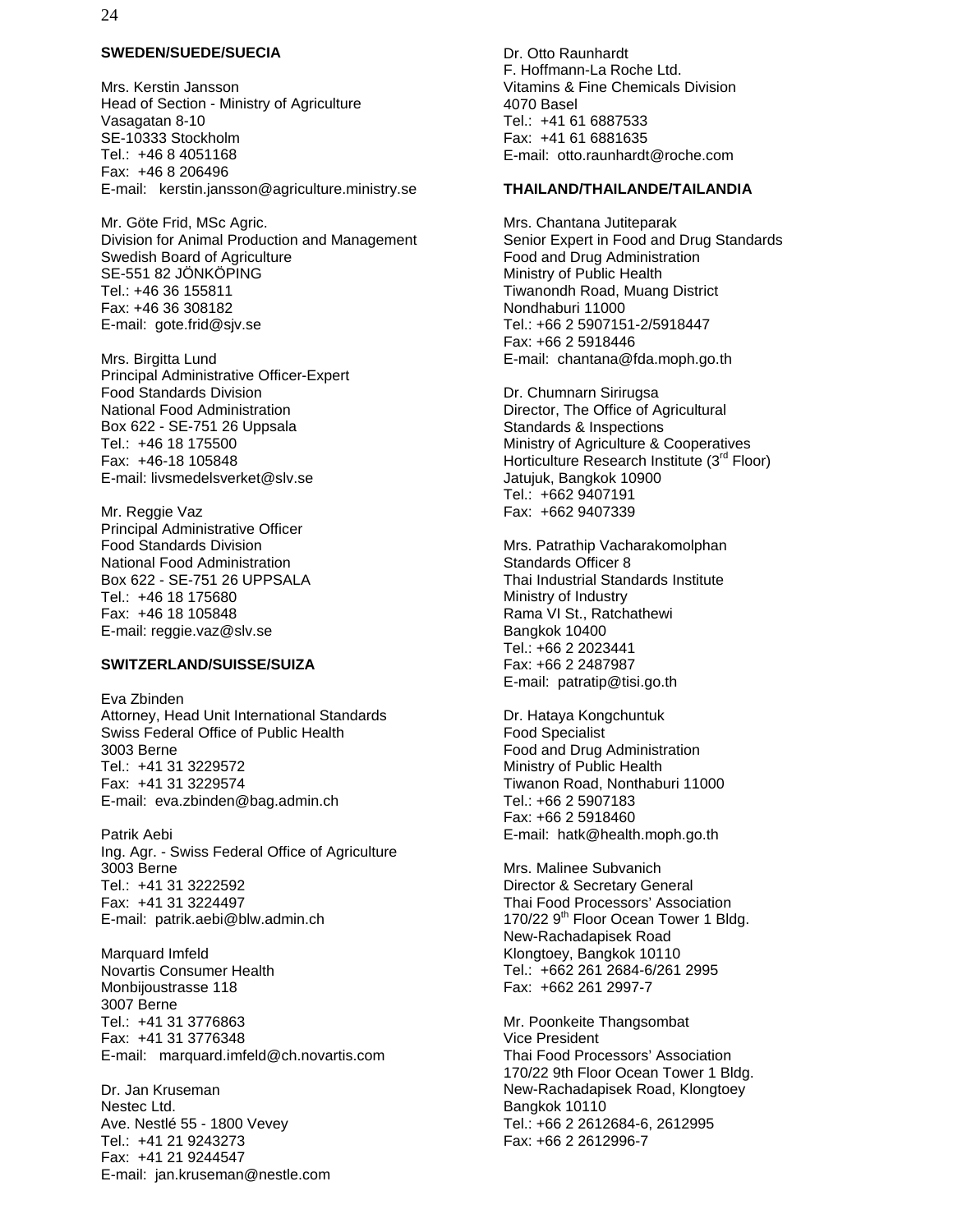Mr. Lers Thisayakorn Vice President Thai Frozen Foods Association 160/194-7 13th floor I.T.F. Building Silom Road - Bangkok Tel.: +66 2 2355622-4 Fax: +66 2 2355625 E-mail: unitedco@box1.a-net.net.th

Mrs. Kusumaln Trivitayanurak The Federation of Thai Industries 39/90 M00-8 Phaholyothin Road Ladpraw, BKK 10230 Tel.: +66 2 3932286/ext. 195 Fax: +66 2 3983140 E-mail: trivitk@mops.wl.com

Mrs. Jocelyn O. Naewbanij Director, Information Services Department National Food Institute Gypsum Metropolitan Tower, 11<sup>th</sup> Floor 539/2 Sai Ayudkya 10400 Rajdhevee, Bangkok 10400 Tel.: +6 62 642 5335-40/ext. 231 Fax: +6 62 642 5342 E-mail: jocelyn@nfi.or.th

Wattana Kunwongse First Secretary The Royal Thai Embassy 180 Island Park Drive Ottawa, Ontario, CANADA Tel.: (613) 722-4444 Fax: (613) 722-6624

#### **TRINIDAD AND TOBAGO**

Mr. Kenneth Kerr Food & Drugs Inspector Food & Drugs Division Ministry of Health 92 Frederick Street Port of Spain, TRINIDAD & TOBAGO Tel.: +868 623 5242

#### **TUNISIA/TUNISIA/TUNEZ**

Mme. Samia Belkhiria Maawer Chef de service chargée à la Direction Générale de la Production Agricole de coordonner les activités de l'unité de lancement de l'Agriculture Biologique, et résponsable du secteur oléicole - Ministère de l'Agriculture 39, rue Alain Savary, 1001, Tunis Tel.: +21 61 787190 Fax.: +21 61 780246

#### **UNITED KINGDOM/ROYAUME-UNI/REINO UNIDO**

Mrs. Rosemary Hignett Food Labelling & Standards Division Joint Food Safety & Standards Group Ministry of Agriculture, Fisheries & Food Ergon House c/o Nobel House 17 Smith Square - London SWIP 3JR Tel.: +44 171 238 6281 Fax: +44 171 238 6763 E-mail: r.hignett@jfssg.maff.gov.uk

Mr. Richard Ross Legislation Manager Unigate European Food St. Ivel House Interface Business Park Wootton Bassett - Swindon Wiltshire SN4 8QE Tel.: +44 1793 843 429 Fax: +44 1793 843 454 E-mail: richard.ross@st-ivel.co.uk

#### **UNITED STATES OF AMERICA/ETATS-UNIS D'AMERIQUE/ESTADOS UNIDOS DE AMERICA**

Mr. L. Robert Lake Director, Office of Policy, Planning and Strategic Initiatives Food & Drug Administration 200 C Street, SW (HFS-4) Washington, D.C. 20204 Tel.: (202) 205-4160 Fax: (202) 401-7739

Dr. Robert C. Post Director - Labelling and Additives Policy Division U.S. Department of Agriculture 300 12th Street, SW Room 602-Annex Building Washington, D.C. 20250 Tel.: (202) 205-0279 Fax: (202) 205-3625 E-mail: robert.post@usda.gov

Ms. Marilyn J. Bruno Agricultural Trade Policy - Department of State EB/TTP/ATP Washington, D.C. 20521-3526 Tel.: (202) 647-2062/647-1813 Fax: (202) 647-1894 E-mail: brunomj@state.gov

Mr. T. Keith Jones National Organic Program Agricultural Marketing Service U.S. Department of Agriculture 1400 Independence Avenue, SW Room 2945-South Building Washington, D.C. 20250 Tel.: (202) 720-3252 Fax: (202) 690-3924 E-mail: keith.jones@usda.gov

Dr. Christine Lewis Office of Special Nutritionals Food & Drug Administration 200 C Street, SW (HFS-451) Washington, D.C. 20204 Tel.: (202) 205-4434 Fax: (202) 205-5295 E-mail: clewisl@bangate.fda.gov

Ms. Anita Manka Office of the Director Labelling and Additives Policy Division U.S. Department of Agriculture 300 12th Street, SW Room 602-Annex Building Washington, D.C. 20250 Tel.: (202) 205-0279 - Fax: (202) 205-3625 E-mail: anita.manka@usda.gov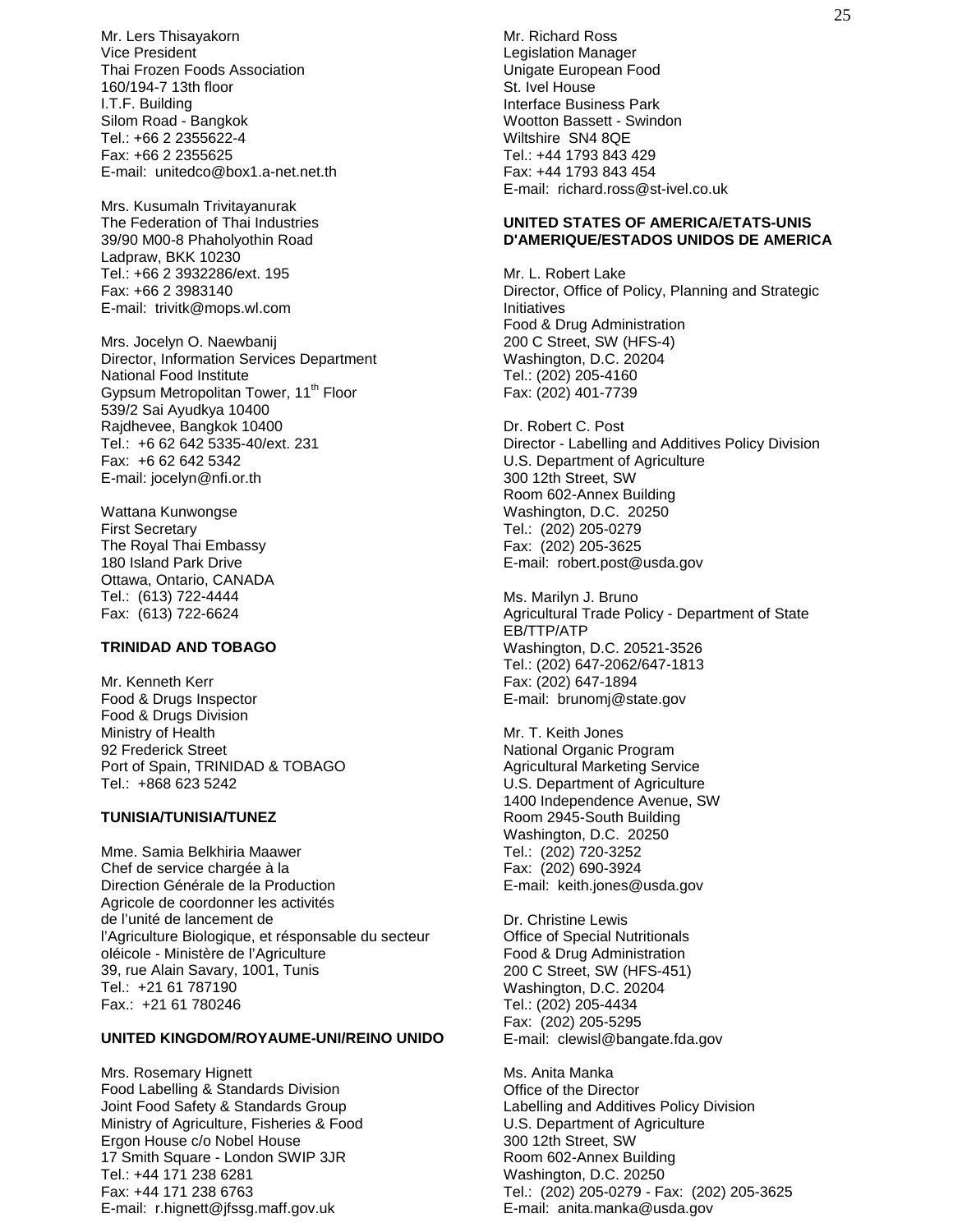Dr. James Maryanski Biotechnology Coordinator Center for Food Safety & Applied Nutrition Food and Drug Administration 200 C Street, SW (HFS-13) Washington, D.C. 20204 Tel.: (202) 205-4359 Fax: (202) 401-2893 E-mail: jmaryans@bangate.fda.gov

Ms. Felicia B. Satchell Chief, Food Standards Branch Office of Food Labelling Food & Drug Administration 200 C Street, SW (HFS-158) Washington, D.C. 20204 Tel.: (202) 205-5099 Fax: (202) 205-4594 E-mail: fsatchel@bangate.fda.gov

Dr. F. Edward Scarbrough U.S. Manager for Codex U.S. Department of Agriculture Room 4861-South Building Washington, D.C. 20250 Tel.: (202) 720-2057 Fax: (202) 720-3157 E-mail: ed.scarbrough@usda.gov

Ms. Audrey Talley Foreign Agricultural Marketing Specialist Foreign Agriculture Service U.S. Department of Agriculture Room 5545-South Building Washington, D.C. 20250 Tel.: (202) 720-9408 Fax: (202) 690-0677 E-mail: atalley@ag.gov

Mr. Lee Arst President - Coleman Natural Products, Inc. 5140 Race Court Denver, CO 80216 Tel.: (303) 297-9393 Fax: (303) 297-0426 E-mail: arst@mailcity.com

Ms. Elizabeth J. Campbell Senior Consultant AAC Consulting Group 7475 Wisconsin Avenue Suite 850 - Bethesda, MD 20814 Tel.: (301) 986-4440 Fax: (301) 986-4448 E-mail: ecampbell@aacgroup.com

Ms. Katherine T. DiMatteo Executive Director Organic Trade Association P.O. Box 1078 50 Miles Street Greenfield, MA 01302 Tel.: (413) 774-7511 Fax: (413) 774-6432 E-mail: ota@igc.org

Ms. Marsha A. Echols Washington Counsel National Association for the Specialty Food Trade, Inc. 3286 M Street, NW Washington, D.C. 20007 Tel.: (202) 625-1451 Fax: (202) 625-9126 E-mail: me@maechols.com

Ms. Gabriela Flora Institute for Agriculture & Trade Policy 2105 First Avenue South Minneapolis, MN 55404 Tel.: (612) 870-3417 Fax: (612) 870-4846 E-mail: gflora@iatp.org

Ms. Regina Hildwine Director, Food Labeling and Standards, Regulatory Affairs National Food Processors Association 1350 I Street, NW, Suite 300 Washington, D.C. 20005 Tel.: (202) 639-5926 Fax: (202) 639-5991 E-mail: rhildwi@nfpa-food.org

Dr. Kenneth Hiller Proctor & Gamble 6071 Center Hill Avenue Cincinnati, OH 45224 Tel.: (513) 634-2495 Fax: (513) 634-1813 E-mail: hiller.lk@pg.com

Mr. C.W. McMillan C.W. McMillan Company **Consultant** P.O. Box 10009 Alexandria, VA 22310 Tel.: (703) 960-1982 Fax: (703) 960-4976 E-mail: cwmco@aol.com

Mr. Kenneth Mercurio Director, Labelling & Nutrition Nestle USA, Inc. 800 N. Brand Blvd. Glendale, CA 91203-1244 Tel.: (818) 549-6353 Fax: (818) 549-6908 E-mail: ken.mercurio@us.nestle.com

Mr. Jim Riddle Independent Organic Inspectors Association R.R. 3, Box 162C Winona, MN 55987 Tel./Fax: (507)454-8310 E-mail: jriddle@luminet.net

Mr. Charles A. Ritson Director, Regulatory Affairs and Nutritional Sciences - Bestfoods 700 Sylvan Avenue Englewood Cliffs, NJ 07632 Tel.: (201) 894-2560 Fax: (201) 894-2355 E-mail: charles.ritson@na.bestfoods.com

#### 26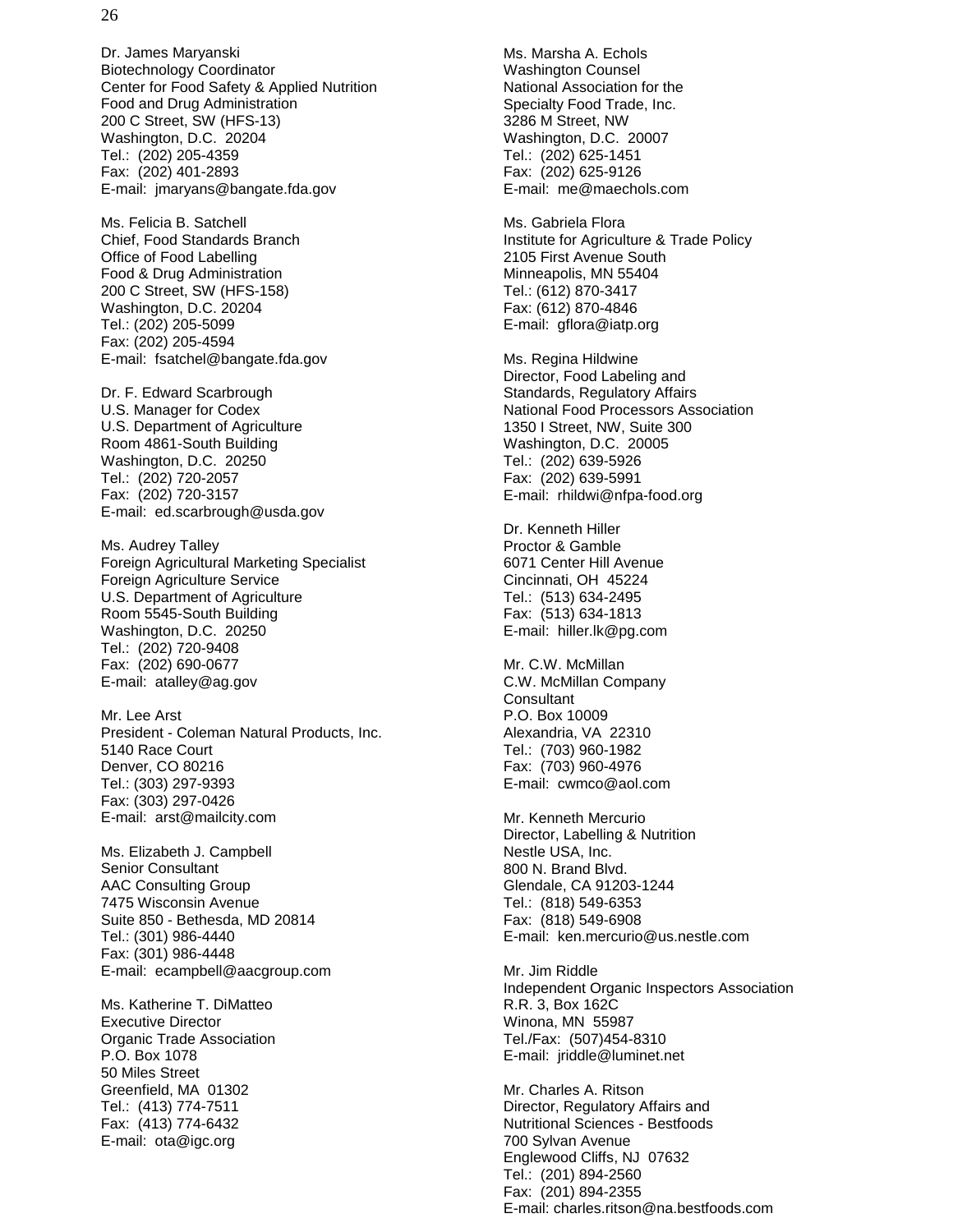Mr. Allen R. Sayler Director, Division of Regulatory Affairs and International Standards International Dairy Foods Association 1250 H Street, NW, Suite 900 Washington, D.C. 20005 Tel.: (202) 737-4332 - Fax: (202) 331-7820 E-mail: asayler@idfa.org

Mr. Steve Sprinkel Organic Farmers Marketing Association, Inc. 8364 S SR 39 Clayton, IN 46118 Tel.: (317) 539-4317 Fax.: (317) 539-4317 E-mail: cvof@iquest.net

Mr. James Johnson International Economist Foreign Agricultural Service International Trade Policy U.S. Department of Agriculture Room 5523-s - Mail stop 1024 14<sup>th</sup> & Independence Ave. Washington, D.C. 20250 Tel.: (202) 720-0091 Fax: (202) 690-2079

Dr. Bernice Slutsky Biotechnology & Biosafety Foreign Agriculture Service International Trade Policy U.S. Department of Agriculture 14<sup>th</sup> & Independence Ave. Washington, D.C. 20250 Tel.: (202) 720-4261 Fax: (202) 690-0677 E-mail: slutsky@fas.usda.gov

#### **URUGUAY**

Maria del Pilar Lozano Bonet Co/Coordinadora Subcomité étiquetados Ministerio de Economia y Finanzas 25 de Mayo 737 - Montevideo, Uruguay 11000 Tel.: +598 2 9021043/9004106 Fax: +598 2 9021043 E-mail: lozano@adinet.com.uy

Dr. Luis Eduardo Rodgriguez Sub-Director General de Salud M.S.P. Ministerio de Salud Publica Montevideo Av. 18 de Julio 1892 P. 2 Of. 219 Tel.: +598 2 4001002/4097200 Fax: +598 2 4013870 E-mail: mspat@adinet.com.uy

Dra. Maria Mercedes Chiarino Coordinadora Nacional Red Interamericana Laboratorios de Analisis de Alimentos y Red Nacional 18 de Julio 1892 - 2º Piso OF. 219 Montevideo Tel.: +598 2 409 78 00 Fax: +598 2 401 38 70 E-mail: mspat@adinet.com.uy

#### **INTERNATIONAL GOVERNMENTAL ORGANIZATIONS**

#### **COUNCIL OF THE EUROPEAN UNION GENERAL SECRETARIAT (EU)**

Mr. Paul Reiderman Administrator Council of Ministers of the European Union Rue de la Loi, 175 1048 Brussels, BELGIUM Tel.: +32 2 2858563/2857103 Fax: +32 2 2857928

#### **EUROPEAN COMMUNITY (EC)**

Ms. Nathalie Sauze Administrator - Directorate General III (Industry) European Commission 200 rue de la Loi B-1049 Brussels, BELGIUM Tel.: +32 2 2954765 Fax: +32 2 2960951

Ms. Almudera Rodriguez Administrator - Directorate General VI (Agriculture) European Commission 200 rue de la Loi B-1049 Brussels, BELGIUM Tel.: +32 2 2955951 Fax: +32 2 2965963

Mr. Alberik Scharpé Administrator, Directorate General VI (Agriculture) European Commission 200 rue de la Loi B-1049 Brussels, BELGIUM Tel.: +32 2 2955951 Fax: +32 2 2965963

Mr. Roland Feral Administrator Directorate General XXIV (Consumer Policy and Health Protection) European Commission 200 rue de la Loi B-1049 Brussels, BELGIUM Tel.: +32 2 2958415 Fax: +32 2 2991856

#### **INTERNATIONAL NON-GOVERNMENTAL ORGANIZATIONS**

#### **CONFÉDÉRATION MONDIALE DE L'INDUSTRIE DE LA SANTÉ ANIMALE (COMISA)**

Dr. Warren Marty Strauss Director, Global Regulatory Affairs Monsanto Company  $600.13<sup>th</sup>$  Street NW - Suite 660 Washington, DC 20005 U.S.A. Tel.: (202) 383-2845 Fax: (202) 783-1924 E-mail: warren.m.strauss@monsanto.com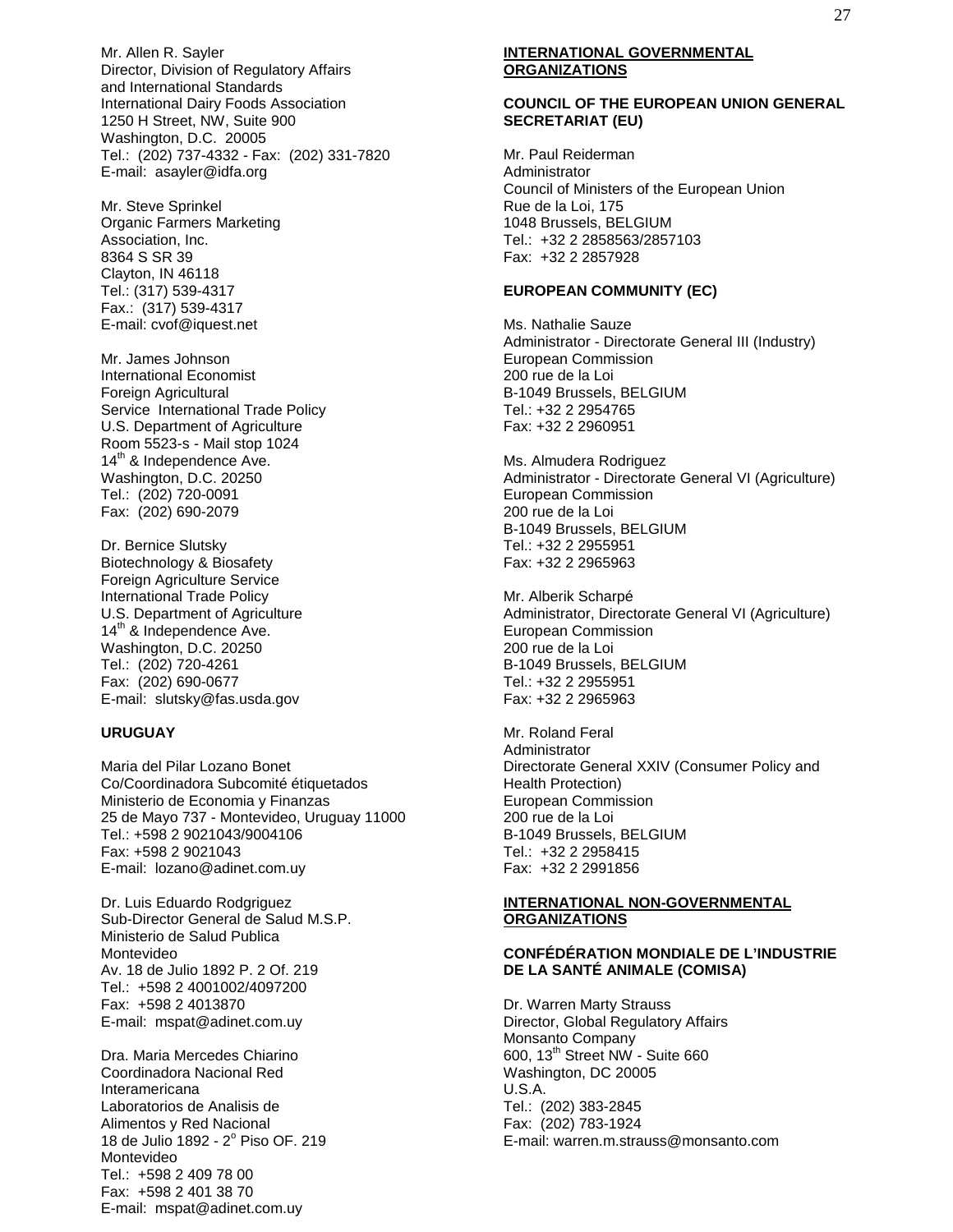28

#### **CONFEDERATION OF THE FOOD AND DRINK INDUSTRIES OF THE EU/CONFÉDÉRATION DES INDUSTRIES AGRO-ALIMENTAIRES DE L'UE (CIAA)**

Eva Hurt Manager, Regulatory Affairs Confédération des industries agro-alimentaires de l'Union Européenne (CIAA) 43, avenue des Arts Brussels 1040, BELGIUM Tel.: +32 2 5141111 Fax: +32 2 5112905 E-mail: e.hurt@ciaa.be

#### **CONSUMERS INTERNATIONAL (CI)**

Ms. Leen Petré Policy Coordinator Consumers International 24, Highbury Crescent London N5 1RX, UNITED KINGDOM Tel.: +44 171 226 6663/ext. 206 Fax: +44 171 354 0607 E-mail: lpetre@consint.org

Ms. Jean Halloran Consumer Policy Institute Consumers' Union 101 Truman Avenue, Yonkers New York 10703-1057, U.S.A. Tel.: (914) 378-2456 Fax: (914) 378-2928 E-mail: hallje@consumer.org

Ms. Daniela Eugenia Cucu Vice-President Association for Consumers Protection - Romania Bd.I.C. Bratianu Nr. 34 Et. 4, Cam. 24, sector 3 70427 Bucharest, ROMANIA Tel.: +401 313 0758 Fax: +401 311 0243 E-mail: tac@dnt.ro

Mr. Manny C. Calonzo Food Project Officer Consumers International Regional Office for Asia and the Pacific (CI ROAP) 250-A Jalan Air Itam 10460 Penang, MALAYSIA Tel.: +604 229 1396 Fax: +604 228 6506 E-mail: roapfood@tm.net.my E-mail: ciroap@pc.jaring.my

Dr. Hector Villaverde Centro de Estudios, Análisis y Documentación del Uruguay (CEADU) Juan José de Amézaga 1441 C.P. 11800 Montevideo, URUGUAY Tel.: +598 2 209 4274 Fax: +598 2 208 4533 E-mail: ceadu@chasque.apc.org

Mr. Julian Edwards Director General Consumers International 24, Highbury Crescent London N5 1RX, UNITED KINGDOM Tel.: +44 171 226 6663/ext. 215 Fax: +44 171 354 0607 E-mail: jedwards@consint.org

Ms. Diane Terblanche Consumer Institute of South Africa P.O. Box 1039 Mondeor 2110, SOUTH AFRICA Tel.: +27 11 433 0150/2 Fax: +27 11 433 0282 E-mail: cfocus@global.co.za

Dr. Michael Hansen Consumer Policy Institute - Consumers' Union 101 Truman Avenue, Yonkers New York 10703-1057, U.S.A. Tel.: (914) 378-2452 Fax: (914) 378-2928 E-mail: hansmi@consumer.org

#### **COUNCIL FOR RESPONSIBLE NUTRITION (CRN)**

Dr. Mark Empie Archer Daniels Midland (ADM) 1001 Brush College Road Decatur, IL 62521, U.S.A. Tel.: (217) 424-2463 Fax: (217) 424-4561 E-mail: empie@ltc.admworld.com

Mr. Eddie F. Kimbrell **Consultant** 13209 Moss Ranch Lane Fairfax, VA 22033, U.S.A. Tel.: (703)631-9187 Fax: (703)631-3866 E-mail: edkim@aol.com

#### **EUROPEAN DAIRY ASSOCIATION (EDA)**

Christophe Wolff Legislation Officer European Dairy Association (EDA) 14, rue Montoyer, Brussels 1000, BELGIUM Tel.: +32 2 540 5040 Fax: +32 2 540 5049 E-mail: cwolff@euromilk.org

#### **EUROPEAN FOOD LAW ASSOCIATION (EFLA)/ASSOCIATION EUROPEENNE POUR LE DROIT DE L'ALIMENTATION/ASOCIACION EUROPEA PARA EL DERECHO ALIMENTARIO**

Mrs. Angelika Mrohs European Food Law Association (EFLA) c/o BLL Godesberger Allee 157 D-53175 Bonn, GERMANY Tel.: +49 228 81 99 3-0 Fax: +49 228 37 50 69 E-mail: amrohs@bll-online.de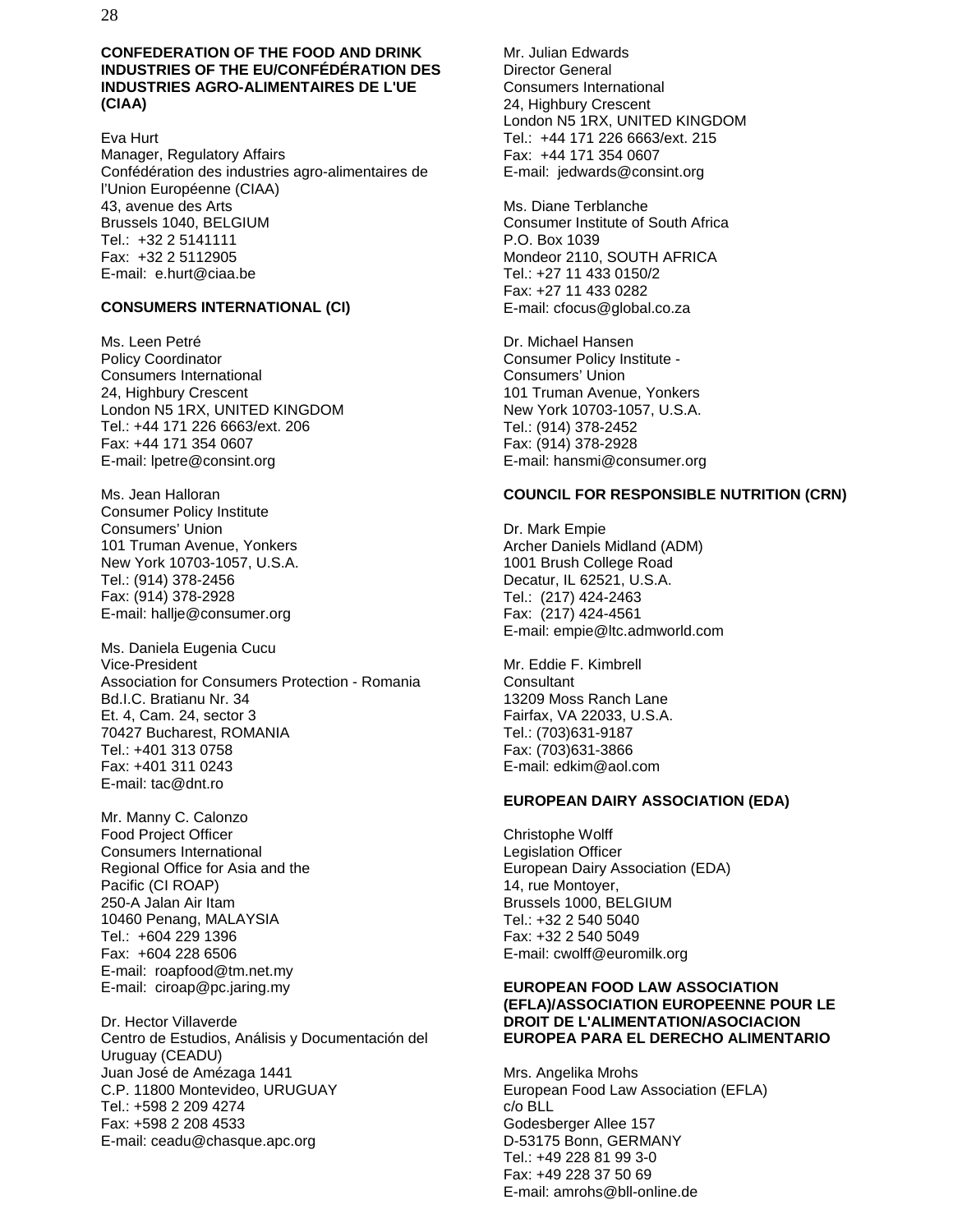#### **INSTITUTE OF FOOD TECHNOLOGISTS (IFT)**

Dr. Joyce A. Nettleton, D.Sc., R.D. Director, Science Communications Institute of Food Technologists 221 North LaSalle Street Suite 300 Chicago, Illinois 60601, U.S.A. Tel.: (312)782-8424 Fax: (312)782-8348 E-mail: janettleton@ift.org

#### **INTERNATIONAL ALLIANCE OF DIETARY/FOOD SUPPLEMENT ASSOCIATIONS (IADSA)**

Mr. Karl Riedel Chair, Codex Task Force International Alliance of Dietary/Food Supplement Associations (IADSA) Rue de l'Association 50 B-1000 Brussels, BELGIUM Tel.: +32 2 209 11 55 Fax: +32 2 223 30 64 E-mail: kriedel@natlife.com

#### **INTERNATIONAL ASSOCIATION OF CONSUMER FOOD ORGANIZATION (I.A.C.F.O.)**

Mr. Bill Jeffery Public Policy Analyst - IACFO Suite 412 - One Nicholas Street Ottawa, Ontario K1N 7A4, CANADA Tel.: (613) 565-2140 Fax: (613) 565-6520 E-mail: jefferyb@istar.ca

Mr. Jun-ichi Kowaka Japan Offspring Fund 2F 2-5-2 Koji-machi Chiyoda, Tokyo 102-0083, JAPAN Tel.: +81-3-5276-0256 Fax: + 81-3-5276-0259 E-mail: RXM02651@nifty.ne.jp

Nobuko Takahashi Japan Offspring Fund (JOF) 2F2-5-2, Koji-machi Chiyoda, Tokyo 102-0083, JAPAN Tel.: +81 3 5276 0256 - Fax: +81 3 5276 0259 E-mail: axis@nnet.ne.jp

Natsuko Kumasawa Japan Offspring Fund (JOF) 2F2-5-2, Koji-machi Chiyoda, Tokyo 102-0083, JAPAN Tel.: +81 3 5276 0256 - Fax: +81 3 5276 0259 E-mail: nkumasaw@mail.dddd.ne.jp

#### **INTERNATIONAL ASSOCIATION OF PLANT BREEDERS/ASSOCIATION INTERNATIONALE DES SÉLECTIONNEURS (ASSINSEL)**

Mr. Patrick Heffer Assistant to the Secretary General ASSINSEL Chemin du Reposoir 7 Nyon 1260 - SWITZERLAND Tel.: +41 22 3619977 - Fax: +41 22 3619219 Email: assinsel@worldseed.org

#### **INTERNATIONAL CHAMBER OF COMMERCE (USCIB)**

Suzanne Foti Program Manager U.S. Council for International Business 1212 Avenue of the Americas, 21<sup>st</sup> Floor New York, N.Y. 10036, U.S.A. Tel.: (212) 703-5069 Fax: (212) 575-0327 E-mail: sfoti@uscib.org

#### **INTERNATIONAL COOPERATIVE ALLIANCE (ICA)/ALLIANCE COOPERATIVE INTERNATIONALE/ALIANZA COOPERATIVA INTERNACIONAL**

Mr. Hiroshi Suzuki Technical Information Japanese Consumers' Cooperative Union 3-29-8 Shibuya, Shibuya-ku Tokyo 150-8913, JAPAN Tel.: +81 3 5778 8109 Fax: +81 3 5778 8008 E-mail: hiroshi.suzuki@jccu.co-op.or.jp

Mr. Tatsuhito Kasamatsu Consumers Co-operative Kobe 1-3-23, Okamoto, Higashinada-ku Kobe, Hyogo-pre 658-0072, JAPAN Tel.: +81 78 4530116 Fax: +81 78 4530185

#### **INTERNATIONAL CONSULTATIVE GROUP ON FOOD IRRADIATION (ICGFI)**

Dr. Harry Farrar IV Chairman, ASTM Committee E-10 18 Flintlock Lane Bell Canyon, CA 91307-1127, U.S.A. Tel.: (818) 340-1227 Fax: (818) 340-2132 E-mail: hfarrar4@aol.com

#### **INTERNATIONAL COUNCIL OF GROCERY MANUFACTURERS ASSOCIATIONS (ICGMA)/CONSEIL INTERNATIONAL DES ASSOCIATIONS DE FABRICANTS DE PRODUITS D'EPICERIE**

Mr. Steven Rizk Manager, Scientific & Regulatory Affairs M&M/MARS, Inc. 800 High Street Hackettstown, N.J. 07840-1518, U.S.A. Tel.: (908) 850-2753 Fax: (908) 850-2697 E-mail: steve.rizk@effem.com

Ms. Lisa Katic Director, Scientific & Nutrition Policy Grocery Manufacturers of America 1010 Wisconsin Ave. N.W., 9<sup>th</sup> Floor Washington, D.C. 20007, U.S.A. Tel.: (202) 337-9400 Fax: (202) 337-4508 E-mail: ldk@gmabrands.com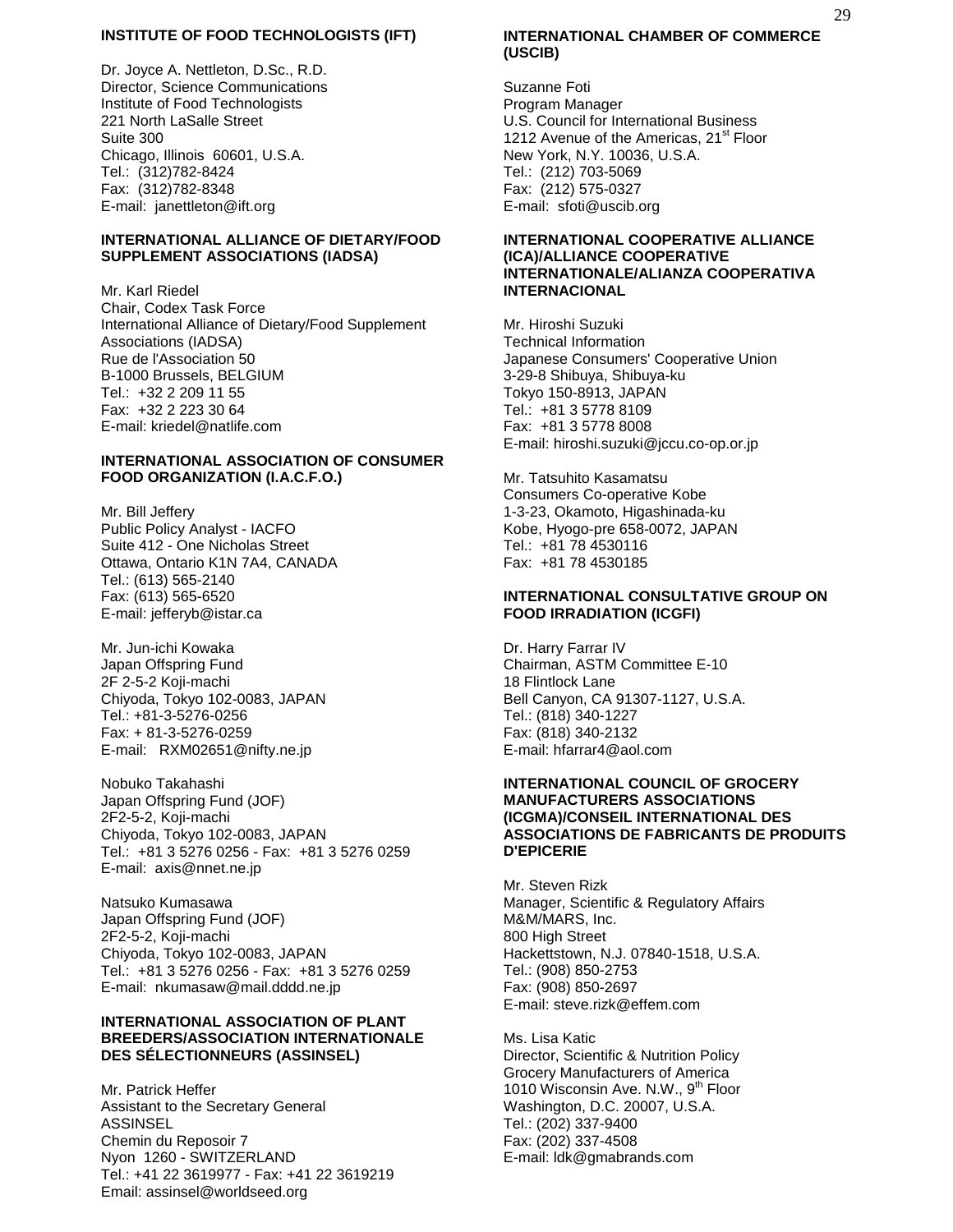Ms. Sarah Geisert Manager, Quality & Regulatory Operations General Mills, Inc. One General Mills Boulevard 3NE Minneapolis, MN 55426, U.S.A. Tel.: (612) 540-2595 Fax: (612) 540-7287 E-mail: geise000@mail.genmills.com

#### **INTERNATIONAL DAIRY FEDERATION (IDF)/FEDERATION INTERNATIONALE DE LAITERIE/FEDERACION INTERNACIONAL DE LECHERIA**

Mr. J.H. Christensen Danish Dairy Board Frederiks Allé 22 DK-8000 Aarhus C, DENMARK Tel.: +45 87 312000 Fax: +45 87 312001 E-mail: jhc@mejeri.dk

Mr. C. Heggum Danish Dairy Board Frederiks Allée 22 DK-8000 Aarhus C, DENMARK Tel.: +45 87 31 2000 Fax: +45 87 31 2001 E-mail: ch@mejeri.dk

Mr. T.M. Balmer National Milk Producers Federation 2101 Wilson Boulevard, Suite 400 Arlington, Virginia 22201, U.S.A. Tel.: (703) 243-6111 Fax: (703) 841-9328 E-mail: tbalmer@nmpf.org

Mr. D. Tulloch 45 Argyle Avenue, Suite 203 Ottawa, Ontario K2P1B3 CANADA Tel.: (613) 230-1070 Fax: (613) 230-8756 E-mail: macwalk@magi.com

#### **INTERNATIONAL FEDERATION OF AGRICULTURE PRODUCERS (IFAP)**

Mr. Garth Sundeen Policy Analyst The Canadian Federation of Agriculture 1101 - 75 Albert Street, Bureau 330 Ottawa, Ontario K1P 5E7 Tel.: (613) 236-3633 Fax: (613) 236-5749 E-mail: gsundeen@fox.nstn.ca

#### **INTERNATIONAL FEDERATION OF CHEWING GUM ASSOCIATIONS (IFCGA)**

Mr. John S. Eldred Counsel for IFCGA c/o Keller & Heckman LLP 1001 G Street, N.W. - Suite 500 West Washington, D.C. 20001, U.S.A. Tel.: (202) 434-4100 Fax: (202) 434-4646 E-mail: eldred@khlaw.com

Mr. Mark Mansour Counsel for IFCGA c/o Keller & Heckman LLP 1001 G Street, N.W. Suite 500 West Washington, D.C. 20001, U.S.A. Tel.: (202) 434-4233 Fax: (202) 434-4646 E-mail: mansour@khlaw.com

#### **INTERNATIONAL FEDERATION OF FRUIT JUICE PRODUCERS (IFU)**

Kristen Chadwell Gunter Staff Counsel National Juice Products Association (NJPA) Law Offices - Suite 200 500 South Florida Avenue Lakeland, Florida 33801, U.S.A. Tel.: (941) 680-9908 Fax: (941) 683-2849 E-mail: gunchad@aol.com

#### **INTERNATIONAL FEDERATION OF ORGANIC AGRICULTURE MOVEMENTS (IFOAM)**

Mr. Otto Schmid Int'l. Federation of Organic Agriculture Movements Codex Contact Point Research Institute of Organic Agriculture (FiBL) Ackerstrasse, CH-5070 Frick, SWITZERLAND Tel.: +41 62 865 72 72 (or 41.1.940 12 80 at home) Fax: +41 62 865 72 73 (or 41.1.940 12 55 at home) E-mail: otto.schmid@fibl.ch (or otto.schmid@bluewin.ch)

Mrs. Suzanne Vaupel IFOAM World Board Attorney at Law 2618 "J" Street, Suite 2 Sacramento, California 95816, U.S.A. Tel./Fax: (916) 444-1877 E-mail: svaupel@organicfoodlaw.com

#### **INTERNATIONAL FOOD ADDITIVES COUNCIL (IFAC)**

Dr. Andrew G. Ebert President Int'l. Food Additives Council (IFAC) 5775 Peachtree Dunwoody Road Suite 500-G Atlanta, Georgia 30342, U.S.A. Tel.: (404)252-3663 Fax: (404)252-0774 E-mail: aebert@assnhq.com

#### **INTERNATIONAL GLUTAMATE TECHNICAL COMMITTEE (IGTC)**

Sadahiko Ogihara, DVM Director & General Manager Washington, D.C. Office Ajinomoto USA, Inc. 1120 Connecticut Ave., N.W. - Suite 416 Washington, D.C. 20036, U.S.A. Tel.: (202) 457-0284 - Fax: (202) 457-0107 E-mail: ogiharas@ajiusa.com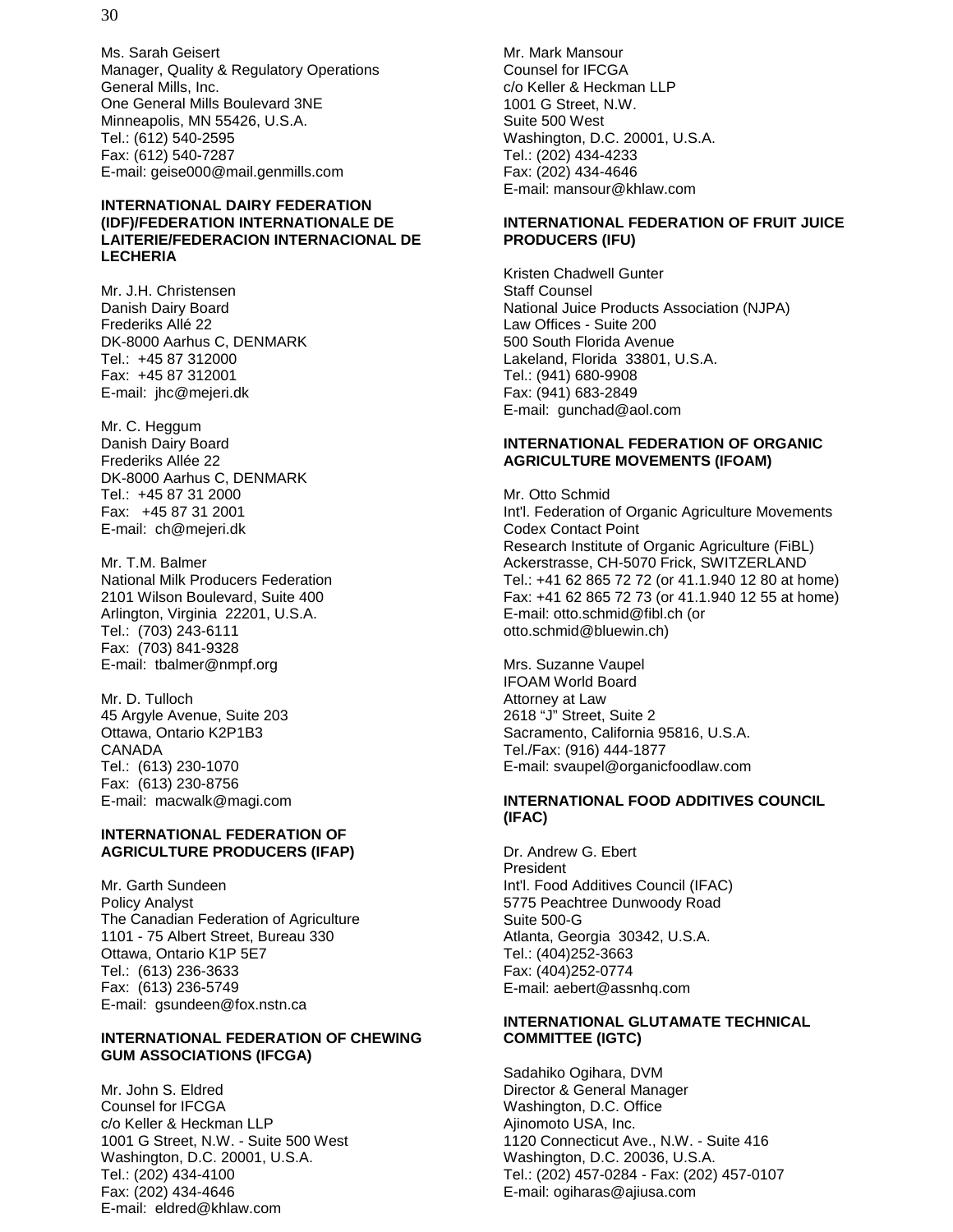#### **INTERNATIONAL LIFE SCIENCES INSTITUTE (ILSI)**

Dr. Janet E. Collins Manager, Applied Nutrition Monsanto Company P.O. Box 3780 Arlington, VA 22203, U.S.A. Tel.: (703) 276-7108 Fax: (703) 276-0934 E-mail: janet.e.collins@monsanto.com

Dr. Sue Ferenc ILSI Risk Science Institute 1126 Sixteenth Street, NW Washington, D.C. 20036, U.S.A. Tel.: (202) 659-3306 Fax: (202) 659-3617 E-mail: sferenc@ilsi.org

#### **INTERNATIONAL SEED TRADE FEDERATION (FIS)**

Mr. William Leask Executive Vice-President Canadian Seed Trade Federation (CSTA) 39 Robertson Road - Suite 302 Nepean, Ontario K2H 8R2 CANADA Tel.: (613) 829-9527 Fax: (613) 829-3530 E-mail: bleask@cdnseed.org

#### **INTERNATIONAL SOFT DRINK COUNCIL (ISDC)**

Julia C. Howell International Soft Drink Council Boulevard St. Michel 79 B-1040 Brussels, BELGIUM Tel.: +32 2 7434050 Fax: +32 2 7325102 E-mail: jhowell@na.ko.com

Mary Beth Fritz International Soft Drink Council Boulevard St. Michel 79 B-1040 Brussels, BELGIUM Tel.: +32 2 7434050 Fax: +32 2 7325102 E-mail: marybeth.fritz@intl.pepsi.com

#### **INTERNATIONAL SPECIAL DIETARY FOODS INDUSTRIES (ISDI)**

Dr. Andrée Bronner Secretary General International Special Dietary Foods Industries 194, rue de Rivoli F-75001 Paris, FRANCE Tel.: +33 1 53458787 Fax: +33 1 53458780 E-mail: andree.bronner@wanadoo.fr

## **INTERNATIONAL TOXICOLOGY INFORMATION CENTRE (ITIC)**

Gloria Brooks-Ray Principal Adviser, Codex Alimentarius Novigen Sciences, Inc. P.O. Box 97 Mountain Lakes, N.J. 07046 Tel.: +973 334 4652 Fax: +973 334 4652 E-mail: gbr@novigensci.com

#### **RURAL ADVANCEMENT FOUNDATION INTERNATIONAL (RAFI)**

Mr. J. Michael Sligh **Director** Rural Advancement Foundation International (RAFI) P.O. Box 4672 Chapel Hill, NC 27514, U.S.A. Tel.: (919) 929-7099 Fax: (919) 929-7795 E-mail: msligh@rafiusa.org

Mr. Roger Blobaum Rural Advancement Foundation International (RAFI) 3124 Patterson Pl., N.W. Washington, D.C. 20015, U.S.A. Tel.: (202) 537-0191 Fax: (202) 537-0192 E-mail: rblobaum@compuserve.com

Melanie Adcock, DVM RAFI U.S.A. General Delivery Buckeystown, MD 21717, U.S.A. Tel.: (301) 258-3111 Fax: (301) 258-3081 E-mail: melanieA@ix.netcom.com

#### **FAO**

Eduardo R. Mendez International Consultant FAO - Rome P.O. Box 60-486 Mexico D.F. 03800 **MEXICO** Tel.: +525 687 4426 Fax: +525 543 9189 E-mail: ermendez@datasys.com.mx

#### **JOINT FAO/WHO SECRETARIAT/SECRÉTARIAT MIXTE FAO/OMS/SECRETARIADO CONJUNTO FAO/OMS**

Selma Doyran Food Standards Officer Joint FAO/WHO Food Standards Programme Food and Agriculture Organization Via delle Terme di Caracalla 00100 Rome, ITALY Tel.: +39 06 570 55826 Fax: +39 06 570 54593 E-mail: selma.doyran@fao.org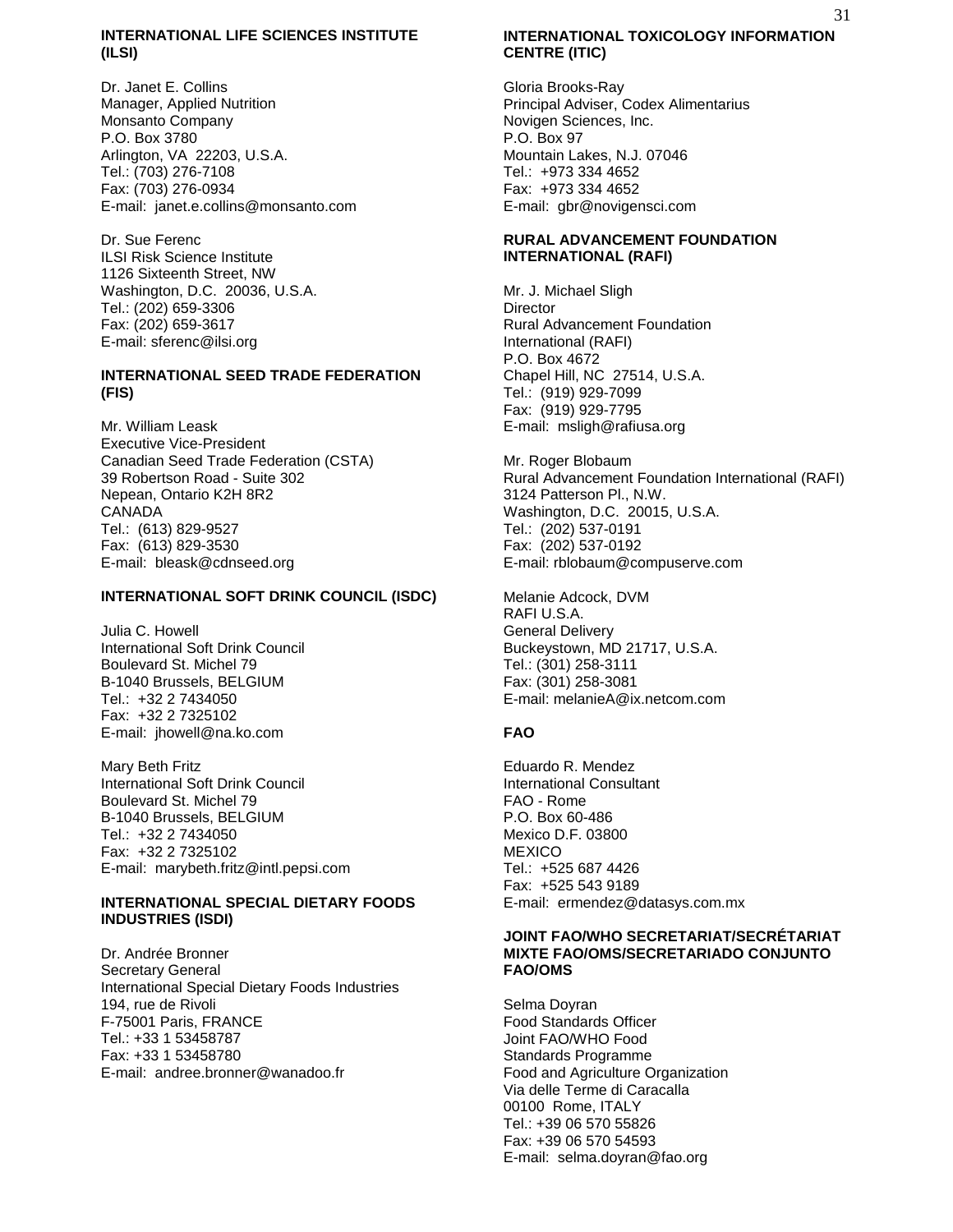Dr. Yasuyuki Sahara Food Standards Officer Joint FAO/WHO Food Standards Programme Food and Agriculture Organization Via delle Terme di Caracalla 00100 Rome, ITALY Tel.: +39 06 570 54098 Fax: +39 06 570 54593 E-mail: saharay@who.ch

#### **CANADIAN SECRETARIAT SECRÉTARIAT CANADIENS SECRETARIADO CANADIENSE**

Mr. Ron Burke Director & Codex Contact Point for Canada Bureau of Food Regulatory, International & Interagency Affairs Food Directorate, Health Protection Branch Health Canada, Room 200, HPB Building Tunney's Pasture (0702C) Ottawa, Ontario K1A 0L2 Tel.: (613)957-1748 Fax: (613)941-3537 E-mail: ronald\_burke@hc-sc.gc.ca

Mr. Allan McCarville Bureau of Food Regulatory, International and Interagency Affairs Food Directorate Health Protection Branch Health Canada Room 200, HPB Building Tunney's Pasture (0702C) Ottawa, Ontario K1A 0L2 Tel.: (613)957-0189 Fax: (613)941-3537 E-mail: allan\_mccarville@hc-sc.gc.ca

Vickie Therrien Canadian Food Inspection Agency 59 Camelot Drive Nepean, Ontario K1A 0Y9 Tel.: (613) 225-2342 Fax: (613) 228-6633 E-mail: vtherrien@em.agr.ca

Santina Scalzo Executive Assistant to the Director (Codex Contact Point for Canada) Bureau of Food Regulatory, International and Interagency Affairs Food Directorate Health Protection Branch Health Canada Room 200, HPB Building Tunney's Pasture (0702C) Ottawa, Ontario K1A 0L2 Tel.: (613)957-1749 Fax: (613)941-3537 E-mail: santina\_scalzo@hc-sc.gc.ca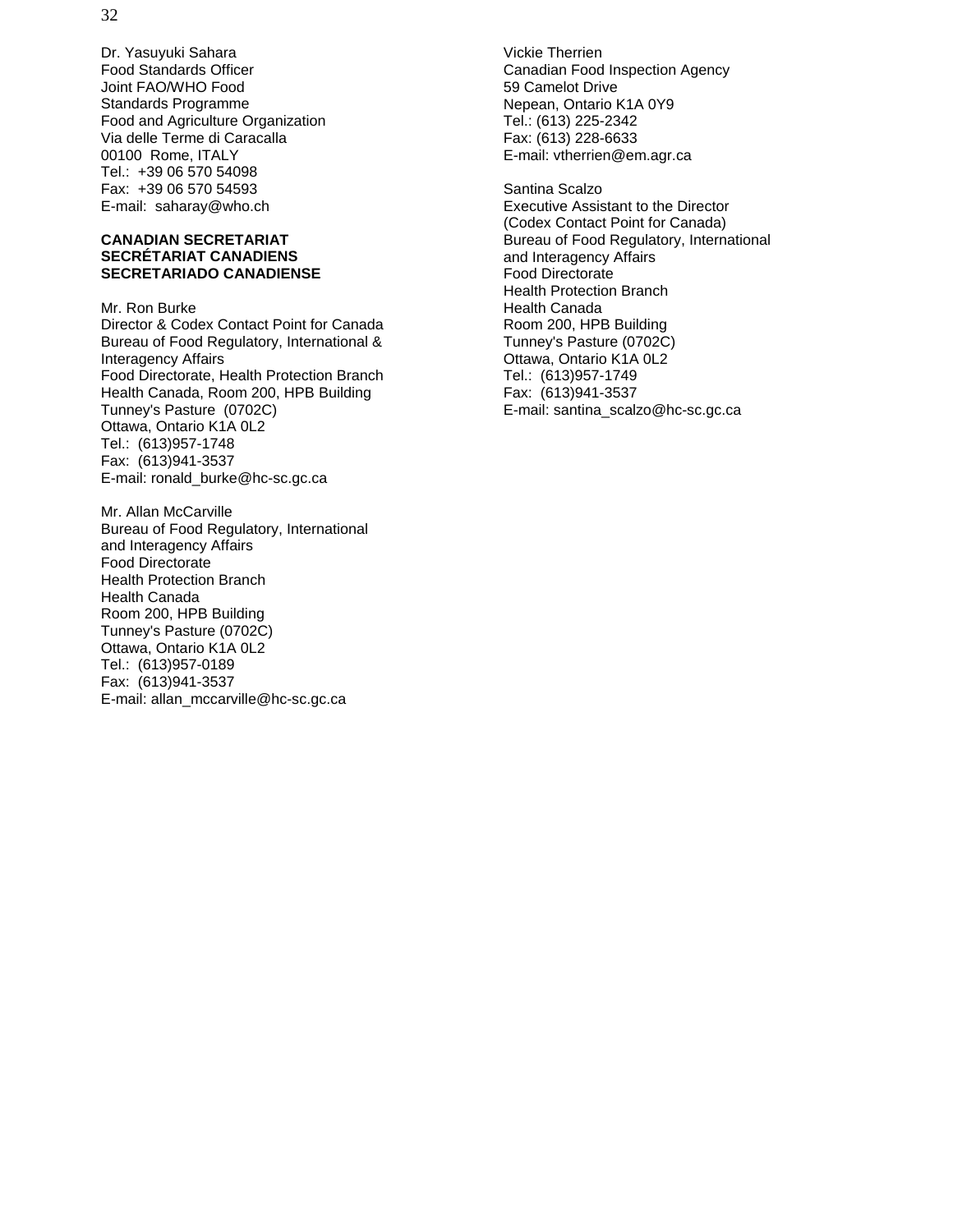## **ALINORM 99/22A APPENDIX II**

### **DRAFT GUIDELINES FOR THE PRODUCTION, PROCESSING, LABELLING AND MARKETING OF ORGANICALLY PRODUCED FOODS** (at Step 8 of the Procedure)

## **SECTION 5. REQUIREMENTS FOR INCLUSION OF SUBSTANCES IN ANNEX 2 AND CRITERIA** FOR THE DEVELOPMENT OF LISTS OF SUBSTANCES BY COUNTRIES<sup>1</sup>

- **5.1** At least the following criteria should be used for the purposes of amending the permitted substance lists referred to in Section 4. In using this criteria to evaluate new substances for use in organic production, countries should take into account all applicable statutory and regulatory provisions. Any new substances must meet the following general criteria:
	- i) they are consistent with principles of organic production (see Forward, paragraph 7);
	- ii) use of the substance is necessary/essential for its intended use;
	- iii) use of the substance does not result in, or contribute to, harmful effects on the environment;
	- iv) they have the lowest negative impact on human or animal health and quality of life; and
	- v) approved alternatives are not available in sufficient quantity and/or quality.

The above criteria are intended to be evaluated as a whole in order to protect the integrity of organic production. In addition, the following criteria should be applied in the evaluation process:

- (a) if they are used for fertilization, soil conditioning purposes --
- they are essential for obtaining or maintaining the fertility of the soil or to fulfil specific nutrition requirements of crops, or specific soil-conditioning and rotation purposes which cannot be satisfied by the practices included in Annex 1, or other products included in Table 2 of Annex 2; and
- the ingredients will be of plant, animal, microbial, or mineral origin and may undergo the following processes: physical (e.g., mechanical, thermal), enzymatic, microbial; and
- their use does not have harmful impact on soil organisms and/or the physical characteristics of the soil;
- (b) if they are used for the purpose of plant disease or pest and weed control --
- they should be essential for the control of a harmful organism or a particular disease for which other biological, physical, or plant breeding alternatives and/or effective management practices are not available, and
- substances should be plant, animal, microbial, or mineral origin and may undergo the following processes: physical (e.g. mechanical, thermal), enzymatic, microbial (e.g. composting, digestion);

<sup>&</sup>lt;sup>1</sup> These criteria are recommended to governments on a trial basis in order to achieve experience with organic production principles and rules at national level. They will be reviewed within a period of 4 years. Until such review has taken place, Member Countries may implement these criteria or the criteria which they have developed on the basis of the experience they have made at national level.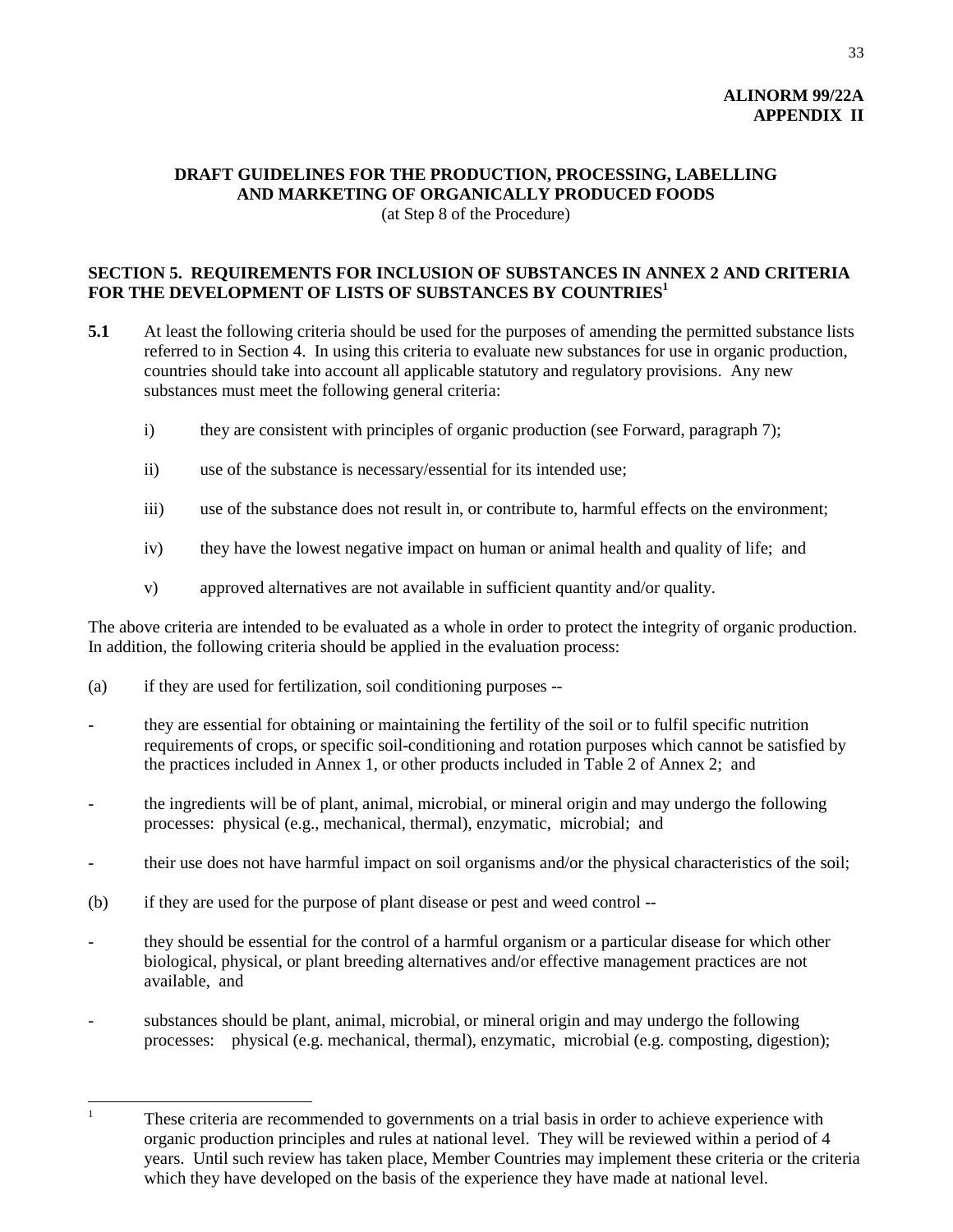- however, if they are products used, in exceptional circumstances, in traps and dispensers such as pheromones, which are chemically synthesized they will be considered for addition to lists if the products are not available in sufficient quantities in their natural form, provided that the conditions for their use do not directly or indirectly result in the presence of residues of the product in the edible parts;
- (c) if they are used as additives or processing aids in the preparation or preservation of the food :
- these substances are found in nature and may have undergone mechanical/physical processes (e.g. extraction, precipitation), biological/enzymatic processes and microbial processes (e.g. fermentation),
	- or, if these substances mentioned above are not available from such methods and technologies in sufficient quantities, then those substances that have been chemically synthesized may be considered for inclusion in exceptional circumstances;
- they are essential to prepare such product because there are no other available technologies;
- the consumer will not be deceived concerning the nature, substance and quality of the food.

In the evaluation process of substances for inclusion on lists all stakeholders should have the opportunity to be involved.

34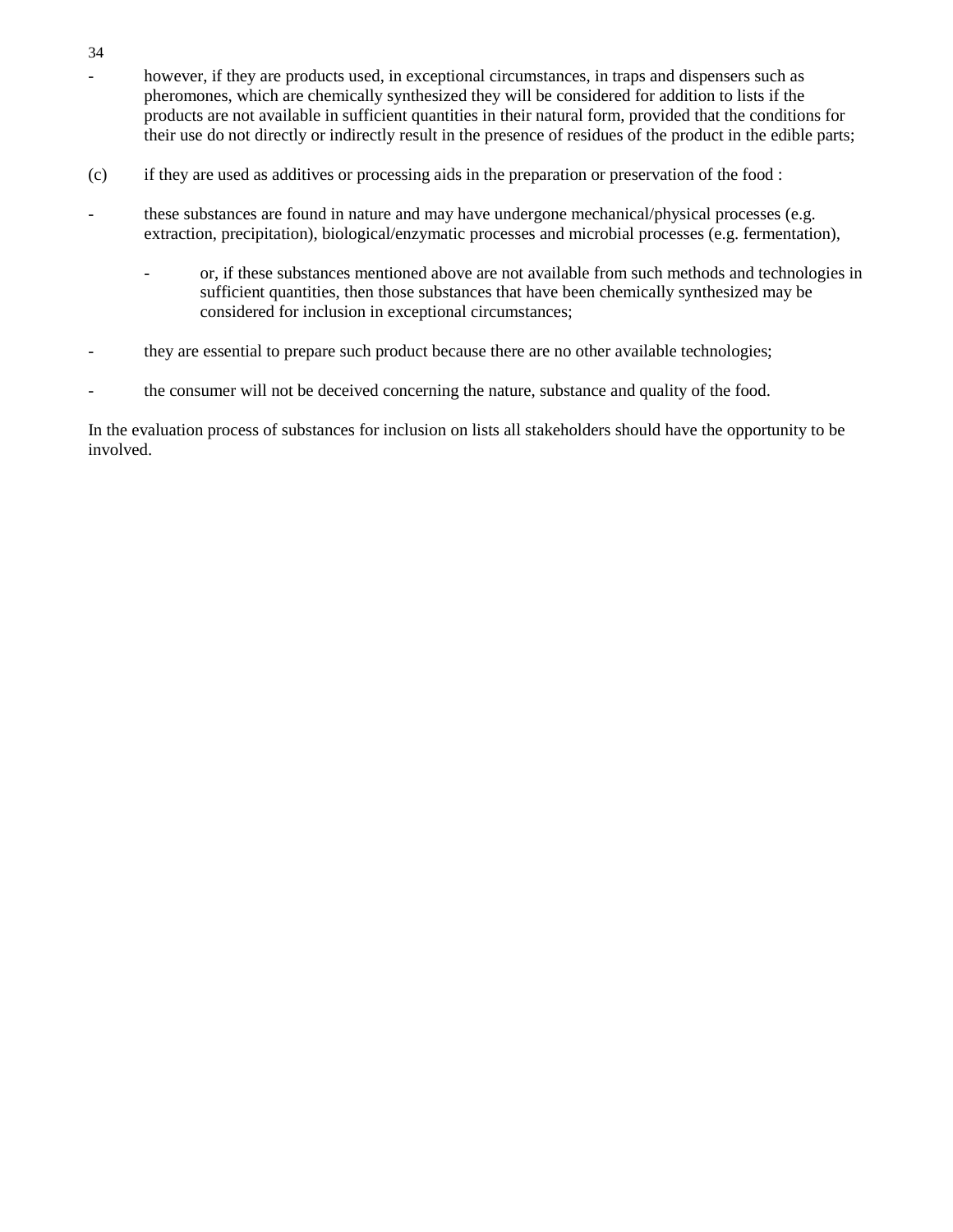## **DRAFT AMENDMENT TO THE GENERAL STANDARD** FOR THE LABELLING OF PREPACKAGED FOODS<sup>2</sup> (at Step 8 of the Procedure)

#### **Section 4.2.1.3**

Where an ingredient is itself the product of two or more ingredients, such a compound ingredient may be declared, as such, in the list of ingredients, provided that it is immediately accompanied by a list, in brackets, of its ingredients in descending order of proportion (m/m). Where a compound ingredient (for which a name has been established in a Codex standard or in national legislation) constitutes less than 5% of the food, the ingredients, other than food additives which serve a technological function in the finished product, need not be declared.

<sup>2</sup> Proposed amendment underlined.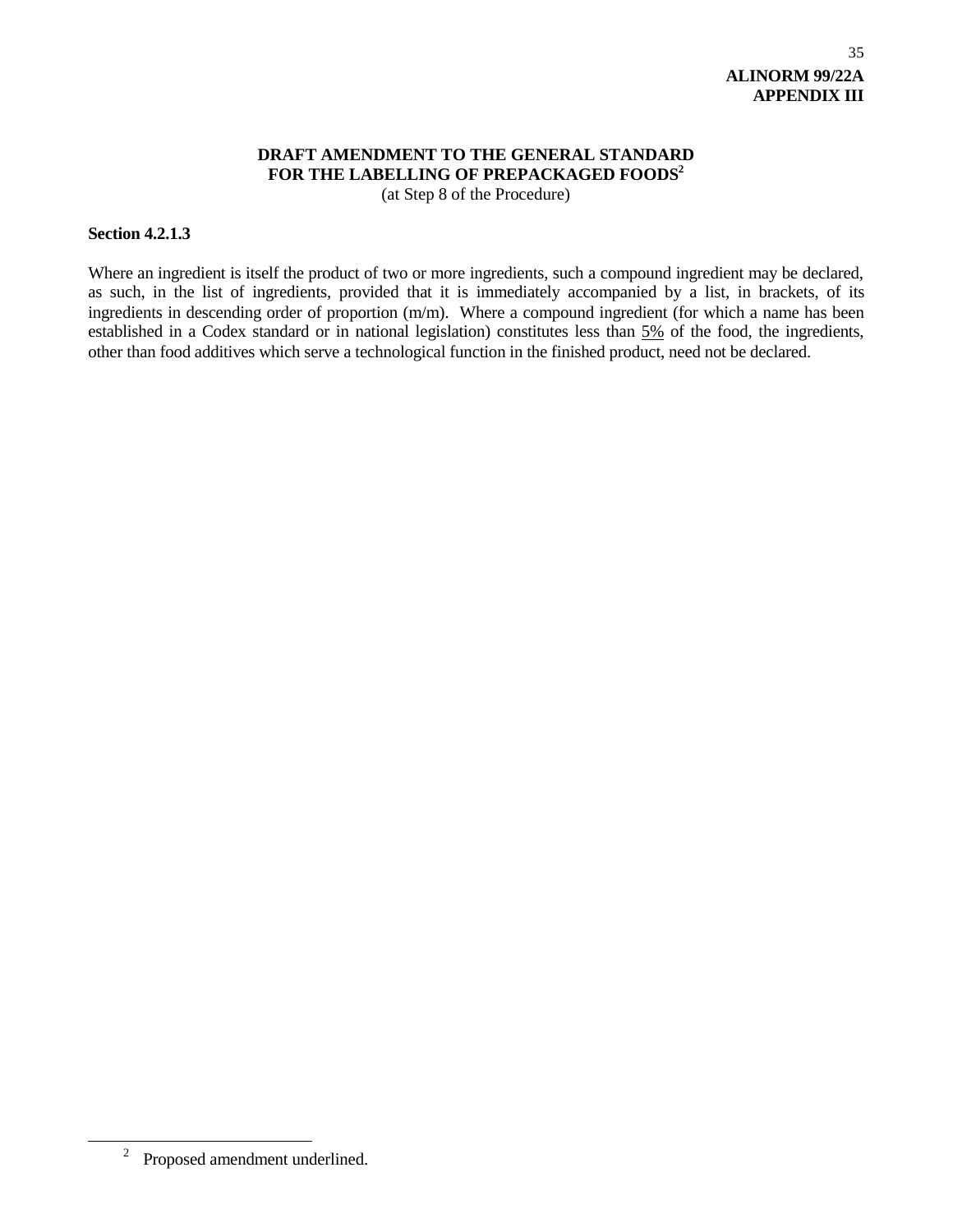## **DRAFT GUIDELINES FOR THE PRODUCTION, PROCESSING, LABELLING AND MARKETING OF ORGANICALLY PRODUCED FOODS LIVESTOCK and LIVESTOCK PRODUCTS** (at Step 6 of the Procedure)

## **SECTION 1. SCOPE**

1.1 These guidelines apply to the following products which carry, or are intended to carry, descriptive labelling referring to organic production methods:

(a) unprocessed plants and plant products, **livestock and livestock products**, and

## **SECTION 2. DESCRIPTION AND DEFINITIONS**

#### **2.1 Description**

#### *Add the following:*

**..**.The basis for organic livestock husbandry is the development of a harmonious relationship between land and livestock, and respect for the physiological and behavioural needs of livestock. This is achieved by a combination of providing good quality organically grown feedstuffs, appropriate stocking rates, livestock husbandry systems appropriate to behavioural needs, and animal management practices that minimize stress and seek to promote health and prevent disease.

#### **2.2 Definitions**

*livestock* means any domestic or domesticated animal including bovine (including buffalo and bison), ovine, porcine, caprine, equine, poultry and bees raised for food or in the production of food. [The products of hunting or fishing of wild animals shall not be considered part of this definition.]

*veterinary drug* means any substance applied or administered to any food-producing animal, such as meat or milk-producing animals, poultry, fish or bees, whether used for therapeutic, prophylactic or diagnostic purposes or for modification of physiological functions or behaviour<sup>3</sup>.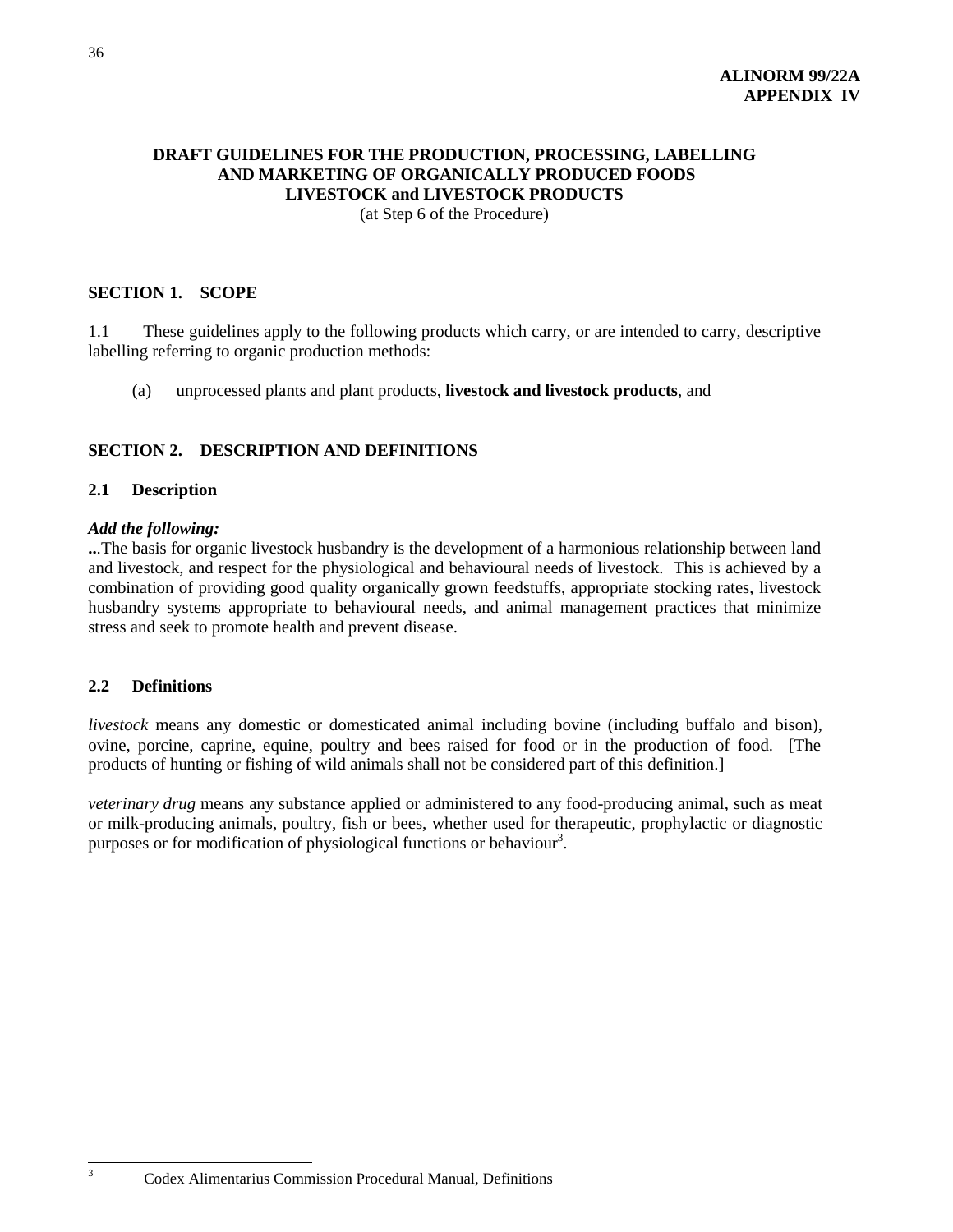## **ANNEX 1**

## **B. Livestock and livestock products**

## **General Principles**

1. Where livestock for organic production are maintained, they should be an integral part of the organic farm unit and should be raised and held according to these guidelines.

- 2. Livestock can make an important contribution to an organic farming system by:
- (a) improving and maintaining the fertility of the soil;
- (b) managing the flora through grazing;
- (c) diversifying the biology and interactions of the farm; and
- (d) increasing the diversity of the farming system.

3. Livestock production is a land related activity. Herbivores must have access to pasture and all other animals must have access to open-air runs, whenever their physiological state, weather conditions and state of the land so permit. Livestock may be temporarily confined based on their stage of production, during periods of inclement weather, when their health, safety or well being could be jeopardized, or to protect plant, soil and water quality.

- The competent authority may allow exceptions in certain circumstances, providing the welfare of the animals can be guaranteed, for example:
	- .. where the structure of the organic unit prevents access to pasture, as occurs in certain (traditional) farming systems, or
	- .. where the feeding of animals with carried fresh fodder is a more sustainable way to use land resources than grazing.

**4.** Stocking rates for livestock should be appropriate for the region in question taking into consideration feed production capacity, stock health, nutrient balance of both stock and soils, and environmental impact.

## **Livestock Sources/Origin and Conversion**

5. The selection of breeds and strains [and breeding methods] should be consistent with the principles of organic farming, taking into account:

- a) their adaptation to the local conditions;
- b) their vitality and resistance to disease;
- c) the absence of specific diseases or health problems associated with some breeds and strains (porcine stress syndrome, spontaneous abortion etc).

6. Livestock used for products satisfying Section 1.1 (a) of these guidelines must come, from birth or hatching, from production units complying with these guidelines, or have been the offspring of parents raised under the conditions set down in these guidelines. They must be raised under this system throughout their life.

Livestock may not be transferred between organic and non-organic units. Countries can establish detailed rules for the purchase of livestock from other units complying with these guidelines.

**7.** When an operator can demonstrate to the satisfaction of the official or officially recognized inspection/certification body that livestock satisfying the requirements indicated in the previous paragraph are not available, official or officially recognized inspection/ certification body may allow livestock not raised according these guidelines under the following circumstances: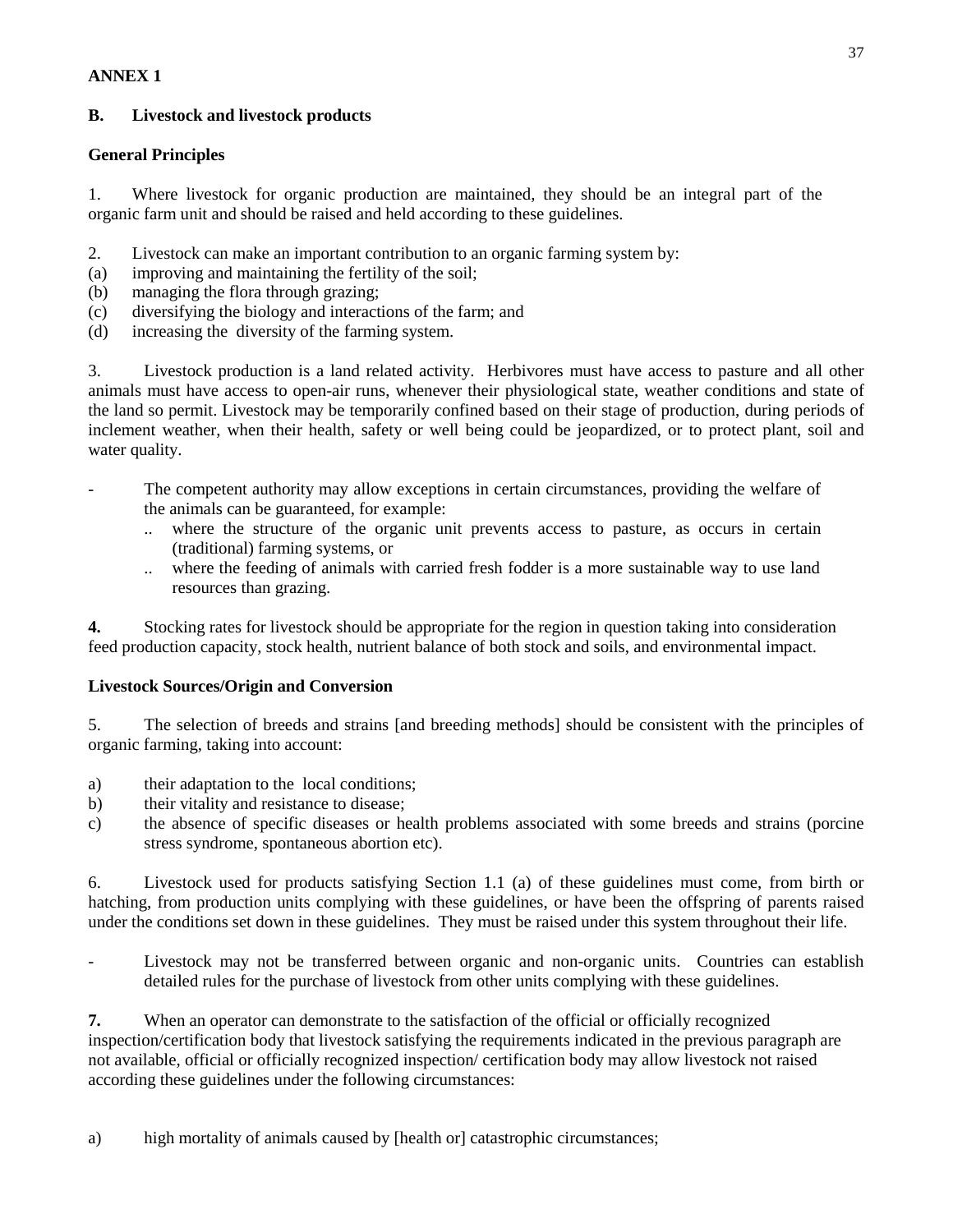- 38
- b) [until 2005] for considerable expansion of the farm, when a breed is changed or when new livestock specialization is developed. In these cases [no more than 40% of] the livestock that are being introduced may come from non-organic sources;
- c) for the renewal of a herd, up to 10% of adult equine or bovine livestock and 20% of adult porcine, ovine and caprine livestock as a *femalle nulliparus* [bred/non bred];
- d) males for breeding;
- e) for the commencement of the organic activity and/or during a transitional period expiring December 2005;
- f) for poultry for meat production, pullets for egg production and pigs for meat production during a transitional period expiring December 2005.

8. These livestock qualified by the derogations indicated in the previous paragraph must comply with the conditions set out in Schedule 1 below. The conversion periods laid down in Schedule 1 must be observed if the products are to be sold as organic according to Section 3 of these guidelines.

9. The conversion of the land intended for feeding crops or pastures must comply with the rules set out in Part A, paragraphs 1,2, and 3 of this Annex.

10. If livestock products are to be sold as organic, the livestock must be reared according to these guidelines for at least the conversion periods indicated in Schedule 1.

11. The competent authorities may reduce the conversion periods or conditions established in paragraph 9 (for the land) and/or paragraph 10 (for the livestock and livestock products) in the following cases:

- a) pasture, open air runs and exercise areas used by non-herbivore species;
- b) for bovine, ovine and caprine coming from extensive husbandry during a transitional period expiring end of 2005 or dairy herds converted for the first time;
- c) if there is simultaneous conversion of the complete production unit (livestock and land used for feeding) the livestock conversion period may be reduced to two years only in the case where the existing livestock and their offspring are fed mainly with products from the unit.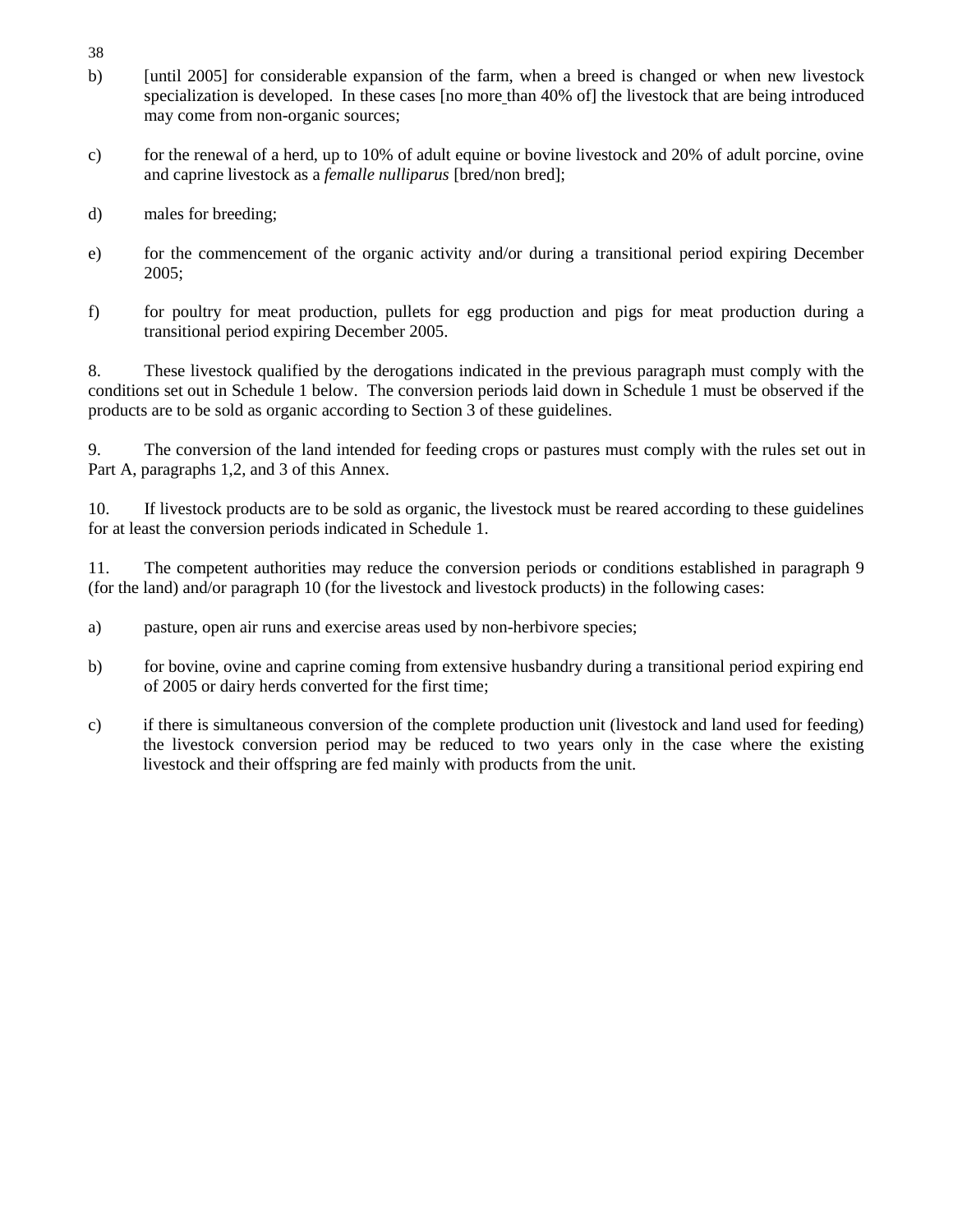## **SCHEDULE 1**

| Species and types of                           | <b>Livestock not complying with these Guidelines</b> |                                                                                                                                           |  |  |
|------------------------------------------------|------------------------------------------------------|-------------------------------------------------------------------------------------------------------------------------------------------|--|--|
| production.                                    | <b>Conversion period</b>                             | <b>Conditions</b>                                                                                                                         |  |  |
| <b>Bovine and equine</b><br>1. Meat production | [12 months]                                          | 3/4 of lifespan in organic farming, as soon<br>as they are weaned and less than 6 months<br>old (except for derogation in paragraph       |  |  |
|                                                | [12 months]<br>[6 months]                            | 11 <sub>b</sub><br>Livestock with lifespan longer than 1 year<br>and brought in less than 5 weeks old                                     |  |  |
| 2. Milk production                             | [12 months]                                          | As soon as they are weaned and less than<br>6 months old.<br>80% organic feed during 9 months and<br>100% organic feed for 3 months (only |  |  |
|                                                | [12 weeks]                                           | herds converted for the first time, see<br>11b).                                                                                          |  |  |
|                                                | $[30 \, \text{days}]$                                | ??                                                                                                                                        |  |  |
|                                                |                                                      | ??                                                                                                                                        |  |  |
| Ovine and caprine<br>1. Meat production        | [6 months]                                           | As soon as they are weaned and less than<br>45 day old.                                                                                   |  |  |
|                                                | [6 months]                                           | 2/3 lifespan in organic farming when<br>lifespan is longer than 1 year.                                                                   |  |  |
| 2. Milk production                             | [6 months]                                           | As soon as they are weaned and less than<br>45 days old.                                                                                  |  |  |
|                                                | [12 months]                                          | 80% organic feed during 9 months and<br>100% organic feed for 3 months.                                                                   |  |  |
|                                                | [12 weeks]                                           | ??                                                                                                                                        |  |  |
|                                                | $[30 \text{ days}]$                                  | ??                                                                                                                                        |  |  |
| <b>Porcine</b><br>Meat                         | [6 months]                                           | As soon as they are weaned and weigh<br>less than 25 kg or [45 days old].                                                                 |  |  |
| <b>Poultry/laying hens</b><br>1. Meat          | $[10$ weeks $]$                                      | Less than 7 days old.                                                                                                                     |  |  |
| 2. Eggs                                        | [6 weeks]                                            | Less than 18 weeks old                                                                                                                    |  |  |
|                                                | [ $30 \text{ days}$ ]                                | 22                                                                                                                                        |  |  |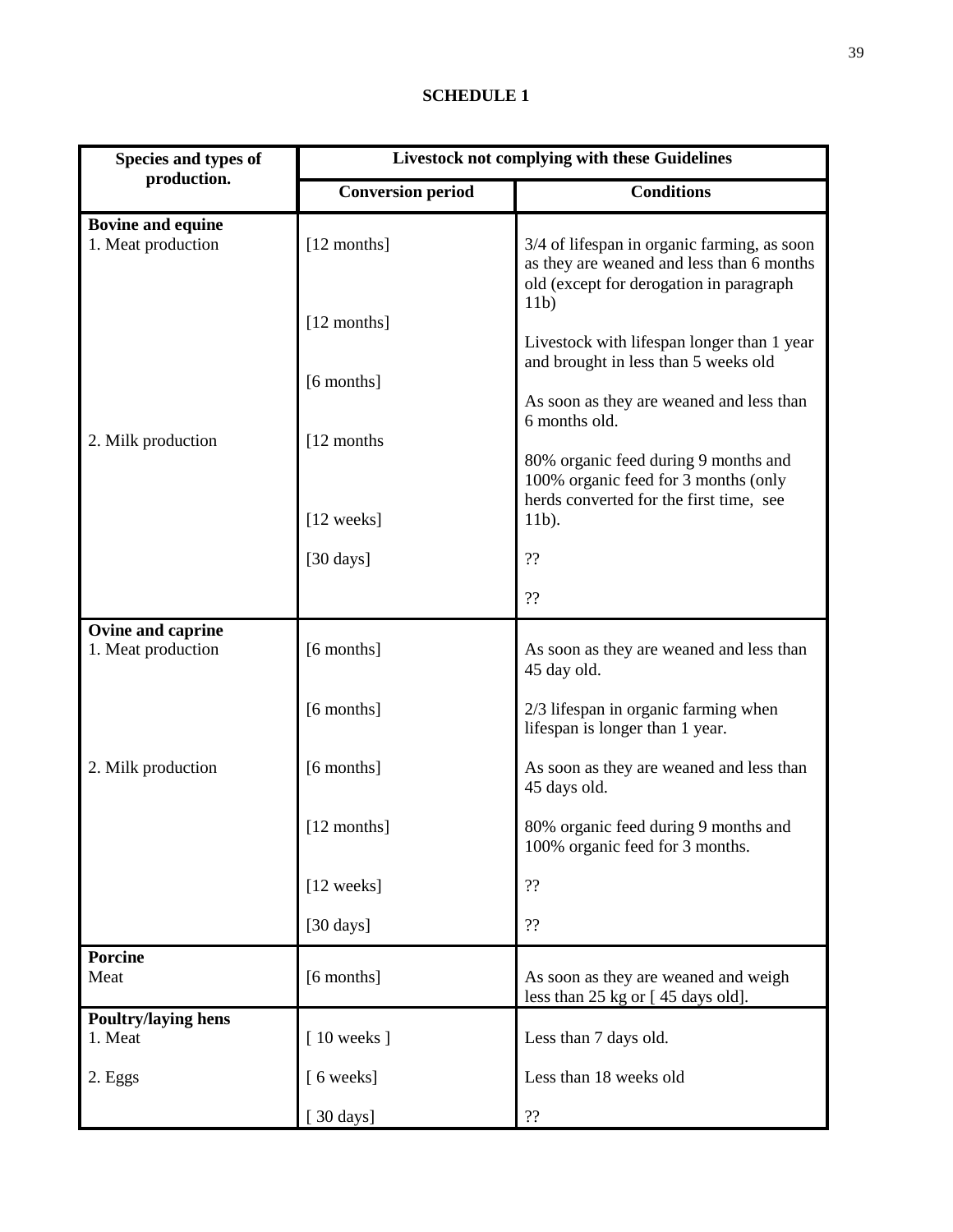## **Nutrition**

12. All livestock systems should provide the optimum level of 100% of the diet from feedstuffs (including 'in conversion' feedstuffs) produced to the requirements of these guidelines. When regionally available, the livestock should be fed 100% organically grown food.

13. [Until 2005,] where an operator can demonstrate to the satisfaction of the official or officially recognized inspection/certification body that feedstuffs satisfying the requirement outlined in paragraph 12 above are not available, the inspection/certification body may allow feedstuff not produced according to these guidelines providing it does not contain genetically modified organisms or products thereof.

- Livestock products will maintain their organic status providing feed consisting of at least 85% for ruminants and 80% for non-ruminants, calculated on a dry matter basis, is from organic sources produced in compliance with these guidelines.
- 14. Feed supplements may be in the form of:
- minerals and trace elements:
- molasses;
- kelp;
- stone meal and charcoal;
- fish oils and other fish-by products;
- shells, cuttle fish bones;
- meatmeal consisting of no more that 2% of the total diet.
- 15. Specific livestock rations should take into account:
- the need of young mammals for natural, preferably maternal, milk;
- that a substantial proportion of dry matter in the daily rations of herbivores needs to consist of roughage, fresh or dried fodder, or silage;
- the need for cereals in the fattening phase of poultry;
- roughage, fresh or dried fodder or silage in the daily ration for pigs and poultry.

16. Silage may not be used exclusively for polygastric animals. Silage preservatives may be comprised of only:

- sea salt;
- coarse rock salt:
- yeasts;
- lactic, acetic, formic and propionic bacteria, or their natural acid product;
- enzymes;
- whey;
- sugar; or sugar products such as molasses;
- honey.
- 17. All livestock must have ample access to fresh water of a good quality.
- [18. If substances are used for the purpose of feedstuffs the following criteria should apply:
- they are necessary/essential to maintain animal health and vitality; and
- they contribute to an appropriate diet fulfilling the physiological and behavioural needs of the species concerned; and
- they are primarily of plant, mineral or animal origin provided that  $$ 
	- a) for herbivores the feeding of mammalian material, excluding milk or milk products, is prohibited, and
	- b) for non-herbivores meat meal should not be given to the same species;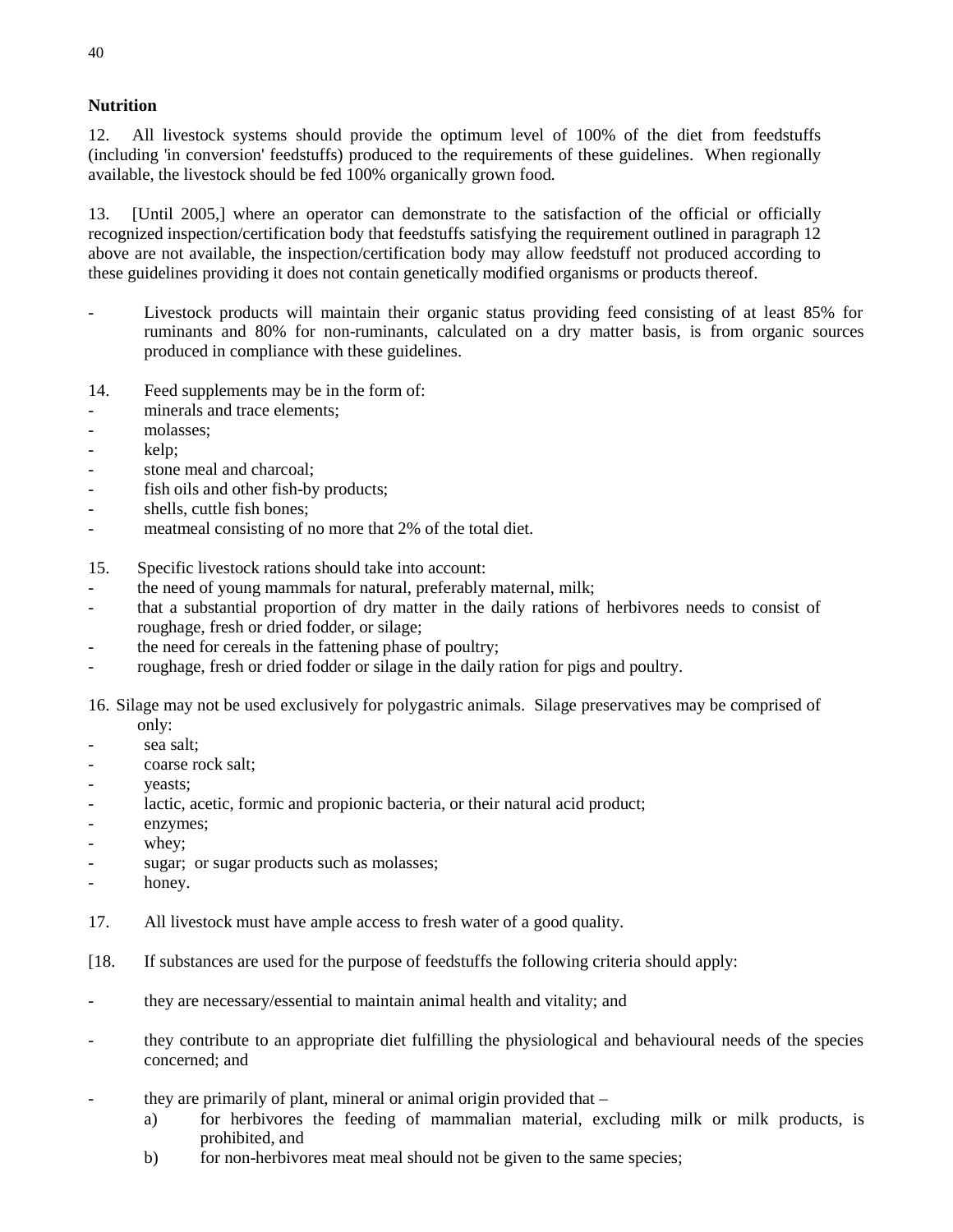- they are  $$ 
	- a) as found in nature and may have undergone only mechanical/physical processes (e.g. precipitation, extraction only with water but without chemical solvents, refining without chemical treatment), biological/enzymatic processes and microbial processes (e.g. fermentation), or
	- b) if substances included in a) above are not available in sufficient quantities, then other substances may be considered in exceptional circumstances, e.g. vitamins, trace elements (pure amino acids); and
- no synthetic nitrogen (e.g. urea) or non-protein nitrogen compounds are used; and
- they are not from materials and/or products derived from genetically engineered/modified organisms.

19. If substances are used as additives or processing aids in the preparation of feedstuff the following should be taken into account in addition to the criteria in paragraph 18 above:

- additives or processing aids derived from genetically engineered/modified source are not permitted;
- synthetic products for the purpose of stimulating growth are not permitted;
- antioxidants: only natural sources are allowed;
- flavours and appetite stimulants: only natural sources are allowed;
- products against coccidiosis and histaminases are not permitted;
- emulsifier, stabilizers, thickeners: only natural sources are allowed;
- colouring agents (including pigments): only natural sources are allowed;
- preservatives: only organic acids for poultry feedstuff are allowed;
- vitamins and provitamines: natural sources are preferred. Use for the purpose of stimulating growth or production is not permitted;
- trace elements<sup>4</sup>: natural sources are preferred. Use for the purpose of stimulating growth or production is not permitted;
- binders, surfactants, anti-caking agents: only natural sources are permitted;
- probiotics are allowed;
- enzymes: are not allowed;
- antibiotics: are not allowed.]

## **Health Care**

20. Management practices, feeding and selective breeding are the main tools to keep the livestock healthy and free from parasites and disease.

21. The use of veterinary drugs on livestock in the absence of illness is prohibited. Where specific disease or health problems occur and no alternative permitted treatment or management practice exists, or in cases required by law, vaccination of livestock and therapeutic use of veterinary drugs are permitted. Withdrawal periods required in either case should be double that required by legislation. [After 2005 the use of antibiotics will not be permitted for livestock or livestock product labelled as organic.]

22. If substances are used for the maintaining the health of the livestock, the following criteria should apply:

- they are essential in the advent of a disease outbreak provided that other biological, cultural, or physical treatments are not available;
- the conditions for their use do not directly or indirectly result in the presence of residues of the product in the edible parts, and
- their use does not result in, or contribute to, unacceptable effects on, or contamination of, the environment.

<sup>&</sup>lt;sup>4</sup> The volume in the daily rations should be restricted to avoid any contamination of soils, eg copper in porcine slurry.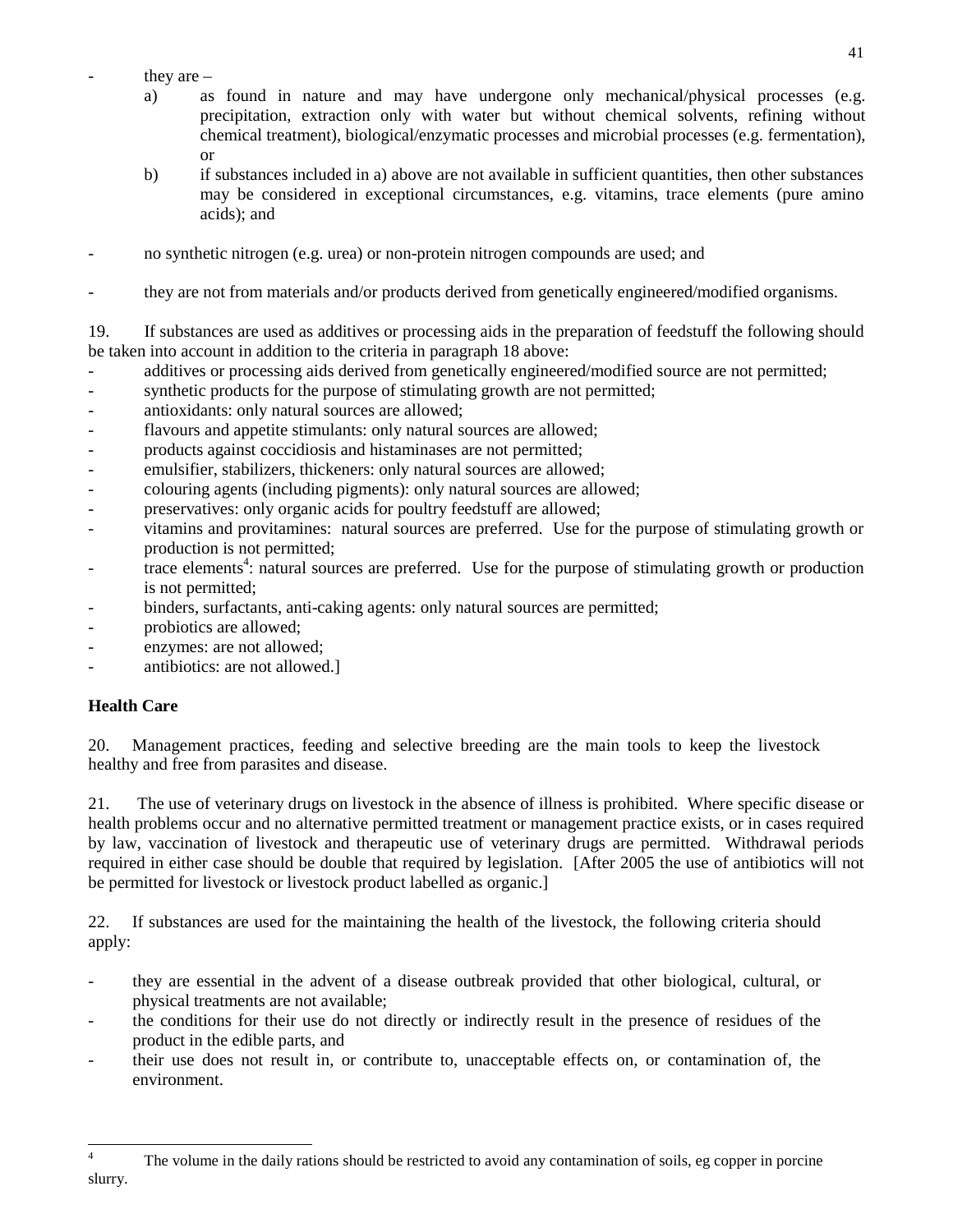42

23. Producers should not withhold medication where it will result in unnecessary suffering of the livestock even if the use of such medication will cause the animal to loose its organic status.

24. Synthetic vitamins, in the absence of natural source vitamins, pure amino acids and trace element supplements are permitted, providing they are not produced through gene technology, and are necessary to maintain health.

25. Hormonal treatment may only be used for therapeutic reasons and under veterinary supervision.

26. Growth stimulants or substances used for the purpose of stimulating growth or production are not permitted.

## **Livestock Husbandry, Transport and Slaughter**

27. Maintenance of livestock should be guided by an attitude of care, responsibility and respect for living creatures.

28. Breeding methods should be in compliance with the principles of organic farming taking into account:

i) the breeds and strains suitable for raising under local conditions and under an organic system;

ii) the preference for reproduction through natural methods, although artificial insemination may be used;

- iii) that embryo transfer techniques and the use of hormonal reproductive treatment may not be used;
- iv) that breeding techniques employing genetic engineering must not be used.

29. Operations such as attaching elastic bands to the tails of sheep, tail-docking, cutting of teeth, trimming of beaks and dehorning must not be carried out systematically in organic farming. Some of these operations may, however, be authorized in exceptional circumstances by the competent authority or its delegate, for reasons of safety (e.g. dehorning in young animals) or if they are intended to improve the health and welfare of the livestock. Such operations must be carried out at the most appropriate age by qualified personnel and any suffering to the animals must be reduced to a minimum. Anaesthetic should be used where appropriate.

- Physical castration is allowed in order to maintain the quality of products and traditional production practices (meat-type pigs, bullocks, capons, etc) but only under the conditions set out above.

30. The living conditions and the management of the environment should take into account the specific behavioural needs of the livestock and provide for:

- sufficient free movement and opportunity to express normal patterns of behaviour;
- company of other animals, particularly of like kind;
- the prevention of abnormal behaviour, injury and disease;
- arrangements to cover emergencies such as the outbreaks of fire, the breakdown of essential mechanical services and the disruption of supplies;
- sufficient fresh air and natural daylight according to the needs of the livestock;
- protection against excessive sunlight, temperature (e.g. use of evaporative cooling systems), rain and wind according to the needs of the livestock;
- ample access to fresh water of good quality and to feed to maintain the full health and vigour of the livestock.

31. The transport of living stock should be managed in a calm and gentle way and in a manner which avoids injury and suffering. In transporting livestock, the use of electric stimulation or allopathic tranquilizers is not permitted.

32. The slaughter of livestock should be undertaken in a manner which minimizes stress and suffering, and in accordance with national rules.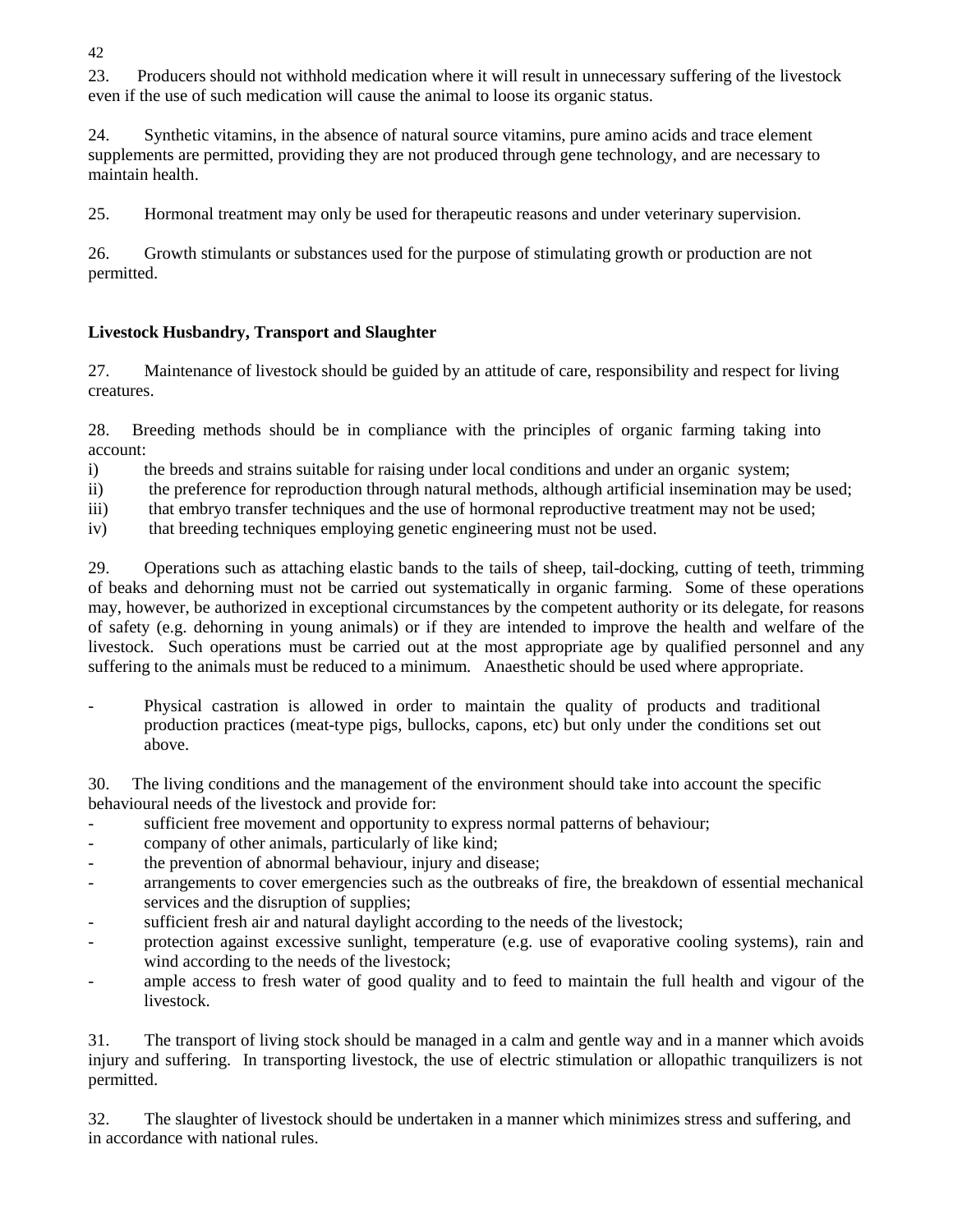## **[Housing and Free-Range Conditions**

- 33. Housing conditions should meet the biological and behavioural needs of the livestock by providing:
- easy access to feeding and watering;
- insulation, heating, cooling and ventilation of the building to ensure that air circulation, dust level, temperature, relative air humidity and gas concentration are kept within limits which are not harmful to the livestock;
- plentiful natural ventilation and light to enter;
- 34. The stocking density in buildings should:
- provide for the comfort and well being of the livestock having regard for the species, the breed and the age of the livestock;
- take into account the behavioural needs of the livestock with respect to the size of the group and the sex of the livestock;
- provide them with sufficient space to stand naturally, lie down easily, turn round, groom themselves, assume all natural postures and movements, such as stretching and wing flapping.

35. Housing, pens, equipment and utensils should be properly cleaned and disinfected to prevent cross infection and the build-up of disease carrying organisms.

36. Free-range, open-air exercise areas, or open-air runs should, if necessary, provide sufficient protection against rain, wind, sun and extreme temperatures, depending on the local weather conditions and the breed concerned.

37. The outdoor stocking density of livestock kept on pasture, grassland, or other natural or semi-natural habitats, must be low enough to prevent degradation of the soil and over grazing of vegetation.

## Mammals

38. All mammals must have access to pasture or an open-air exercise area or run which may be partially covered, and they must be able to use those areas whenever the physiological condition of the animal**,** the weather conditions and the state of the ground permit.

- 39. The competent authority may grant exceptions for :
- the access of bulls to pasture or, in case of cows to an open-air exercise area or run during the winter period;
- the final fattening phase.

40. Livestock housing must have smooth, but not slippery floors. The floor must not be entirely of slatted or grid construction.

41. The housing must be provided with a comfortable, clean and dry laying/rest area of sufficient size, consisting of a solid construction. Ample dry bedding strewn with litter material must be provided in the rest area.

42. The housing of calves in individual boxes is not permitted. The tethering of livestock are not permitted without the approval of the competent authority.

43. Sows must be kept in groups, except in the last stages of pregnancy and during the suckling period. Piglets may not be kept on flat decks or in piglet cages. Exercise areas must permit dunging and rooting by the animals.

## **Poultry**

44. Poultry must be reared in open-range conditions, have access to open-air run whenever the weather conditions permit and should not be kept in cages.

45. Water fowl must have access to a stream, pond or lake whenever the weather conditions permit.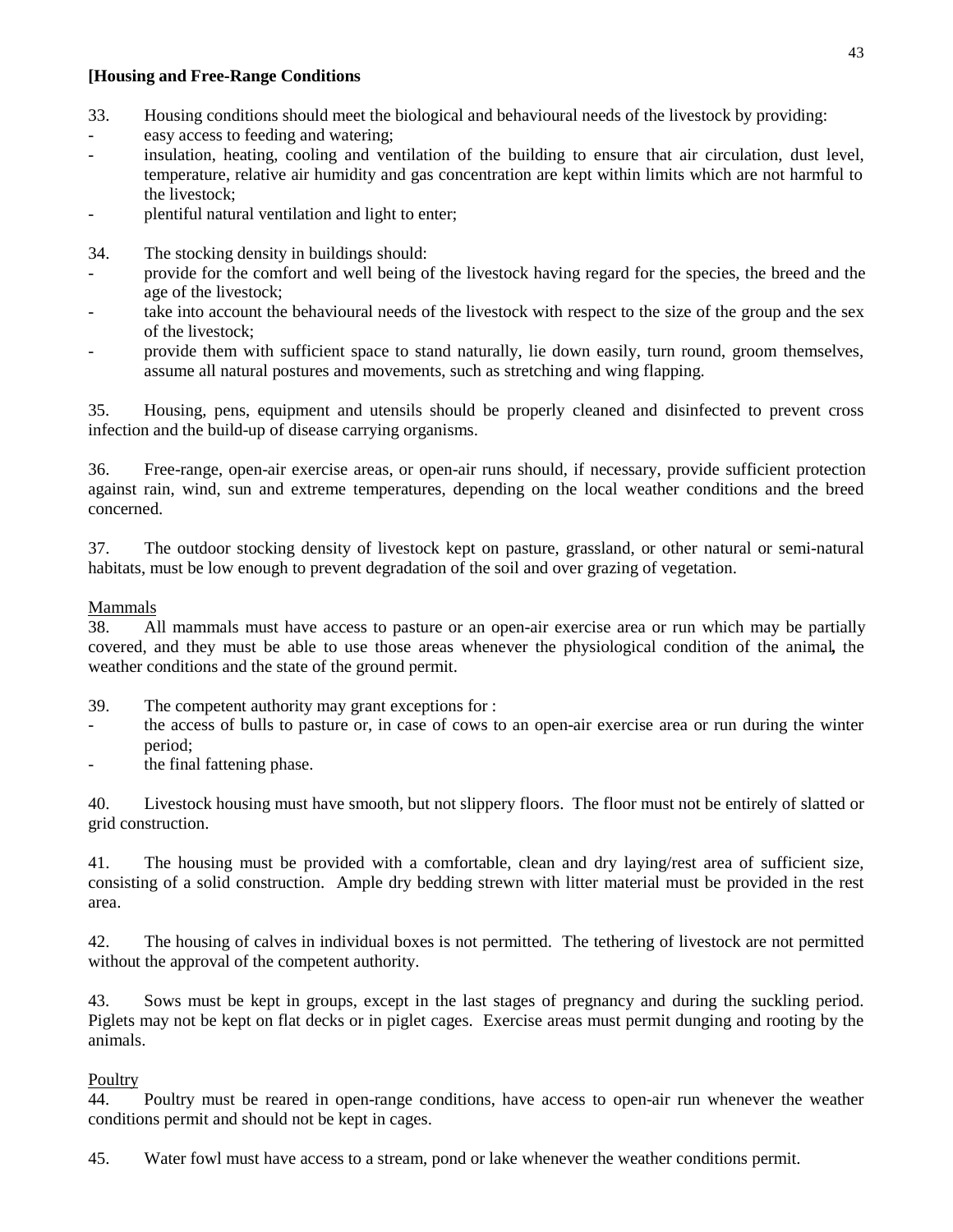44

- 46. Buildings for all poultry should provide:
- an area of solid construction;
- litter material such as straw, wood shavings, sand or turf;
- a sufficiently large part of the floor area must be available to laying hens for the collection of droppings;
- perches of a size and number commensurate with the size of the group and of the birds;
- exit/entry holes of an adequate size.

47. In the case of laying hens, natural light may be supplemented by artificial means to provide a maximum of 16 hours light per day with a continuous nocturnal rest period without artificial light of at least eight hours.

48. For health reasons, between each batch of poultry reared buildings should be emptied, and runs left empty to allow the vegetation to grow back..]

## **[Manure Management**

- 49. Manure management practices used to maintain any area in which livestock are housed, penned or pastured should be implemented in a manner that:
- i) minimizes soil and water degradation;
- ii) does not significantly contribute to contamination of water by nitrates and pathogenic bacteria;
- iii) optimizes recycling of nutrients; and
- iv) does not include burning or any practice inconsistent with organic practices.

50. All manure storage and handling facilities, including composting facilities should be designed, constructed and operated to prevent contamination of ground and/or surface water.

51. Manure application rates should be at levels that do not contribute to ground and/or surface water contamination. The timing of application and application methods should not increase the potential for run-off into ponds, rivers and streams.]

## **Record Keeping and Identification**

- 52. In addition to requirements for written accounts as set down in Annex 3 of these Guidelines, the operator should maintain detailed and up-to-date records of:
- i) breeding and/or origins of livestock;
- ii) the health plan to be used in the prevention and management of disease, injury and reproductive problems;
- iii) all treatments and medicines administered for any purpose, including quarantine periods;
- iv) feed provided and the source of the feedstuffs;
- v) stock movements within the unit;
- vi) transportation, slaughter and/or sales.

53. All livestock should be identified individually, or in the case of poultry and bees, by flock or hive, to enable tracking of livestock within the system at all times and to provide adequate traceback for audit purposes.

## **Species Specific Requirements**

- a) *Bees*
- 54. Hives for beekeeping should be placed in:
- i) areas where cultivated or spontaneous vegetation comply with the rules of production as set out in Section 4 of these guidelines, or
- ii) areas designated by the inspection/certification body and which meet the conditions for organic production.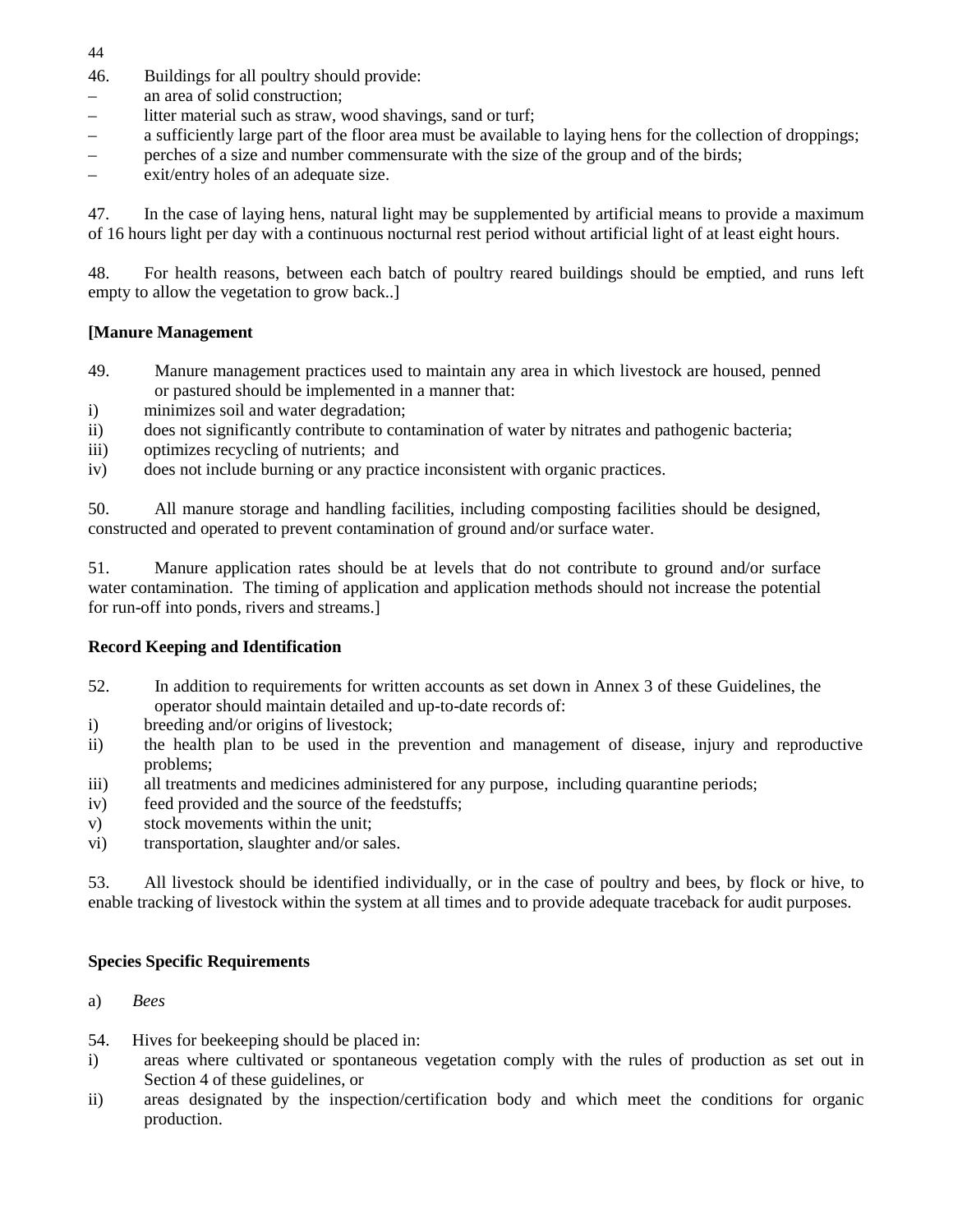55. Feeding of bee colonies where conditions require reserves to be built up for winter may be undertaken. Feeding must be carried out between the last honey harvest and the period of dormancy of the colony. Feeding should preferably include organic honey or organic sugar syrup.

- Where unavailable, or in cases of extreme climatic or other extenuating circumstances, feed not satisfying these guidelines may be used.
- 56. The health of bee colonies should be maintained by good agricultural practice. This includes:
- i) the use of hardy breeds that adapt well to the local conditions;
- ii) regular renewal of queen bees;
- iii) regular cleaning and disinfection of equipment;
- iv) destruction of contaminated materials;
- v) regular renewal of beeswax; and
- vi) availability in hives of sufficient pollen and honey.

**-----------------------------------------**

**Consequential proposed amendments to: ANNEX 3**

## **MINIMUM INSPECTION REQUIREMENTS AND PRECAUTIONARY MEASURES UNDER THE INSPECTION OR CERTIFICATION SYSTEM**

A. Production units

5. Each year, before the date indicated by the inspection body, the operator should notify the official or officially recognized inspection/certification body of its schedule of production of crop products **and livestock,** giving a breakdown by land parcel**/herd, flock or hive**.

11. Where an operator runs several production units in the same area (parallel cropping), units in the area producing crop, crop products, **livestock and livestock products** not covered by Section 1 should also be subject to the inspection arrangements as regards the dash points of paragraph 4 and paragraphs 6 and 7 above. Plants of indistinguishable varieties as those produced at the unit referred to in paragraph 3 above should not be produced at these units.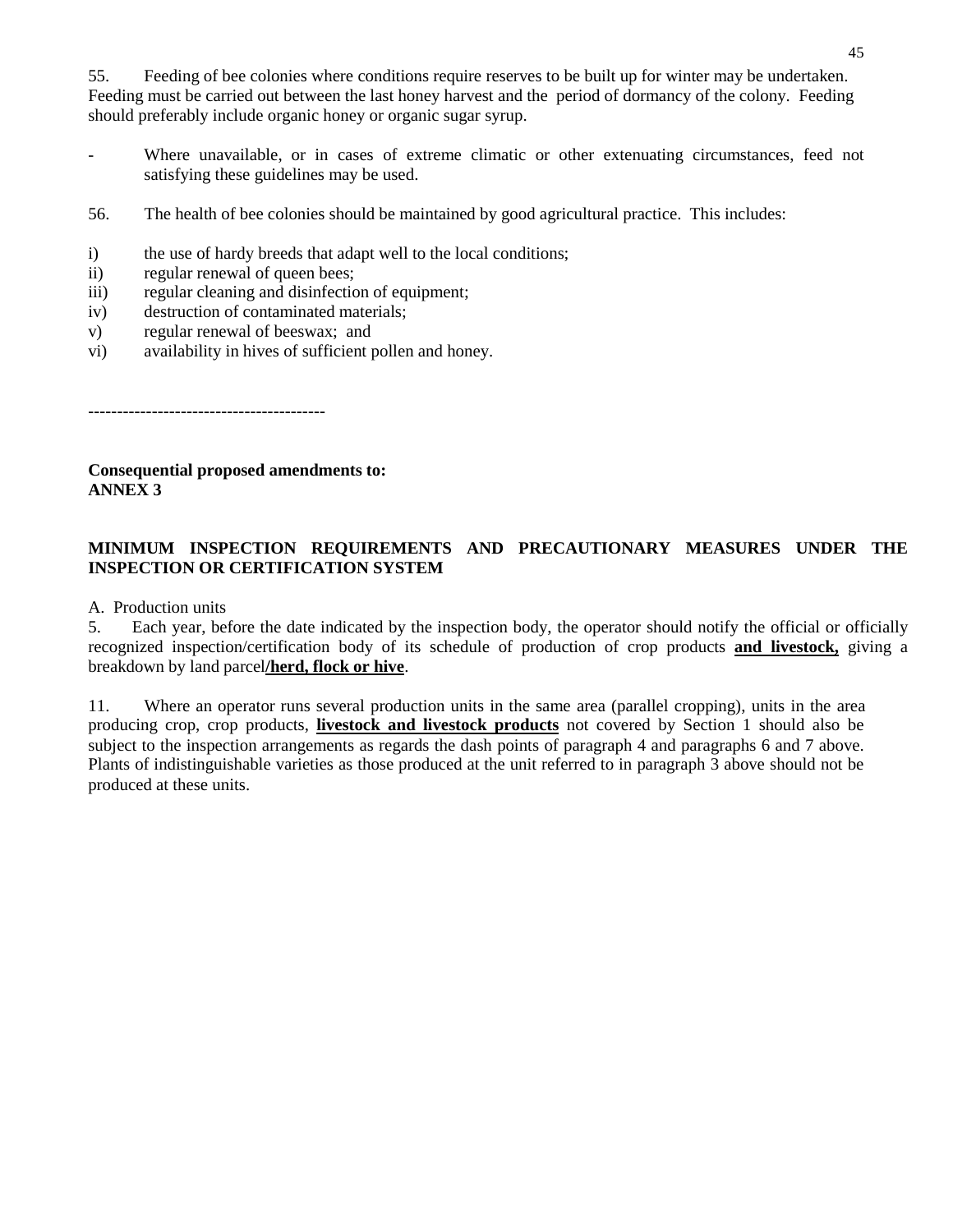## **PROPOSED DRAFT AMENDMENT TO THE GENERAL STANDARD FOR THE LABELLING OF PREPACKAGED FOODS** (At Step 5 of the Procedure)

Section 4.2 List of Ingredients

4.2.2.1 The following class names may be used for the ingredients falling within these classes.

[Milk Protein/ Milk Protein Product] : Milk products containing a minimum of [30/35] % of milk protein (m/m) in dry matter\*.

\* Calculation of milk protein content : Kjeldahl nitrogen x 6.38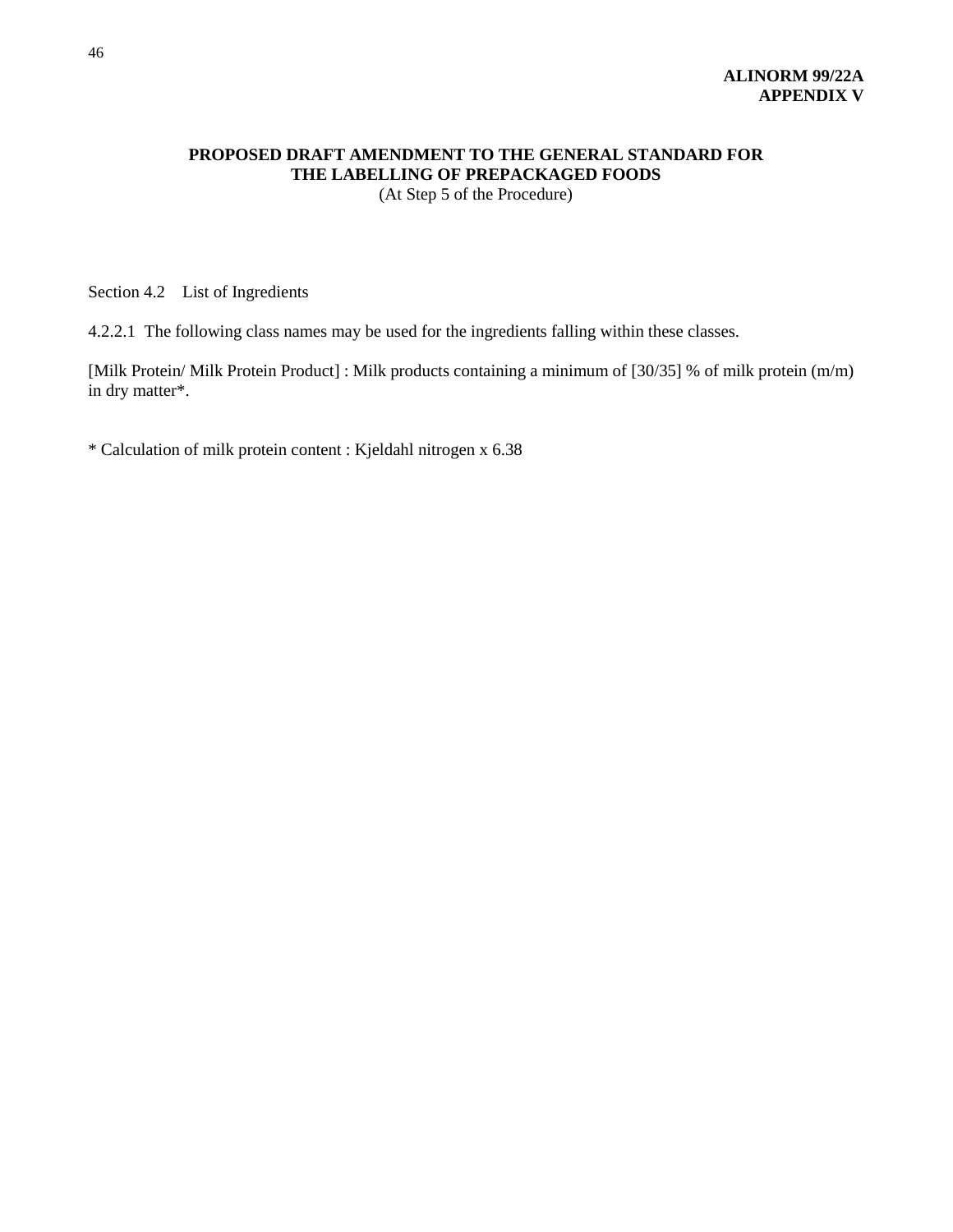## **ALINORM 99/22A APPENDIX VI**

47

## **PROPOSED DRAFT AMENDMENT TO THE GUIDELINES ON NUTRITION LABELLING** (At Step 5 of the Procedure)

### 3.2 Listing of Nutrients

3.2.1 Where nutrient declaration is applied, the declaration of the following should be mandatory:

3.2.1.1 Energy value; and

3.2.1.2 The amounts of protein, available carbohydrate (i.e., carbohydrate excluding dietary fibre), fat: **and where a nutrition claim is made for one or more of these nutrients, sugars, fibre, saturated fatty acids, and sodium**.

3.2.1.3 The amount of any other nutrient for which a nutrition claim is made; and

3.2.1.4 The amount of any other nutrient considered to be relevant for maintaining a good nutritional status, as required by national legislation.

3.2.2 Where a claim is made regarding the amount and/or the type of carbohydrate, the amount of total sugars should be listed in addition to the requirements in Section 3.2.1 the amounts of starch and/or other carbohydrate constituent(s) may also be listed. Where a claim is made regarding the dietary fibre content, the amount of dietary fibre should be declared.

3.2.3 Where a claim is made regarding the amount and/or type of fatty acids, the amounts of saturated fatty acids and of polyunsaturated fatty acids should be declared in accordance with Section 3.3.7.

3.2.4 In addition to the mandatory declaration under 3.2.1, 3.2.2 and 3.2.3, vitamins and minerals may be listed in accordance with the following criteria:

3.2.4.1 Only vitamins and minerals for which recommended intakes have been established and/or which are of nutritional importance in the country concerned should also be declared.

3.2.5 When nutrient declaration is applied, only those vitamins and minerals which are present in significant amounts should be listed.<sup>5</sup>

3.2.6 In the case where a product is subject to labelling requirements of a Codex standard, the provisions for nutrient declaration set out in that standard should take precedence over but not conflict with the provisions of Sections 3.2.1 to 3.2.5 of these guidelines.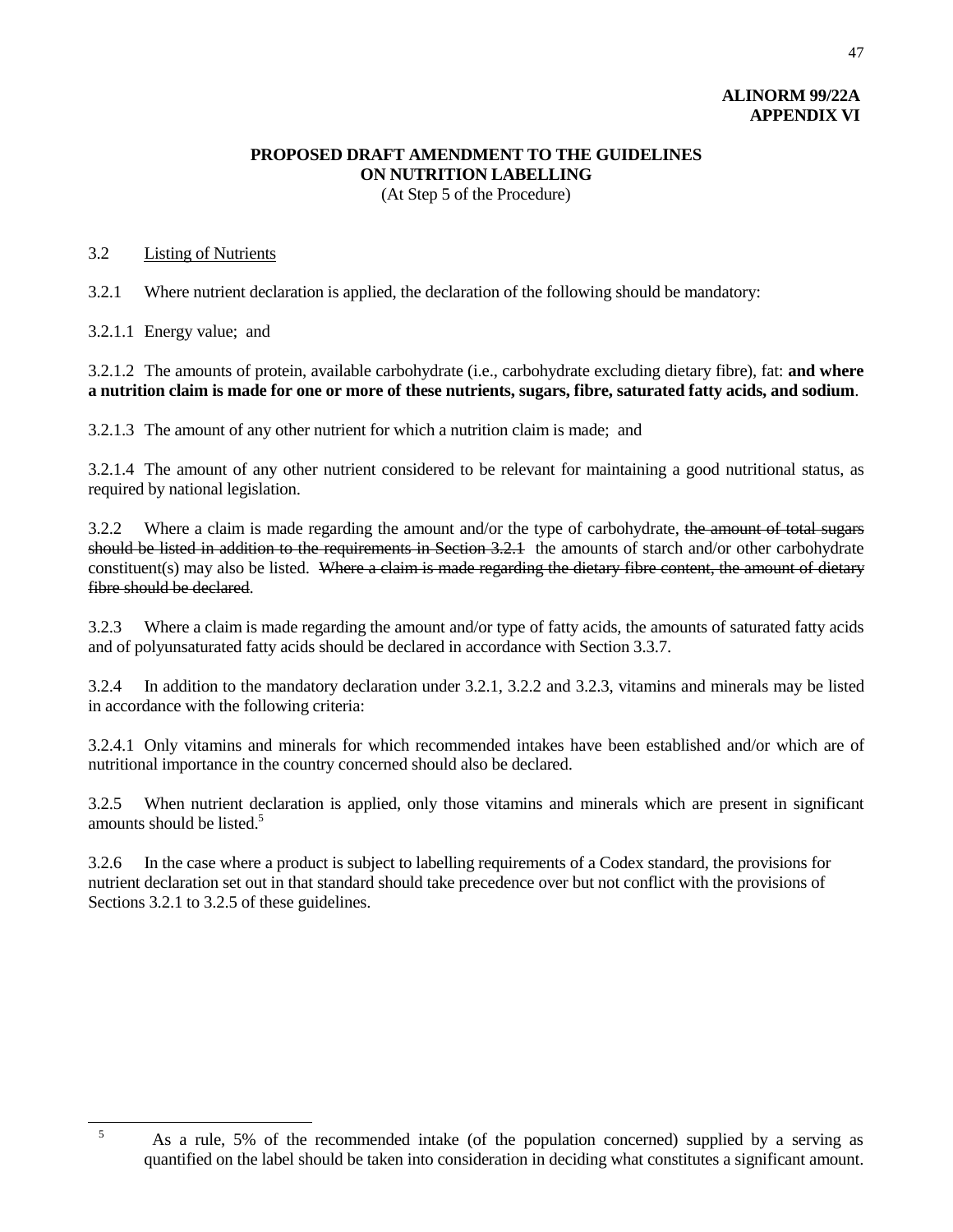## **PROPOSED DRAFT RECOMMENDATIONS FOR THE USE OF HEALTH CLAIMS** <sup>6</sup> (At Step 3 of the Procedure)

Health claims [should/must] [be consistent with/not conflict with] national health policy [including nutrition policy] and support such policies. Only health claims that support national health policy should be allowed. Claims of the type described in Section 3.4 of the Codex General Guidelines on Claims are prohibited

## **Definitions**

- 2.2 **Health claim** means any claim establishing a relation between a food or a constituent of that food and health,[ whether it is good health or a condition related to health [or disease]].
	- **or**

**Health claim** means any claim which suggests that a food or a constituent of that food has an impact on health.

Two types of claims can be distinguished:

2.2.1 **Enhanced Function Claims** – These claims concern specific beneficial effects of the consumption of foods and their constituents on physiological, [or psychological] functions or biological activities but do not include nutrient function claims. Such claims relate to a positive contribution to health or to a condition linked to health or to the improvement of a function or to modifying or preserving health.

2.2.2 **Reduction of Disease Risk Claims** – Claims for reduction of disease risk related to the consumption of a food or food constituent in the context of the total daily diet that might help reduce the risk of a specific disease or condition.

**Risk reduction** means significantly altering a major risk factor or factors recognized to be involved in the development of a chronic disease or adverse health-related condition. Helping to reduce risk does not constitute "prevention" as is meant in Section 3.4 of the General Guidelines on Claims (CAC/GL 1- 1997, Rev 1-1991).

## **7. Health Claims**

## **7.1 Health claims should be permitted provided that the following conditions are met:**

- 7.1.1 The claim must be truthful and not misleading.
- 7.1.2 The claim should be made in the context of the total diet.
- 7.1.3 The claim about a food or a food constituent should be valid in the context of normal consumption.

7.1.4 The health claims must be [consistent with/not in conflict with] the national public health policies, including, if need be, the nutritional policies, and must support such policies. Only the health claims that support national public health policies should be permitted.

<sup>&</sup>lt;sup>6</sup> This text will ultimately be incorporated into the Guidelines on Use of Nutrition Claims, in which it was initially included. The sections will be re-numbered appropriately before they are incorporated into the Guidelines.